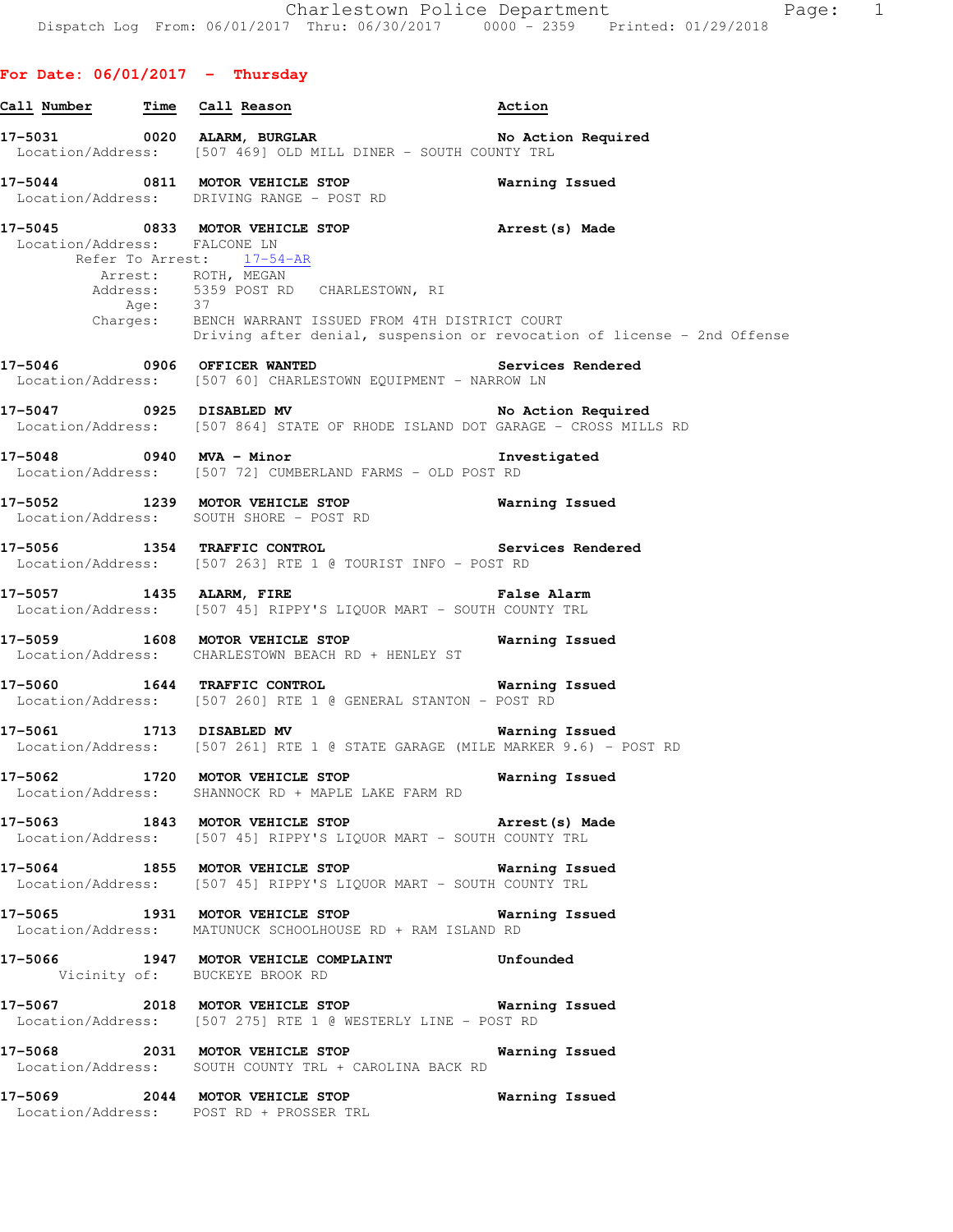17-5073 2127 MOTOR VEHICLE STOP No Action Required Location/Address: OLD COACH RD + SHANNOCK RD

**17-5074 2145 MOTOR VEHICLE STOP Citation Issued**  Location/Address: POST RD + KING'S FACTORY RD

## **For Date: 06/02/2017 - Friday**

|                               | 17-5087 0140 MOTOR VEHICLE STOP<br>Location/Address: FIORE'S - POST RD                                                                         | <b>Warning Issued</b>    |
|-------------------------------|------------------------------------------------------------------------------------------------------------------------------------------------|--------------------------|
|                               | 17-5090 0620 MOTOR VEHICLE STOP 6 Warning Issued<br>Location/Address: FIORE'S - POST RD                                                        |                          |
|                               | 17-5091 0730 ANIMAL COMPLAINT<br>Vicinity of: [507 719] NEW BISCUIT CITY RD                                                                    | Taken/Refered to Other A |
|                               | 17-5094 0847 ALARM, BURGLAR<br>Location/Address: RIIDAM WAY                                                                                    | Building Checked/Secured |
|                               | 17-5095 0955 MOTOR VEHICLE STOP Warning Issued<br>Location/Address: [507 100] RTE 1 @ FIORES (MILE MARKER 8.0) - POST RD                       |                          |
|                               | 17-5096 1045 TRAFFIC CONTROL Services Rendered<br>Location/Address: [507 303] RTE 1 @ SOUTH SHORE MENTAL HEALTH - POST RD                      | <b>Services Rendered</b> |
|                               | 17-5097 1228 MOTOR VEHICLE STOP Warning Issued<br>Location/Address: [507 303] RTE 1 @ SOUTH SHORE MENTAL HEALTH (MM 9.0) - POST RD             |                          |
| Refer To Incident: 17-179-OF  | 17-5098 1359 LOST/STOLEN LICENSE PLATES Report Taken<br>Location/Address: SHUMANKANUC HILL RD                                                  |                          |
| 17-5099 1422 LARCENY          | Location/Address: NARROW LN<br>Refer To Incident: 17-180-OF                                                                                    | Investigated             |
| Location/Address: OLD POST RD | 17-5101 1700 FOLLOW-UP INVESTIGATION Services Rendered                                                                                         |                          |
|                               | 17-5102 1730 MOTOR VEHICLE COMPLAINT Could Not Locate<br>Location/Address: [507 261] RTE 1 @ STATE GARAGE (MILE MARKER 9.6) - POST RD          |                          |
|                               | 17-5103 1745 MOTOR VEHICLE STOP Warning Issued<br>Location/Address: [507 278] RTE 2 @ RIPPY'S MARKET - SOUTH COUNTY TRL                        |                          |
|                               | 17-5105 1811 MOTOR VEHICLE STOP<br>Location/Address: SOUTH COUNTY TRL + MAPLE LAKE FARM RD                                                     | Warning Issued           |
|                               | 17-5107 2019 TRAFFIC CONTROL<br>Location/Address: POST RD + EAST BEACH RD                                                                      | Investigated             |
|                               | Location/Address: [507 278] RTE 2 @ RIPPY'S MARKET - SOUTH COUNTY TRL                                                                          |                          |
|                               | 17-5109 2034 MOTOR VEHICLE STOP<br>Location/Address: SOUTH COUNTY TRL + JONATHAN DR                                                            | Warning Issued           |
|                               | 17-5110 2056 SUSPICIOUS ACTIVITY/VEHICLE<br>Location/Address: TIMBER RIDGE RD                                                                  | Investigated             |
|                               | 17-5111 2104 SUSPICIOUS ACTIVITY/VEHICLE Investigated<br>Location/Address: [507 415] FRANCIS C CARTER MEMORIAL PRESERVE - CAROLINA BACK RD     |                          |
|                               | 17-5112 2118 MOTOR VEHICLE STOP<br>Location/Address: SOUTH COUNTY TRL + SAND PLAIN RD                                                          | Warning Issued           |
|                               | 17-5114 2145 ASSIST OTHER TOWN DEPT Services Rendered<br>Location/Address: [507 327] CHARLESTOWN BEACH TOWN PARKING LOT - CHARLESTOWN BEACH RD |                          |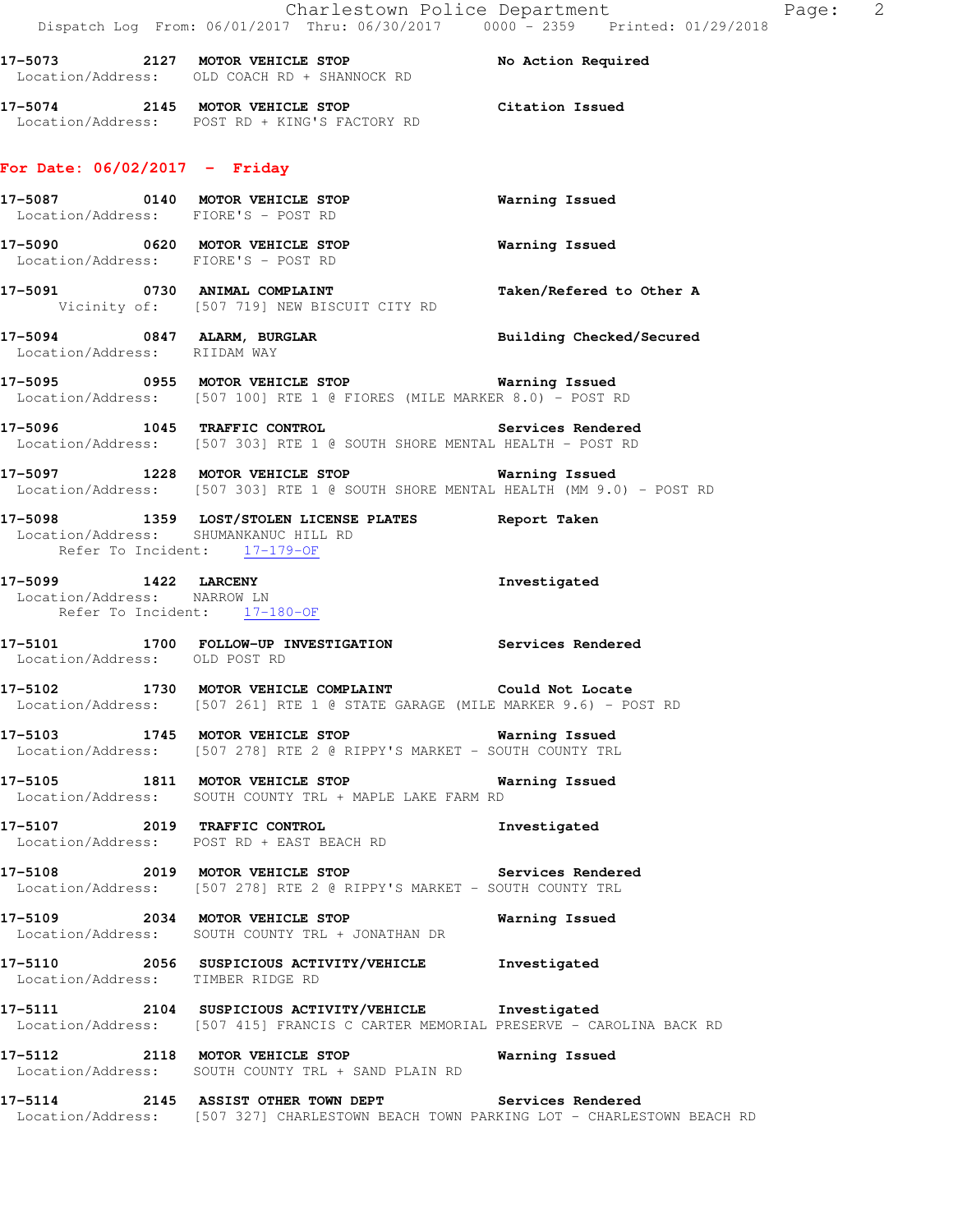|                                                       | Dispatch Log From: 06/01/2017 Thru: 06/30/2017 0000 <sup>-</sup> 2359 Printed: 01/29/2018                                                       | Charlestown Police Department<br>Page: 3 |  |
|-------------------------------------------------------|-------------------------------------------------------------------------------------------------------------------------------------------------|------------------------------------------|--|
|                                                       | Location/Address: [507 31] BLUE SHUTTERS BEACH - EAST BEACH RD                                                                                  |                                          |  |
|                                                       | 17-5118 2342 MOTOR VEHICLE STOP<br>Location/Address: POST RD + SCHOOLHOUSE POND RD                                                              | Warning Issued                           |  |
| For Date: $06/03/2017 -$ Saturday                     |                                                                                                                                                 |                                          |  |
|                                                       | 17-5129 0143 MOTOR VEHICLE STOP Citation Issued<br>Location/Address: POST RD + SCHOOLHOUSE POND RD                                              |                                          |  |
|                                                       | 17-5130 0204 SUSPICIOUS ACTIVITY/VEHICLE Services Rendered<br>Location/Address: [507 72] CUMBERLAND FARMS - OLD POST RD                         |                                          |  |
| Refer To Incident: 17-181-OF                          | 17-5132 0551 EMBEZZELMENT/FRAUD/FORGERY Investigated<br>Location/Address: [507 469] OLD MILL DINER - SOUTH COUNTY TRL                           |                                          |  |
| 17-5134 1357 VANDALISM<br>Location/Address: FIFTH AVE | Refer To Incident: 17-182-OF                                                                                                                    | Report Taken                             |  |
|                                                       | 17-5135 1554 MOTOR VEHICLE STOP 6 Warning Issued<br>Location/Address: [507 259] RTE 1 @ CASTLEROCK - POST RD                                    |                                          |  |
|                                                       | 17-5136 1615 MOTOR VEHICLE STOP<br>Location/Address: POST RD + SCHOOLHOUSE POND RD                                                              | Warning Issued                           |  |
|                                                       | 17-5138 1654 FOLLOW-UP INVESTIGATION Investigated<br>Location/Address: [507 21] BURLINGAME STATE PARK - CAMPING AREA - BURLINGAME STATE PARK RD |                                          |  |
|                                                       | 17-5139 1731 MOTOR VEHICLE STOP 6 Warning Issued<br>Location/Address: [507 278] RTE 2 @ RIPPY'S MARKET - SOUTH COUNTY TRL                       |                                          |  |
|                                                       | 17-5141 1802 MOTOR VEHICLE STOP Services Rendered<br>Location/Address: SOUTH COUNTY TRL + OLD MILL RD                                           |                                          |  |
|                                                       | 17-5142 1814 MOTOR VEHICLE STOP<br>Location/Address: SOUTH COUNTY TRL + WIITALA DR                                                              | Citation Issued                          |  |
| 17-5144 1824 DISABLED MV                              | Location/Address: SOUTH COUNTY TRL + BOTKA DR                                                                                                   | Investigated                             |  |
|                                                       | 17-5145 1840 MOTOR VEHICLE COMPLAINT 1nvestigated<br>Vicinity of: [507 278] RTE 2 @ RIPPY'S MARKET - SOUTH COUNTY TRL                           |                                          |  |
|                                                       | 17-5146 1852 DISABLED MV<br>Location/Address: [507 45] RIPPY'S LIQUOR MART - SOUTH COUNTY TRL                                                   | Taken/Refered to Other A                 |  |
|                                                       | 17-5147 1910 MOTOR VEHICLE STOP <b>WATER</b> Warning Issued<br>Location/Address: [507 278] RTE 2 @ RIPPY'S MARKET - SOUTH COUNTY TRL            |                                          |  |
|                                                       | Location/Address: POST RD + SCHOOLHOUSE POND RD                                                                                                 |                                          |  |
|                                                       | 17-5152 2145 ASSIST OTHER TOWN DEPT Services Rendered<br>Location/Address: [507 31] BLUE SHUTTERS BEACH - EAST BEACH RD                         |                                          |  |
|                                                       | 17-5153 2151 ASSIST OTHER TOWN DEPT Services Rendered<br>Location/Address: [507 49] CHARLESTOWN TOWN BEACH - CHARLESTOWN BEACH RD               |                                          |  |
|                                                       | 17-5154 2210 WELL BEING CHECK Could Not Locate<br>Location/Address: CHARLESTOWN BEACH RD                                                        |                                          |  |
|                                                       | 17-5155 2324 FOLLOW-UP INVESTIGATION Investigated<br>Location/Address: COLUMBIA HEIGHTS OVAL                                                    |                                          |  |
|                                                       | 17-5157 2334 SUSPICIOUS ACTIVITY/VEHICLE Investigated<br>Location/Address: [507 24] BURLINGAME - PICNIC AREA - SANCTUARY RD                     |                                          |  |
|                                                       |                                                                                                                                                 |                                          |  |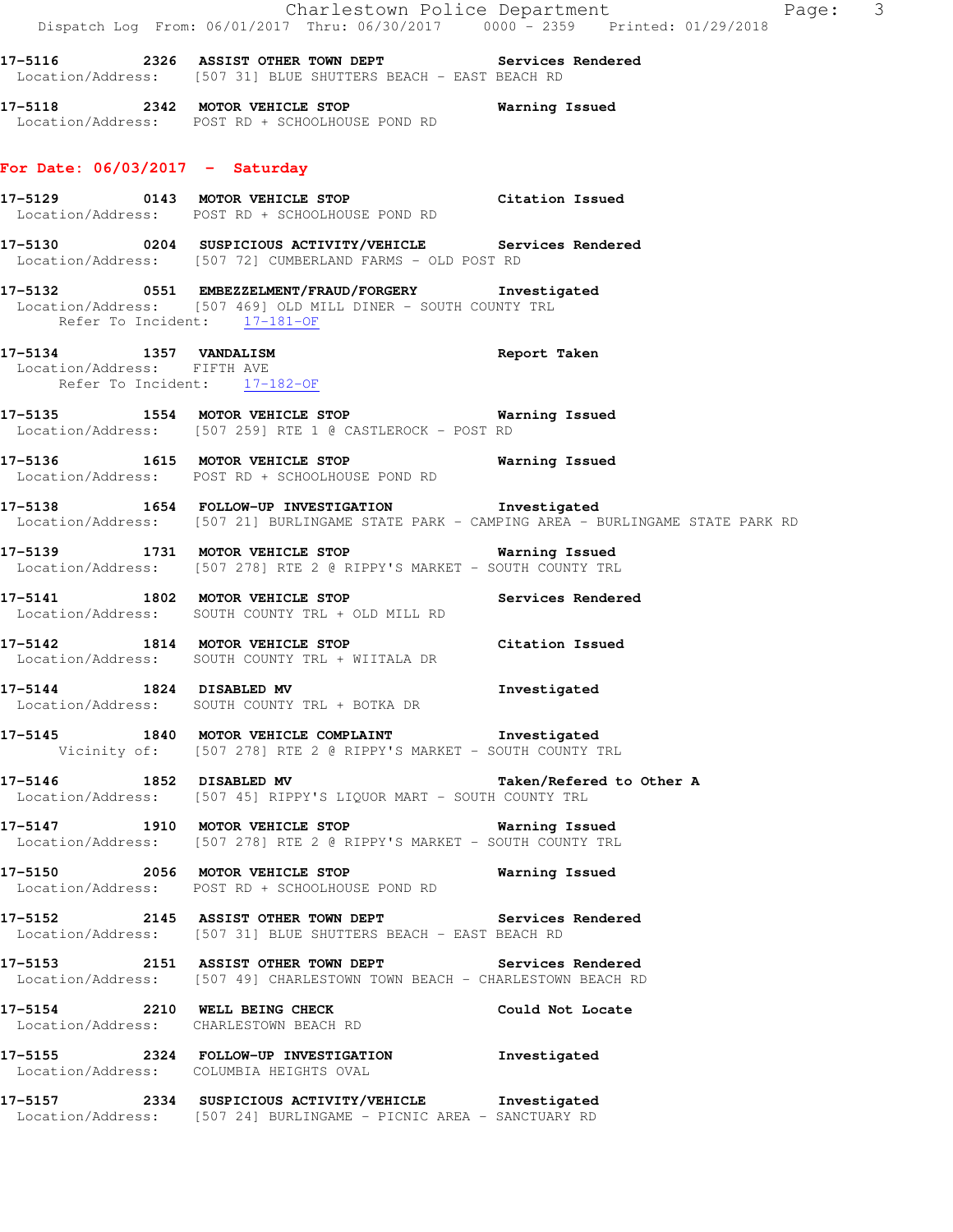Charlestown Police Department Fage: 4 Dispatch Log From: 06/01/2017 Thru: 06/30/2017 0000 - 2359 Printed: 01/29/2018

**17-5159 2348 MOTOR VEHICLE STOP Warning Issued**  Location/Address: [507 261] RTE 1 @ STATE GARAGE (MILE MARKER 9.6) - POST RD

# **For Date: 06/04/2017 - Sunday**

|                                 | 17-5162 0008 MOTOR VEHICLE STOP<br>Location/Address: SOUTH COUNTY TRL + WIITALA DR                                             | Warning Issued        |
|---------------------------------|--------------------------------------------------------------------------------------------------------------------------------|-----------------------|
|                                 | 17-5163 0016 MOTOR VEHICLE STOP 6 Warning Issued<br>Location/Address: SOUTH COUNTY TRL + BOTKA DR                              |                       |
|                                 | 17-5165 0020 ALARM, FIRE<br>Location/Address: CARMICHAEL LN                                                                    | <b>False Alarm</b>    |
|                                 | 17-5171 0123 DISTURBANCE/Music/Noise Investigated<br>Location/Address: SOUTH LEWIS ST<br>Refer To Incident: 17-183-OF          |                       |
|                                 | 17-5172 0205 TRANSPORT<br>Location/Address: SOUTH LEWIS ST                                                                     | Services Rendered     |
| Location/Address: AUBURN DR     | 17-5174 0213 SUSPICIOUS ACTIVITY/VEHICLE Investigated                                                                          |                       |
|                                 | 17-5175 0526 TRAFFIC CONTROL 17-5175 Warning Issued<br>Location/Address: SOUTH COUNTY TRL + MAPLE LAKE FARM RD                 |                       |
|                                 | 17-5177 0605 FOLLOW-UP INVESTIGATION No Action Required<br>Location/Address: [507 469] OLD MILL DINER - SOUTH COUNTY TRL       |                       |
|                                 | 17-5181 0906 MOTOR VEHICLE STOP<br>Location/Address: OLD POST RD + CROSS MILLS RD                                              | <b>Warning Issued</b> |
|                                 | 17-5183 0923 MOTOR VEHICLE STOP<br>Location/Address: POST RD + GENERAL STANTON LN                                              | Warning Issued        |
|                                 | 17-5186 1206 MOTOR VEHICLE STOP <b>Warning Issued</b><br>Location/Address: POST RD + FALCONE LN                                |                       |
|                                 | 17-5187 1236 ROAD HAZARD/OBSTRUCTION Investigated<br>Location/Address: [507 260] RTE 1 @ GENERAL STANTON - POST RD             |                       |
|                                 | 17-5188 1303 MOTOR VEHICLE STOP 6 Warning Issued<br>Location/Address: [507 270] RTE 1 @ BURLINGAME (MILE MARKER 6.0) - POST RD |                       |
|                                 | 17-5191 1616 SUSPICIOUS ACTIVITY/VEHICLE Services Rendered<br>Location/Address: BUCKEYE BROOK RD + SHUMANKANUC HILL RD         |                       |
|                                 | 17-5192 1620 SUSPICIOUS ACTIVITY/VEHICLE Investigated<br>Location/Address: [507 24] BURLINGAME - PICNIC AREA - SANCTUARY RD    |                       |
| For Date: $06/05/2017$ - Monday |                                                                                                                                |                       |
|                                 | 17-5200 0924 MOTOR VEHICLE STOP<br>Location/Address: POST RD + KING'S FACTORY RD                                               | Warning Issued        |
|                                 | 17-5205 1124 MOTOR VEHICLE STOP 6 Warning Issued<br>Location/Address: CAROLINA BACK RD + ALTON CAROLINA RD                     |                       |
|                                 | 17-5206 1131 ALARM, BURGLAR<br>Location/Address: [507 365] FAMOUS PIZZA - OLD POST RD                                          | <b>False Alarm</b>    |
|                                 | 17-5207 1400 POLICE INFORMATION<br>Location/Address: LADY SLIPPER DR                                                           | No Action Required    |
|                                 | 17-5208 1616 SUSPICIOUS ACTIVITY/VEHICLE No Action Required<br>Location/Address: CHARLESTOWN BEACH RD + NUTMEG LN              |                       |
|                                 | 17-5210 1721 TRESPASSING                                                                                                       | Report Taken          |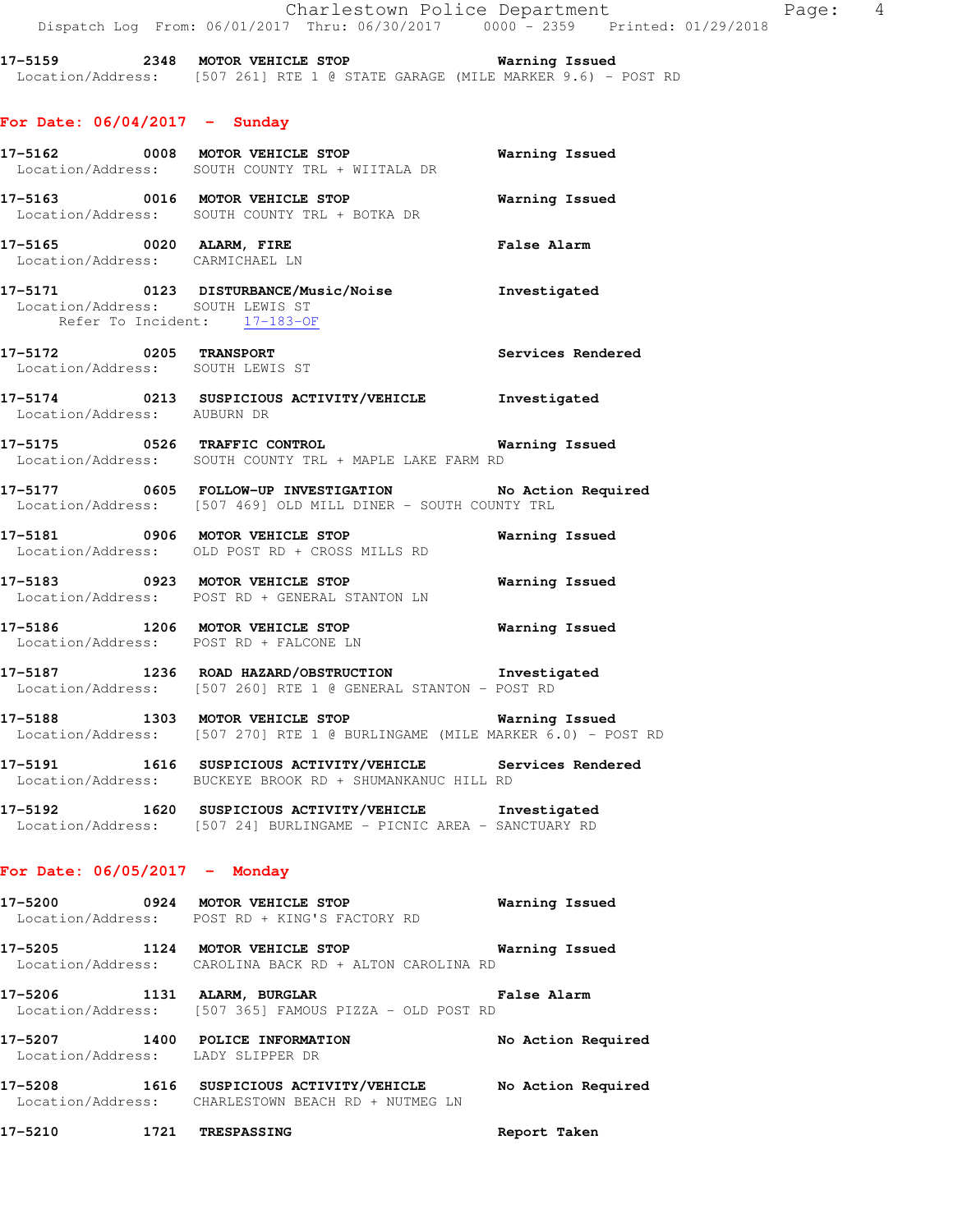Location/Address: OLD COACH RD Refer To Incident: 17-185-OF

**17-5211 1804 FOLLOW-UP INVESTIGATION Services Rendered**  Location/Address: [507 258] RTE 1 @ SOUTH KINGSTOWN LINE - POST RD

## **For Date: 06/06/2017 - Tuesday**

|                              |      | 17-5221 0415 ALARM, BURGLAR Building Checked/Secured<br>Location/Address: SEA BREEZE AVE                                                                 |              |
|------------------------------|------|----------------------------------------------------------------------------------------------------------------------------------------------------------|--------------|
|                              |      | 17-5222 0435 ROAD HAZARD/OBSTRUCTION Removed Hazard Location/Address: WEST BEACH RD                                                                      |              |
|                              |      | 17-5223 0504 MOTOR VEHICLE STOP Warning Issued<br>Location/Address: POST RD + SOUTH COUNTY TRL                                                           |              |
|                              |      | 17-5226 0835 ALARM, BURGLAR False Alarm Location/Address: OCEAN VIEW AVE                                                                                 |              |
|                              |      | 17-5228 0938 ASSIST OTHER TOWN DEPT Report Taken<br>Location/Address: [507 39] CHARLESTOWN SENIOR CENTER - PARK LN<br>Refer To Incident: 17-187-OF       |              |
|                              |      | 17-5229 1142 POLICE INFORMATION 1nvestigated<br>Location/Address: WEST CASTLE WAY                                                                        |              |
|                              |      | 17-5230 1200 POLICE INFORMATION Services Rendered<br>Location/Address: [507 26] CHARLESTOWN BREACHWAY - CHARLESTOWN BEACH RD                             |              |
|                              |      | 17-5231 1202 POLICE INFORMATION Services Rendered<br>Location/Address: [507 228] PHIL & ANN'S SUNSET MOTEL - OLD POST RD<br>Refer To Incident: 17-188-OF |              |
|                              |      | 17-5232 1229 MOTOR VEHICLE COMPLAINT Unfounded<br>Location/Address: SHANNOCK RD                                                                          |              |
|                              |      | Location/Address: COLUMBIA HEIGHTS RD                                                                                                                    |              |
|                              |      | 17-5234 1623 MOTOR VEHICLE STOP Citation Issued<br>Location/Address: [507 360] COUNTRY FOOD MART - SOUTH COUNTY TRL                                      |              |
|                              |      | 17-5235 1625 MOTOR VEHICLE STOP <b>Warning Issued</b><br>Location/Address: POST RD + LAKESIDE DR                                                         |              |
|                              |      | 17-5238 1938 ASSIST OTHER POLICE DEPT Services Rendered<br>Location/Address: [507 270] RTE 1 @ BURLINGAME (MILE MARKER 6.0) - POST RD                    |              |
|                              |      | 17-5239 2015 FOLLOW-UP INVESTIGATION Arrest(s) Made<br>Location/Address: COLUMBIA HEIGHTS OVAL<br>Refer To Arrest: 17-55-AR                              |              |
| Address:                     | Age: | Arrest: BOSS, WAYNE E<br>19 COLUMBIA HEIGHTS OVAL CHARLESTOWN, RI<br>36                                                                                  |              |
| Charges:                     |      | PASSING OF COUNTERFEIT CERT//BILLS/NOTES<br>OBTAINFOOD/ACCOMODATIONS W/INTENT TO DEFRAUD<br>BENCH WARRANT ISSUED FROM 6TH DISTRICT COURT                 |              |
| 17-5240<br>Location/Address: |      | 2152 SUSPICIOUS ACTIVITY/VEHICLE<br>SAND PLAIN RD                                                                                                        | Investigated |
| For Date: $06/07/2017 -$     |      | Wednesday                                                                                                                                                |              |

**17-5244 0036 MOTOR VEHICLE STOP Warning Issued**  Location/Address: SOUTH COUNTY TRL + NEW BISCUIT CITY RD

**17-5255 0612 MOTOR VEHICLE STOP Warning Issued**  Location/Address: RICHMOND LINE - SOUTH COUNTY TRL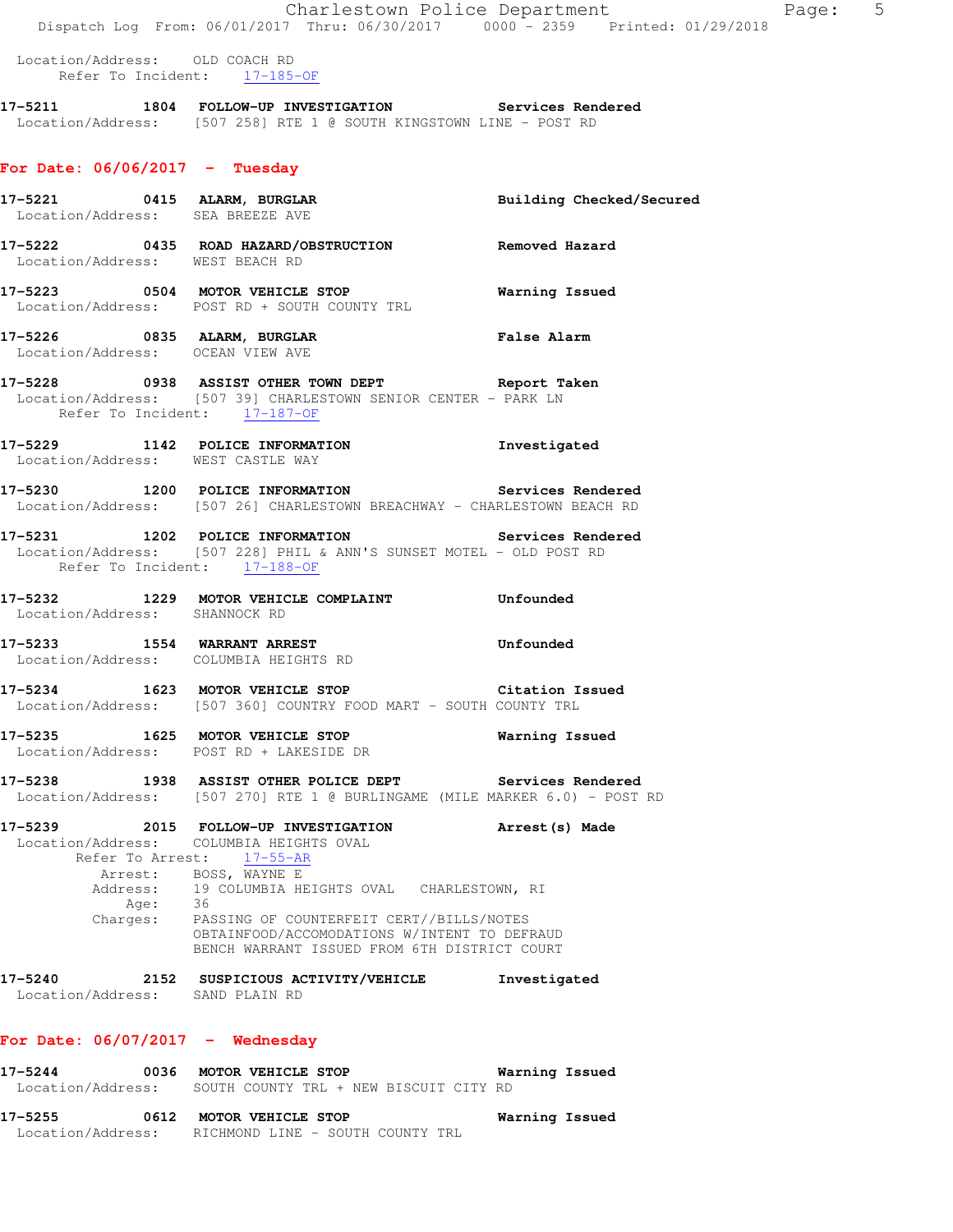|                                                                | 17-5256 0928 MOTOR VEHICLE COMPLAINT Could Not Locate<br>Vicinity of: [507 260] RTE 1 @ GENERAL STANTON - POST RD                              |                                 |
|----------------------------------------------------------------|------------------------------------------------------------------------------------------------------------------------------------------------|---------------------------------|
| 17-5257 0941 TRANSPORT                                         | Location/Address: [507 642] CHARLESTOWN POLICE DEPARTMENT - OLD POST RD                                                                        | Taken/Refered to Other A        |
| 17-5258 1054 ALARM, BURGLAR<br>Location/Address: DUDLEY LN     |                                                                                                                                                | Investigated                    |
| 17-5262 1226 VANDALISM<br>Refer To Incident: 17-189-OF         | Location/Address: LOT # 1 - HILLSIDE DR                                                                                                        | Report Taken                    |
| Location/Address: BISCUIT CITY RD                              | 17-5264 1407 MOTOR VEHICLE COMPLAINT Could Not Locate                                                                                          |                                 |
| Location/Address: ROSS HILL RD<br>Refer To Incident: 17-190-OF | 17-5266 1447 FOLLOW-UP INVESTIGATION Report Taken                                                                                              |                                 |
| 17-5267 1500 ALARM, BURGLAR<br>Location/Address: BLACK POND RD |                                                                                                                                                | False Alarm                     |
| Location/Address: NARROW LN + ENNIS LN                         | 17-5268 1524 MOTOR VEHICLE STOP 6 Warning Issued                                                                                               |                                 |
|                                                                | 17-5269 1557 MOTOR VEHICLE STOP 17-5269 Warning Issued<br>Vicinity of: ALTON CAROLINA RD + HILLTOP DR                                          |                                 |
|                                                                | 17-5270 1747 MOTOR VEHICLE STOP Citation Issued<br>Location/Address: [507 276] RTE 2 @ RICHMOND LINE - SOUTH COUNTY TRL                        |                                 |
| Location/Address: [507 748] DEER RUN                           | 17-5272 1918 SUSPICIOUS ACTIVITY/VEHICLE 1nvestigated                                                                                          |                                 |
| Location/Address: [507 837] LIISA DR                           | 17-5274 2005 ALARM, BURGLAR                                                                                                                    | <b>Building Checked/Secured</b> |
|                                                                | 17-5275 2029 MOTOR VEHICLE STOP 6 Warning Issued<br>Location/Address: POST RD + SCHOOLHOUSE POND RD                                            |                                 |
|                                                                | 17-5276 2041 MOTOR VEHICLE STOP <b>Warning Issued</b><br>Location/Address: [507 261] RTE 1 @ STATE GARAGE (MILE MARKER 9.6) - POST RD          |                                 |
|                                                                | 17-5277 2055 MOTOR VEHICLE STOP<br>Location/Address: POST RD + SCHOOLHOUSE POND RD                                                             | No Action Required              |
|                                                                | 17-5278 2101 ASSIST OTHER AGENCY Services Rendered<br>Location/Address: [507 260] RTE 1 @ GENERAL STANTON - POST RD                            |                                 |
| Location/Address: FALCONE LN                                   | 17-5280 2120 MOTOR VEHICLE STOP                                                                                                                | Warning Issued                  |
|                                                                | 17-5281 2123 MOTOR VEHICLE STOP No Action Required<br>Location/Address: [507 45] RIPPY'S LIQUOR MART - SOUTH COUNTY TRL                        |                                 |
|                                                                | 17-5282 2131 POLICE INFORMATION<br>Location/Address: [507 260] RTE 1 @ GENERAL STANTON FALCONE LANE - POST RD                                  | <b>Unfounded</b>                |
|                                                                | 17-5283 2219 ASSIST OTHER TOWN DEPT Services Rendered<br>Location/Address: [507 327] CHARLESTOWN BEACH TOWN PARKING LOT - CHARLESTOWN BEACH RD |                                 |
|                                                                | 17-5284 2339 MOTOR VEHICLE STOP<br>Location/Address: NARROW LN + GENERAL STANTON LN                                                            | <b>Warning Issued</b>           |

# **For Date: 06/08/2017 - Thursday**

| 17-5288           | 0009 | MOTOR VEHICLE STOP               |  |  | Warning Issued |  |
|-------------------|------|----------------------------------|--|--|----------------|--|
| Location/Address: |      | RICHMOND LINE - SOUTH COUNTY TRL |  |  |                |  |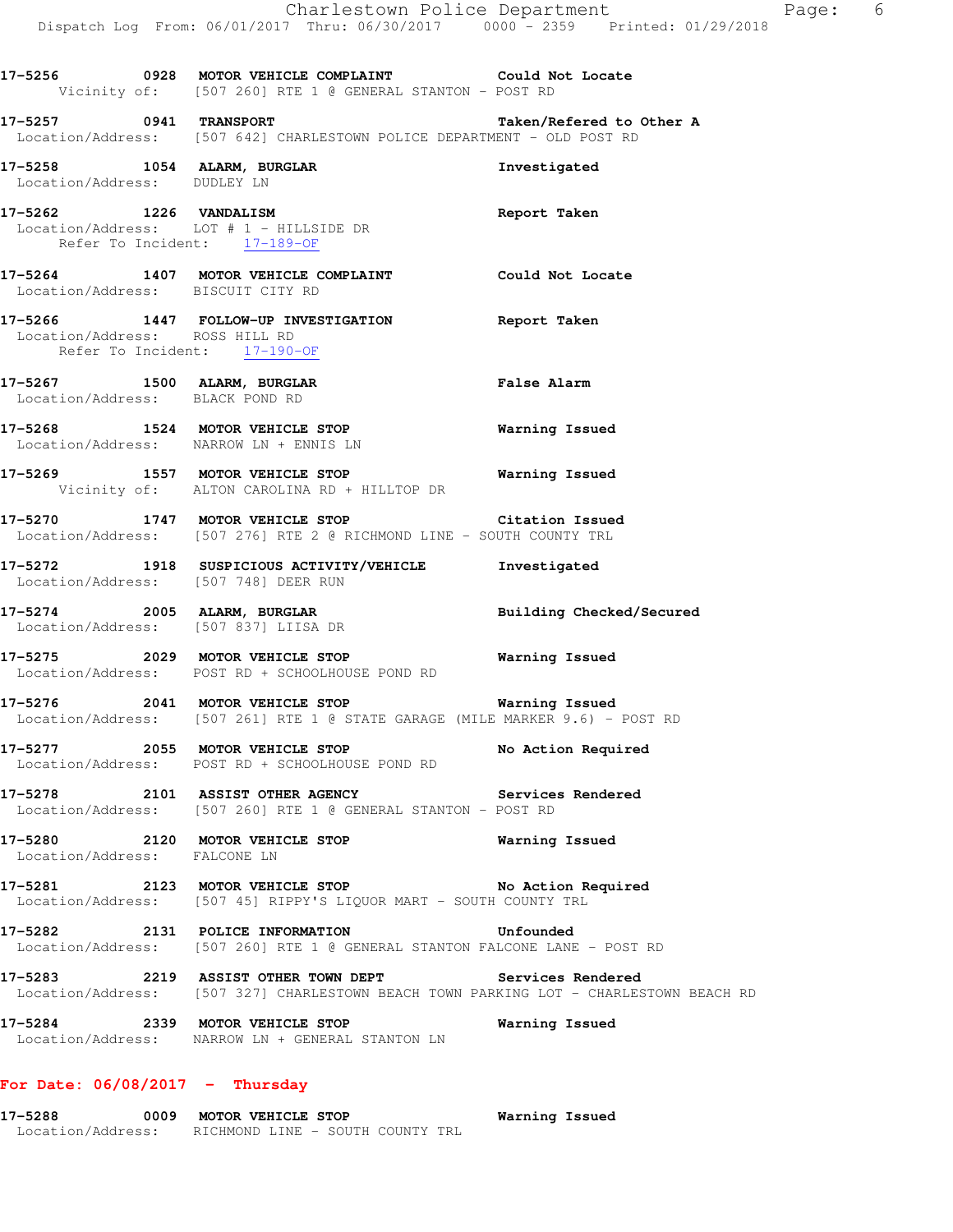**17-5292 0027 ALARM, BURGLAR Building Checked/Secured**  Location/Address: SHADY HARBOR DR **17-5301 0524 TRAFFIC CONTROL Warning Issued**  Location/Address: CAROLINA BACK RD + ALTON CAROLINA RD **17-5303 0733 DISABLED MV Investigated**  Location/Address: [507 261] RTE 1 @ STATE GARAGE (MILE MARKER 9.6) - POST RD **17-5304 0756 TRAFFIC CONTROL Services Rendered**  Location/Address: POST RD + KING'S FACTORY RD **17-5305 0851 OFFICER WANTED Services Rendered**  Location/Address: [507 19] CHARLESTOWN ELEMENTARY SCHOOL - CAROLINA BACK RD **17-5307 0949 OFFICER WANTED Investigated**  Location/Address: ROSS HILL RD **17-5309 1056 FOLLOW-UP INVESTIGATION Services Rendered**  Location/Address: [507 21] BURLINGAME STATE PARK - CHECK IN STATION - BURLINGAME STATE PARK RD **17-5314 1148 LOST/STOLEN LICENSE PLATES Services Rendered**  Location/Address: TIMBER RIDGE RD Refer To Incident: 17-191-OF **17-5315 1201 TRAFFIC CONTROL Services Rendered**  Location/Address: POST RD + EAST BEACH RD **17-5317 1424 ASSIST OTHER AGENCY Services Rendered**  Location/Address: [507 21] BURLINGAME STATE PARK - CAMPING AREA - BURLINGAME STATE PARK RD **17-5318 1548 MOTOR VEHICLE STOP Warning Issued**  Location/Address: POST RD + SCHOOLHOUSE POND RD **17-5319 1605 MOTOR VEHICLE STOP Warning Issued**  Location/Address: POST RD + KING'S FACTORY RD **17-5320 1648 MOTOR VEHICLE STOP Warning Issued**  Location/Address: SHANNOCK RD + ASHLEY LN **17-5321 1656 MOTOR VEHICLE STOP Warning Issued**  Location/Address: SAND PLAIN RD **17-5322 1704 MOTOR VEHICLE STOP Warning Issued**  Location/Address: SOUTH COUNTY TRL + BOTKA DR **17-5325 1726 TRAFFIC CONTROL Services Rendered**  Location/Address: POST RD + KING'S FACTORY RD **17-5326 1729 ANIMAL COMPLAINT Taken/Refered to Other A**  Location/Address: ROSS HILL RD **17-5327 1803 MOTOR VEHICLE STOP Warning Issued**  Location/Address: POST RD + SCHOOLHOUSE POND RD **17-5328 1933 MOTOR VEHICLE STOP Warning Issued**  Location/Address: MATUNUCK SCHOOLHOUSE RD + CHARLESTOWN BEACH RD **17-5329 1950 MOTOR VEHICLE STOP Warning Issued**  Location/Address: MATUNUCK SCHOOLHOUSE RD + CHARLESTOWN BEACH RD **17-5331 2000 MOTOR VEHICLE STOP Warning Issued**  Location/Address: CHARLESTOWN BEACH RD + BAXTER ST **17-5333 2018 MOTOR VEHICLE STOP Warning Issued**  Location/Address: MATUNUCK SCHOOLHOUSE RD + CHARLESTOWN BEACH RD **17-5334 2024 MOTOR VEHICLE STOP Citation Issued**  Location/Address: NARROW LN + DEBBY LN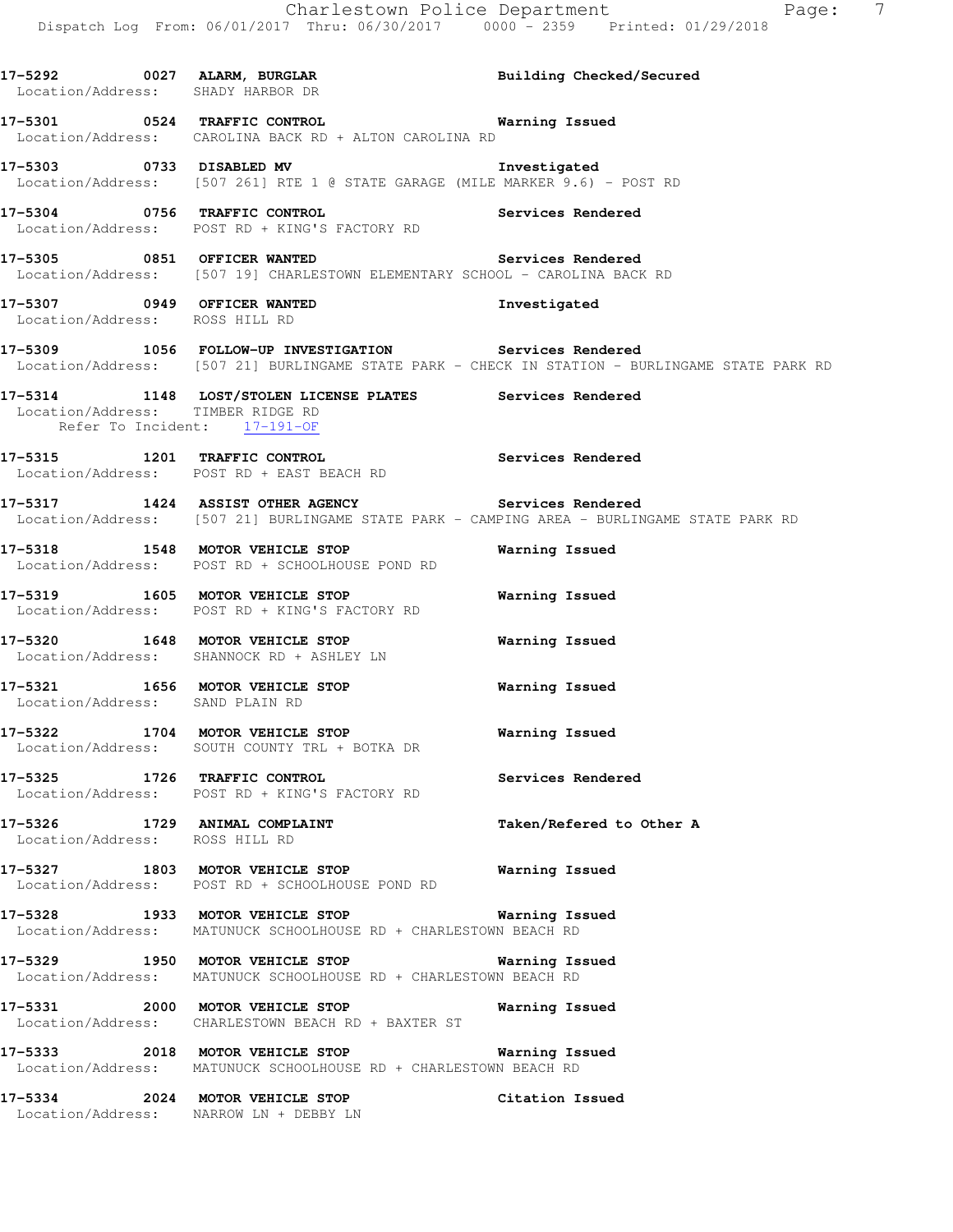|                                 |                                                                                                                                                                  | Charlestown Police Department | Page: 8 |  |
|---------------------------------|------------------------------------------------------------------------------------------------------------------------------------------------------------------|-------------------------------|---------|--|
|                                 | 17-5335 2043 MOTOR VEHICLE STOP 6 Narning Issued<br>Location/Address: SOUTH COUNTY TRL + JACOB PERRY DR                                                          |                               |         |  |
|                                 | 17-5337 2055 MOTOR VEHICLE STOP <b>Exam SET ALL STOP</b> Warning Issued<br>Location/Address: [507 279] RTE 2 @ CHARLESTOWN TOWN HALL - SOUTH COUNTY TRL          |                               |         |  |
|                                 | 17-5341 2131 MOTOR VEHICLE STOP <b>Warning Issued</b><br>Location/Address: SHUMANKANUC HILL RD + GARDNER RD                                                      |                               |         |  |
| Location/Address: RIIDAM WAY    | 17-5343 2205 NOTIFICATION                                                                                                                                        | Could Not Locate              |         |  |
|                                 | 17-5344 2210 MOTOR VEHICLE STOP<br>Location/Address: SOUTH COUNTY TRL + DOGWOOD DR                                                                               | <b>Warning Issued</b>         |         |  |
| For Date: $06/09/2017 -$ Friday |                                                                                                                                                                  |                               |         |  |
|                                 | 17-5352 0010 MOTOR VEHICLE STOP Warning Issued<br>Location/Address: POST RD + WILDFLOWER RD                                                                      |                               |         |  |
|                                 | 17-5355 0029 SUSPICIOUS ACTIVITY/VEHICLE 1nvestigated<br>Location/Address: [507 374] SAINT MARYS CHURCH - CAROLINA BACK RD                                       |                               |         |  |
|                                 | 17-5359 0049 MOTOR VEHICLE STOP <b>Warning Issued</b><br>Location/Address: [507 286] RTE 112 @ RICHMOND LINE - CAROLINA BACK RD                                  |                               |         |  |
| Location/Address: NORTH AVE     | 17-5360 0057 ALARM, BURGLAR <b>BURGLAR</b> Building Checked/Secured                                                                                              |                               |         |  |
|                                 | 17-5365 0524 TRAFFIC CONTROL 2000 Services Rendered<br>Location/Address: SOUTH COUNTY TRL + MAPLE LAKE FARM RD                                                   |                               |         |  |
|                                 | Location/Address: [507 469] OLD MILL DINER - SOUTH COUNTY TRL                                                                                                    |                               |         |  |
|                                 | 17-5371 1200 DIS CONDUCT / FIGHT TARE Report Taken<br>Location/Address: [507 49] CHARLESTOWN TOWN BEACH - CHARLESTOWN BEACH RD<br>Refer To Incident: $17-193-OF$ |                               |         |  |
|                                 | 17-5372 1323 ANIMAL COMPLAINT 17-5372 Investigated<br>Location/Address: CAROLINA BACK RD + ALTON CAROLINA RD                                                     |                               |         |  |
|                                 | 17-5373 1439 SUSPICIOUS ACTIVITY/VEHICLE Could Not Locate<br>Location/Address: ALTON CAROLINA RD + CAROLINA BACK RD                                              |                               |         |  |
| Location/Address: LAKESIDE DR   | 17-5374 1524 TOWN COUNCIL DOCKET DELIVERY Services Rendered                                                                                                      |                               |         |  |
| Location/Address: BRIARWOOD DR  | 17-5375 1536 TOWN COUNCIL DOCKET DELIVERY Services Rendered                                                                                                      |                               |         |  |
|                                 | 17-5376 1631 MOTOR VEHICLE STOP <b>Warning Issued</b><br>Location/Address: POST RD + SCHOOLHOUSE POND RD                                                         |                               |         |  |
|                                 | 17-5377 1641 MOTOR VEHICLE STOP 17-5377<br>Location/Address: [507 283] RTE 2 @ GIFT BARN - SOUTH COUNTY TRL                                                      |                               |         |  |
| Location/Address: KLONDIKE RD   | 17-5378 1644 TOWN ORDINANCE VIOLATION                                                                                                                            | Investigated                  |         |  |
|                                 | 17-5379 1644 FOLLOW-UP INVESTIGATION Services Rendered<br>Location/Address: PECKHAM HOLLOW RD                                                                    |                               |         |  |
|                                 | 17-5380 1718 MOTOR VEHICLE COMPLAINT Threstigated<br>Location/Address: [507 266] RTE 1 @ WILLOWS - POST RD                                                       |                               |         |  |
|                                 | 17-5381 1726 MOTOR VEHICLE STOP <b>Warning Issued</b><br>Location/Address: [507 307] RTE 1A @ CROSS MILLS LIBRARY - OLD POST RD                                  |                               |         |  |
|                                 | 17-5382 1733 MOTOR VEHICLE STOP                                                                                                                                  | Citation Issued               |         |  |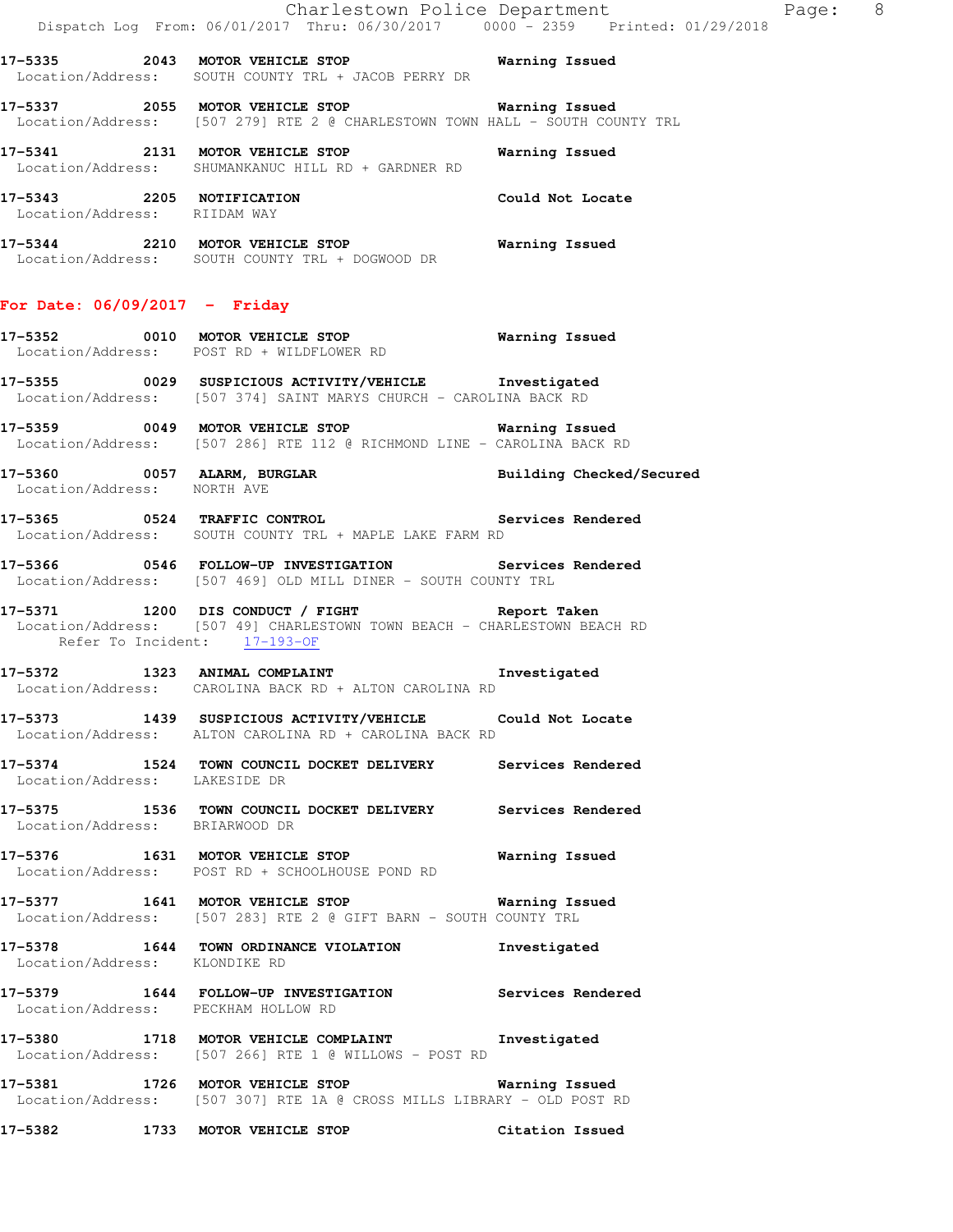|                                   |                                                                                                                                                | Dispatch Log From: 06/01/2017 Thru: 06/30/2017 0000 - 2359 Printed: 01/29/2018 |
|-----------------------------------|------------------------------------------------------------------------------------------------------------------------------------------------|--------------------------------------------------------------------------------|
|                                   | Location/Address: SOUTH COUNTY TRL + JACOB PERRY DR                                                                                            |                                                                                |
| Location/Address: STILL WATER RD  | 17-5384 1833 MOTOR VEHICLE STOP Citation Issued                                                                                                |                                                                                |
|                                   | 17-5385 1837 MOTOR VEHICLE COMPLAINT <b>Warning Issued</b><br>Location/Address: POST RD + SOUTH COUNTY TRL                                     |                                                                                |
|                                   | 17-5386 1949 MOTOR VEHICLE COMPLAINT Could Not Locate<br>Location/Address: [507 100] RTE 1 @ FIORES (MILE MARKER 8.0) - POST RD                |                                                                                |
|                                   | 17-5387 1959 MOTOR VEHICLE STOP<br>Location/Address: POST RD + SCHOOLHOUSE POND RD                                                             | Warning Issued                                                                 |
|                                   | 17-5388 2045 MOTOR VEHICLE STOP<br>Location/Address: POST RD + SCHOOLHOUSE POND RD                                                             | <b>Warning Issued</b>                                                          |
|                                   |                                                                                                                                                |                                                                                |
|                                   | 17-5390 2112 MOTOR VEHICLE STOP 6 Warning Issued<br>Location/Address: [507 45] RIPPY'S LIQUOR MART - SOUTH COUNTY TRL                          |                                                                                |
|                                   | 17-5391 2134 MOTOR VEHICLE STOP <b>Warning Issued</b><br>Location/Address: SOUTH COUNTY TRL + SAND PLAIN RD                                    |                                                                                |
|                                   | 17-5392 2139 ASSIST OTHER TOWN DEPT Services Rendered<br>Location/Address: [507 327] CHARLESTOWN BEACH TOWN PARKING LOT - CHARLESTOWN BEACH RD |                                                                                |
|                                   | 17-5394 2354 MOTOR VEHICLE STOP 6 Warning Issued<br>Location/Address: [507 360] COUNTRY FOOD MART - SOUTH COUNTY TRL                           |                                                                                |
| For Date: $06/10/2017 -$ Saturday |                                                                                                                                                |                                                                                |
|                                   |                                                                                                                                                |                                                                                |
|                                   | 17-5402 0033 MOTOR VEHICLE STOP 6 Warning Issued<br>Location/Address: [507 362] RTE 2 @ SUNOCO - SOUTH COUNTY TRL                              |                                                                                |
|                                   | -<br>17-5414 0507 TRAFFIC CONTROL CONTROL Services Rendered<br>Location/Address: SOUTH COUNTY TRL + OLD MILL RD                                |                                                                                |
|                                   | 17-5415 		 0542 POLICE INFORMATION 		 Services Rendered<br>Location/Address: [507 642] CHARLESTOWN POLICE DEPARTMENT - OLD POST RD             |                                                                                |
|                                   | Location/Address: POST RD + SCHOOLHOUSE POND RD                                                                                                |                                                                                |
| Refer To Accident: 17-87-AC       | 17-5417 0646 MVA - W/Injury/Fluid/Hazard Report Taken<br>Location/Address: POST RD + SOUTH COUNTY TRL                                          |                                                                                |
|                                   | 17-5423 0947 MOTOR VEHICLE STOP <b>Warning Issued</b><br>Location/Address: [507 261] RTE 1 @ STATE GARAGE (MILE MARKER 9.6) - POST RD          |                                                                                |
|                                   | 17-5424 1009 DISABLED MV<br>Vicinity of: BUCKEYE BROOK RD + SHUMANKANUC HILL RD                                                                | Investigated                                                                   |
|                                   | 17-5425 1034 PARKING VIOLATIONS<br>Location/Address: CHARLESTOWN BEACH RD                                                                      | Investigated                                                                   |
|                                   | 17-5426 1034 ROAD HAZARD/OBSTRUCTION Removed Hazard<br>Location/Address: [507 303] RTE 1 @ SOUTH SHORE MENTAL HEALTH (MM 9.0) - POST RD        |                                                                                |
| Vicinity of: EAST BEACH RD        | 17-5427 1051 PARKING VIOLATIONS                                                                                                                | Citation Issued                                                                |
| Location/Address: POST RD         | 17-5430 1222 ANIMAL COMPLAINT                                                                                                                  | Taken/Refered to Other A                                                       |

Charlestown Police Department Page: 9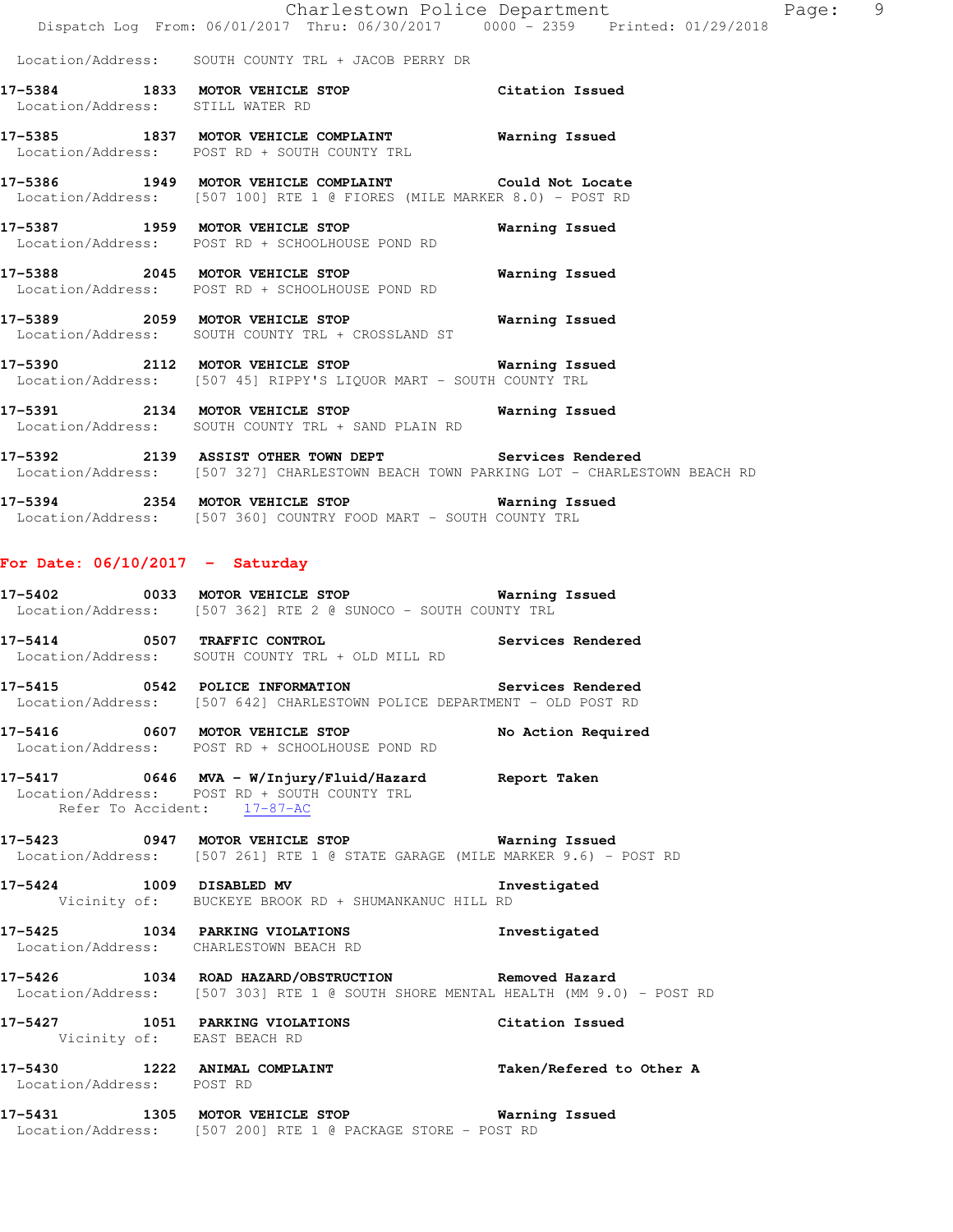**17-5436 1515 LARCENY Report Taken**  Location/Address: WEST BEACH RD Refer To Incident: 17-194-OF **17-5438 1548 TRAFFIC CONTROL Services Rendered**  Location/Address: POST RD + NARROW LN **17-5440 1644 MVA - Minor Report Taken**  Location/Address: [507 261] RTE 1 @ STATE GARAGE (MILE MARKER 9.6) - POST RD Refer To Accident: 17-88-AC **17-5441 1649 POLICE INFORMATION Investigated**  Location/Address: SOUTH LEWIS ST **17-5443 1654 Boating - Assistance Services Rendered**  Location: [507 341] NINIGRET POND - EAST **17-5444 1758 BOATING - VESSEL VIOLATION Warning Issued**  Location/Address: [507 26] CHARLESTOWN BREACHWAY - CHARLESTOWN BEACH RD **17-5445 1823 MOTOR VEHICLE COMPLAINT Could Not Locate**  Location/Address: [507 284] RTE 91 @ RICHMOND LINE - ALTON CAROLINA RD **17-5446 1830 ALARM, BURGLAR False Alarm**  Location/Address: ROSS HILL RD **17-5448 1909 POLICE INFORMATION Investigated**  Location/Address: MATUNUCK SCHOOLHOUSE RD **17-5449 2115 FIREWORKS/Possession/Use/Other Unfounded**  Location/Address: CEDAR RD

**17-5450 2142 MOTOR VEHICLE STOP Warning Issued**  Location/Address: POST RD + KING'S FACTORY RD **17-5451 2211 ALARM, BURGLAR Building Checked/Secured** 

**17-5460 0210 ASSIST OTHER TOWN DEPT Services Rendered** 

**17-5472 1109 TRAFFIC CONTROL Services Rendered** 

#### **For Date: 06/11/2017 - Sunday**

Location/Address: SHUMANKANUC HILL RD

 Location/Address: [507 327] CHARLESTOWN BEACH TOWN PARKING LOT - CHARLESTOWN BEACH RD **17-5461 0227 MOTOR VEHICLE STOP Warning Issued**  Location/Address: [507 261] RTE 1 @ STATE GARAGE (MILE MARKER 9.6) - POST RD 17-5462 **0429 ALARM, BURGLAR 17-5462** No Action Required Location/Address: [507 405] SOUTH COUNTY TRL **17-5463 0504 MOTOR VEHICLE STOP Warning Issued**  Location/Address: POST RD + LAKESIDE DR **17-5464 0609 NOTIFICATION Services Rendered**  Location/Address: BUCKEYE BROOK RD **17-5465 0838 OFFICER WANTED Investigated**  Vicinity of: BISCUIT CITY RD Refer To Incident: 17-195-OF **17-5466 0917 ALARM, BURGLAR Building Checked/Secured**  Location/Address: [507 592] CHARLESTOWN BEACH RD **17-5467 0923 TRAFFIC CONTROL Services Rendered**  Location/Address: EAST BEACH RD **17-5468 0936 MOTOR VEHICLE STOP Citation Issued**  Location/Address: BUCKEYE BROOK RD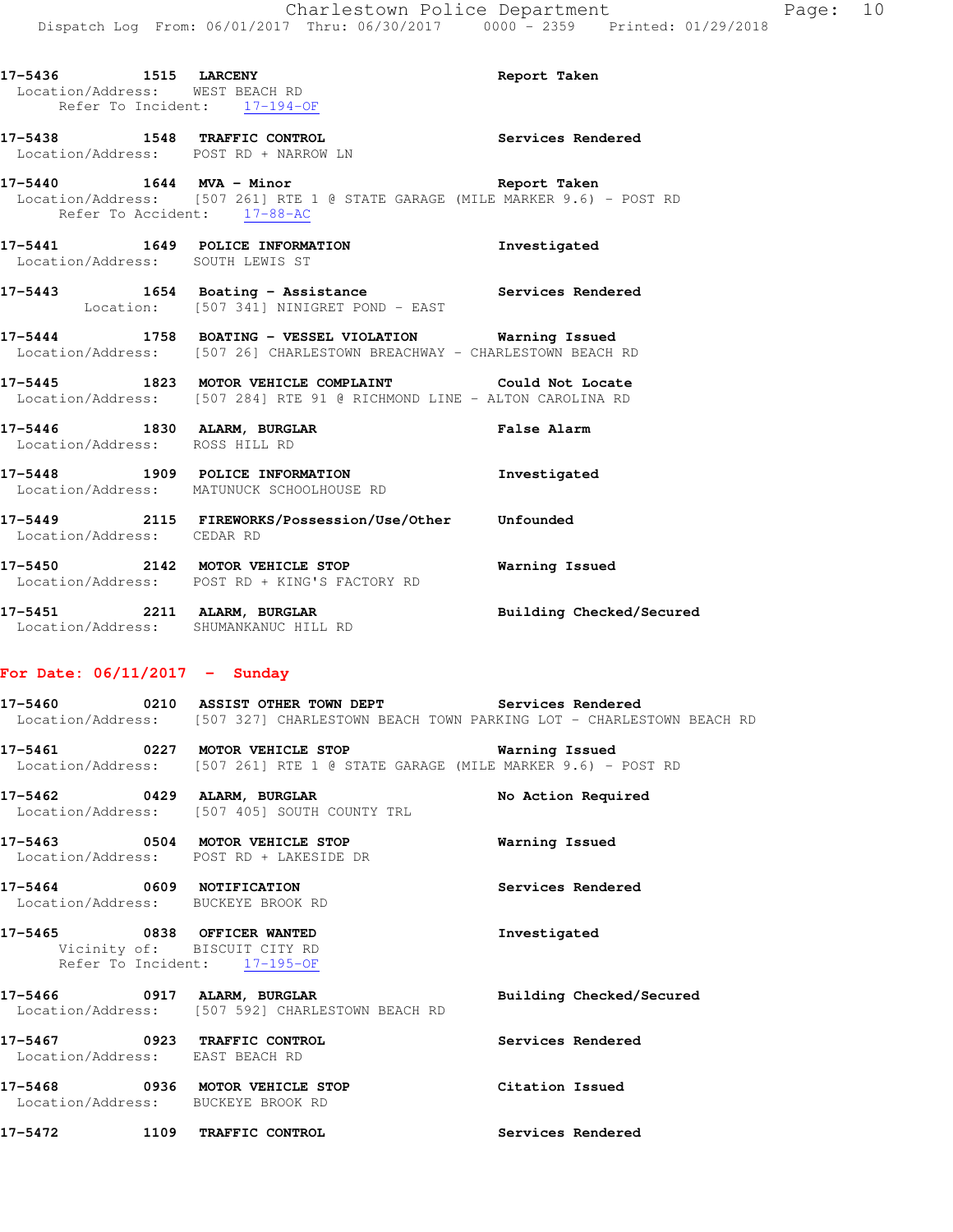|                                                              | Dispatch Log From: 06/01/2017 Thru: 06/30/2017 0000 - 2359 Printed: 01/29/2018                                                        | Charlestown Police Department | Page: 11 |
|--------------------------------------------------------------|---------------------------------------------------------------------------------------------------------------------------------------|-------------------------------|----------|
| Location/Address: KING'S FACTORY RD                          |                                                                                                                                       |                               |          |
|                                                              | 17-5473 1119 PARKING VIOLATIONS Citation Issued<br>Location/Address: [507 320] QUONOCHONTAUG BREACHWAY - WEST BEACH RD                |                               |          |
|                                                              | 17-5474 1152 MOTOR VEHICLE STOP<br>Location/Address: EAST BEACH RD + PARADISE LN                                                      | Warning Issued                |          |
|                                                              | 17-5475 1200 MOTOR VEHICLE STOP<br>Location/Address: CHARLESTOWN BEACH RD + MORLEY ST                                                 | Warning Issued                |          |
|                                                              | 17-5476 1203 MOTOR VEHICLE STOP Citation Issued<br>Location/Address: EAST BEACH RD + PARADISE LN                                      |                               |          |
|                                                              | 17-5477 1221 ASSIST CITIZEN<br>Location/Address: [507 687] CAMP WATCHAUG - PROSSER TRL                                                | Services Rendered             |          |
| Refer To Incident: 17-196-OF                                 | 17-5478 1243 SUSPICIOUS ACTIVITY/VEHICLE Investigated<br>Location/Address: [507 20] NINIGRET PARK - PARK LN                           |                               |          |
|                                                              | 17-5479 1244 MOTOR VEHICLE STOP<br>Location/Address: EAST BEACH RD + POST RD                                                          | <b>Warning Issued</b>         |          |
|                                                              | 17-5480 1319 POLICE INFORMATION 1nvestigated<br>Location/Address: [507 327] CHARLESTOWN BEACH TOWN PARKING LOT - CHARLESTOWN BEACH RD |                               |          |
|                                                              | 17-5481 1355 PARKING VIOLATIONS 1nvestigated<br>Location/Address: [507 291] RTE 216 @ WESTERLY LINE - ROSS HILL RD                    |                               |          |
|                                                              | 17-5482 1520 MOTOR VEHICLE STOP<br>Location/Address: POST RD + ROSS HILL RD                                                           | No Action Required            |          |
|                                                              | 17-5483 1528 MOTOR VEHICLE STOP 6 Warning Issued<br>Location/Address: POST RD + WEST BEACH RD                                         |                               |          |
|                                                              | 17-5485 1635 BOATING - VESSEL VIOLATION Warning Issued<br>Location/Address: [507 26] CHARLESTOWN BREACHWAY - CHARLESTOWN BEACH RD     |                               |          |
|                                                              | 17-5486 1653 MOTOR VEHICLE COMPLAINT Threstigated<br>Location/Address: [507 263] RTE 1 @ TOURIST INFO (MILE MARKER 7.6) - POST RD     |                               |          |
|                                                              | 17-5487 1752 BOATING - VESSEL VIOLATION Warning Issued<br>Location/Address: [507 26] CHARLESTOWN BREACHWAY - CHARLESTOWN BEACH RD     |                               |          |
| 17-5488 1820 FIRE, OTHER                                     | Location/Address: [507 275] RTE 1 @ WESTERLY LINE - POST RD                                                                           | Unfounded                     |          |
| 17-5489 1850 ALARM, BURGLAR<br>Location/Address: OLD POST RD |                                                                                                                                       | Building Checked/Secured      |          |
| For Date: $06/12/2017$ - Monday                              |                                                                                                                                       |                               |          |
| Location/Address: SK LINE - POST RD                          | 17-5498 0018 MOTOR VEHICLE STOP                                                                                                       | Warning Issued                |          |
| Location/Address: OLD POST RD                                | 17-5499 0024 ASSIST OTHER AGENCY                                                                                                      | Services Rendered             |          |
|                                                              | 17-5500 0027 MOTOR VEHICLE STOP<br>Location/Address: POST RD + LAKESIDE DR                                                            | Warning Issued                |          |
| Location/Address: SK LINE - POST RD                          | 17-5501 0037 MOTOR VEHICLE STOP                                                                                                       | Warning Issued                |          |
| 17-5505 0140 TRANSPORT                                       | Location/Address: CHARLESTOWN BEACH RD + CRAIG ST                                                                                     | Services Rendered             |          |
|                                                              | 17-5507 0203 MOTOR VEHICLE STOP<br>Location/Address: POST RD + SCHOOLHOUSE POND RD                                                    | Warning Issued                |          |
|                                                              |                                                                                                                                       |                               |          |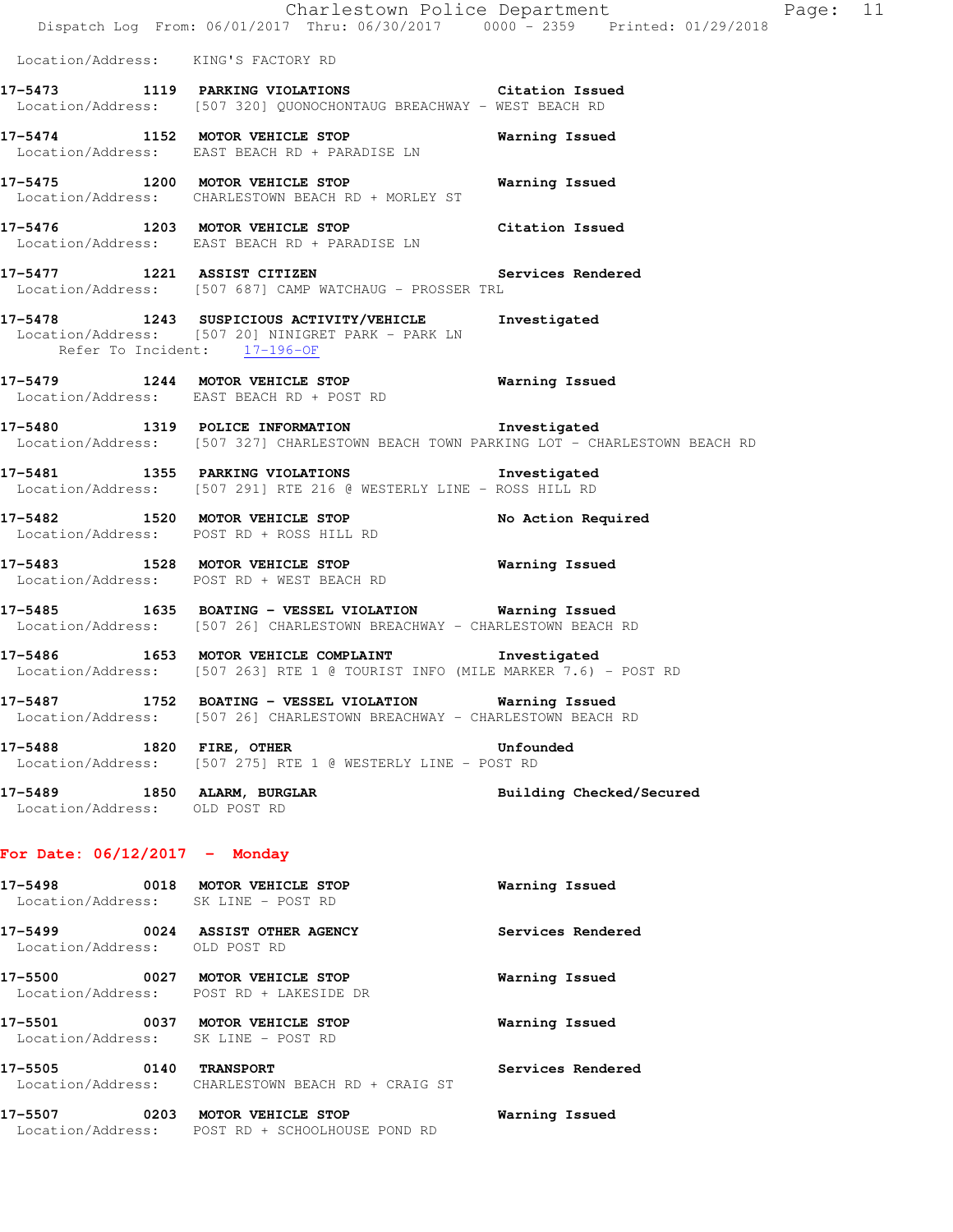| 17-5514                            | 0622 OFFICER WANTED | Investigated |
|------------------------------------|---------------------|--------------|
| Location/Address: CAROLINA BACK RD |                     |              |
| Refer To Incident: 17-197-OF       |                     |              |

**17-5515 0802 MOTOR VEHICLE STOP Citation Issued**  Location/Address: SOUTH COUNTY TRL + MAPLE LAKE FARM RD

**17-5516 0821 TRAFFIC CONTROL Services Rendered**  Location/Address: [507 19] CHARLESTOWN ELEMENTARY SCHOOL - CAROLINA BACK RD

**17-5518 0920 PARKING VIOLATIONS Services Rendered**  Location/Address: CHARLESTOWN BEACH RD

**17-5519 0931 ROBBERY IN PROGRESS Report Taken**  Location/Address: [507 604] BESTWAY GAS STATION - POST RD Refer To Incident: 17-198-OF

**17-5520 1101 MOTOR VEHICLE STOP Warning Issued**  Location/Address: ROSS HILL RD

**17-5521 1125 MOTOR VEHICLE STOP Warning Issued**  Location/Address: SOUTH COUNTY TRL + HONEY LOCUST DR

**17-5522 1215 FOLLOW-UP INVESTIGATION Investigated**  Location/Address: CLARKIN POND RD

**17-5523 1219 PSYCHOLOGICAL EMERGENCY Transported to Hospital**  Location/Address: [507 26] CHARLESTOWN BREACHWAY - CHARLESTOWN BEACH RD Refer To Incident: 17-199-OF

**17-5525 1357 MOTOR VEHICLE STOP Warning Issued**  Location/Address: [507 278] RTE 2 @ RIPPY'S MARKET - SOUTH COUNTY TRL

17-5527 1452 DISABLED MV **No Action Required** Location/Address: [507 271] RTE 1 @ MICHAEL'S - POST RD

**17-5528 1544 ALARM, BURGLAR False Alarm**  Location/Address: ELIZABETH COOPER DR

**17-5529 1552 LARCENY Report Taken**  Location/Address: [507 80] FANTASTIC UMBRELLA FACTORY - OLD POST RD Refer To Incident: 17-200-OF

**17-5530 1623 MOTOR VEHICLE COMPLAINT Unfounded**  Location/Address: EAST BEACH RD + POST RD

**17-5531 1627 MOTOR VEHICLE STOP No Action Required**  Location/Address: SOUTH COUNTY TRL

**17-5532 1711 TRAFFIC CONTROL Services Rendered**  Location/Address: [507 283] RTE 2 @ GIFT BARN - SOUTH COUNTY TRL

**17-5534 1754 SUSPICIOUS ACTIVITY/VEHICLE Investigated**  Location/Address: [507 19] CHARLESTOWN ELEMENTARY SCHOOL - CAROLINA BACK RD

**17-5535 1842 WELL BEING CHECK Investigated**  Location/Address: ROSS HILL RD

**17-5537 1850 WARRANT ARREST Arrest(s) Made**  Location/Address: [507 642] CHARLESTOWN POLICE DEPARTMENT - OLD POST RD Refer To Arrest: 17-56-AR Arrest: SHERMAN, MATTHEW Address: 83 CHURCH ST WESTERLY, RI Age: 23 Charges: BENCH WARRANT ISSUED FROM 4TH DISTRICT COURT ROBBERY-1ST DEGREE

**17-5538 2047 OFFICER WANTED Services Rendered**  Location/Address: SENECA TRL + MOHEGAN RD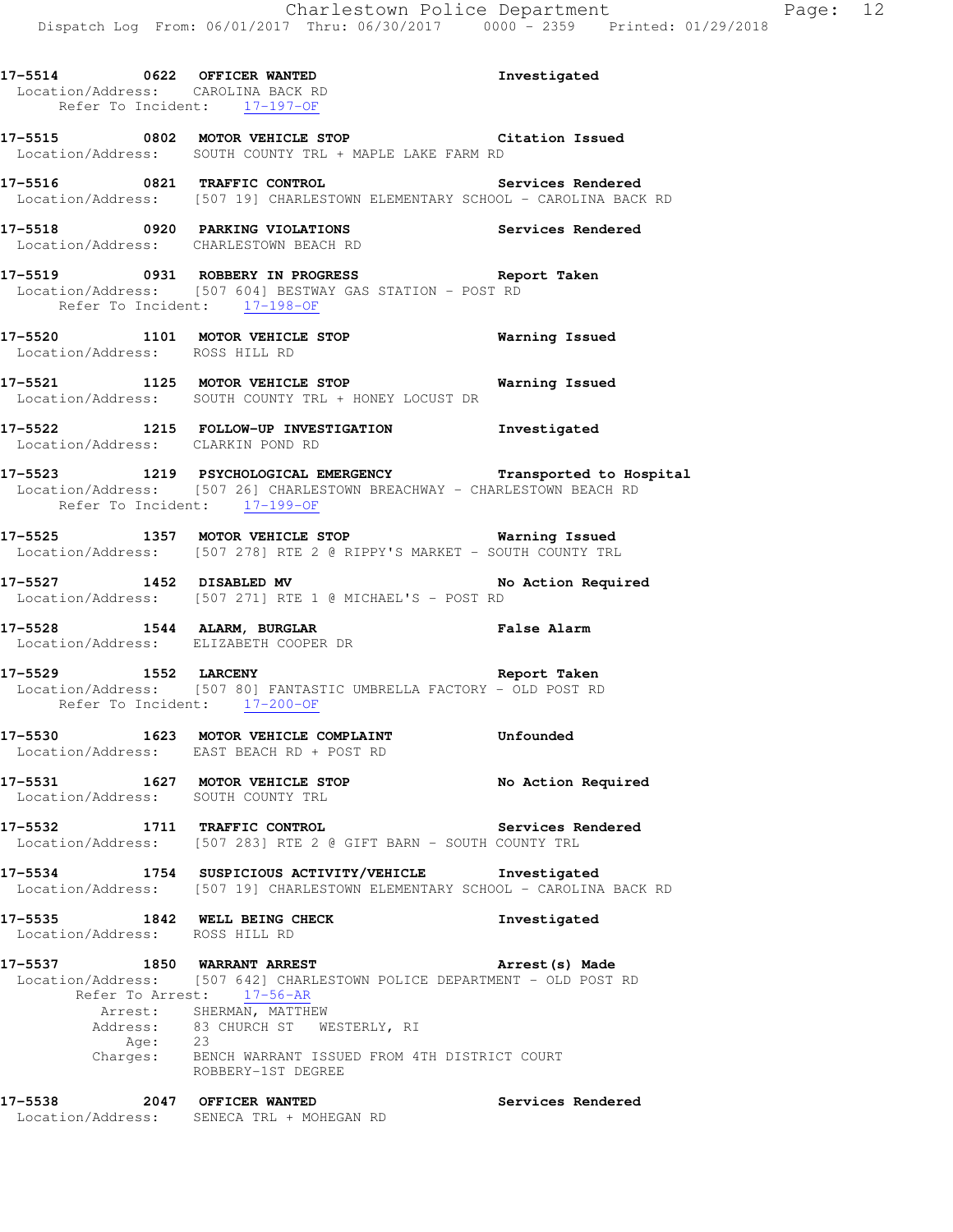**17-5539 2109 DISTURBANCE/Music/Noise Investigated**  Location/Address: BISCUIT CITY RD **17-5540 2153 FIRE, BRUSH Taken/Refered to Other A**  Location/Address: EAST BEACH RD **17-5541 2253 MOTOR VEHICLE STOP Investigated**  Location/Address: [507 469] OLD MILL DINER - SOUTH COUNTY TRL **17-5545 2334 MOTOR VEHICLE STOP Warning Issued**  Location/Address: FALCONE LN **17-5546 2346 MOTOR VEHICLE STOP Warning Issued**  Location/Address: SOUTH COUNTY TRL + NARROW LN **For Date: 06/13/2017 - Tuesday 17-5557 0512 TRAFFIC CONTROL Citation Issued**  Location/Address: SOUTH COUNTY TRL + MAPLE LAKE FARM RD **17-5558 0513 MOTOR VEHICLE STOP Warning Issued**  Location/Address: POST RD + LAKESIDE DR **17-5562 0906 ASSIST OTHER AGENCY Taken/Refered to Other A**  Location/Address: [507 26] CHARLESTOWN BREACHWAY - CHARLESTOWN BEACH RD Refer To Incident: 17-201-OF **17-5563 0952 ALARM, BURGLAR Investigated**  Location/Address: [507 895] WINDSWEPT CENTER - OLD POST RD **17-5564 1035 MVA - Minor Services Rendered**  Location/Address: POST RD + WILDFLOWER RD Refer To Accident: 17-89-AC **17-5565 1123 TRANSPORT Taken/Refered to Other A**  Location/Address: [507 642] CHARLESTOWN POLICE DEPARTMENT - OLD POST RD **17-5567 1202 COMPLAINT Report Taken**  Location/Address: OLD POST RD Refer To Incident: 17-202-OF **17-5568 1241 POLICE INFORMATION Investigated**  Location/Address: [507 642] CHARLESTOWN POLICE DEPARTMENT - OLD POST RD **17-5572 1400 MVA - Minor Report Taken**  Location/Address: EAST BEACH RD + OVERLOOK DR Refer To Accident: 17-91-AC **17-5573 1434 MOTOR VEHICLE COMPLAINT Investigated**  Location/Address: SOUTH COUNTY TRL + NARROW LN **17-5575 1557 POLICE INFORMATION Services Rendered**  Location/Address: SOUTH LEWIS ST **17-5577 1713 ALARM, BURGLAR Building Checked/Secured**  Location/Address: [507 388] STUMPY POINT LN **17-5578 1750 MOTOR VEHICLE STOP Warning Issued**  Location/Address: [507 266] RTE 1 @ WILLOWS - POST RD **17-5581 1835 FOUND/LOST PROPERTY Investigated**  Location/Address: [507 49] CHARLESTOWN TOWN BEACH - CHARLESTOWN BEACH RD Refer To Incident: 17-203-OF **17-5582 2116 MOTOR VEHICLE STOP Warning Issued**  Location/Address: POST RD + SCHOOLHOUSE POND RD **17-5583 2142 ANIMAL COMPLAINT Could Not Locate**  Location/Address: RTE 1 - SOUTH COUNTY TRL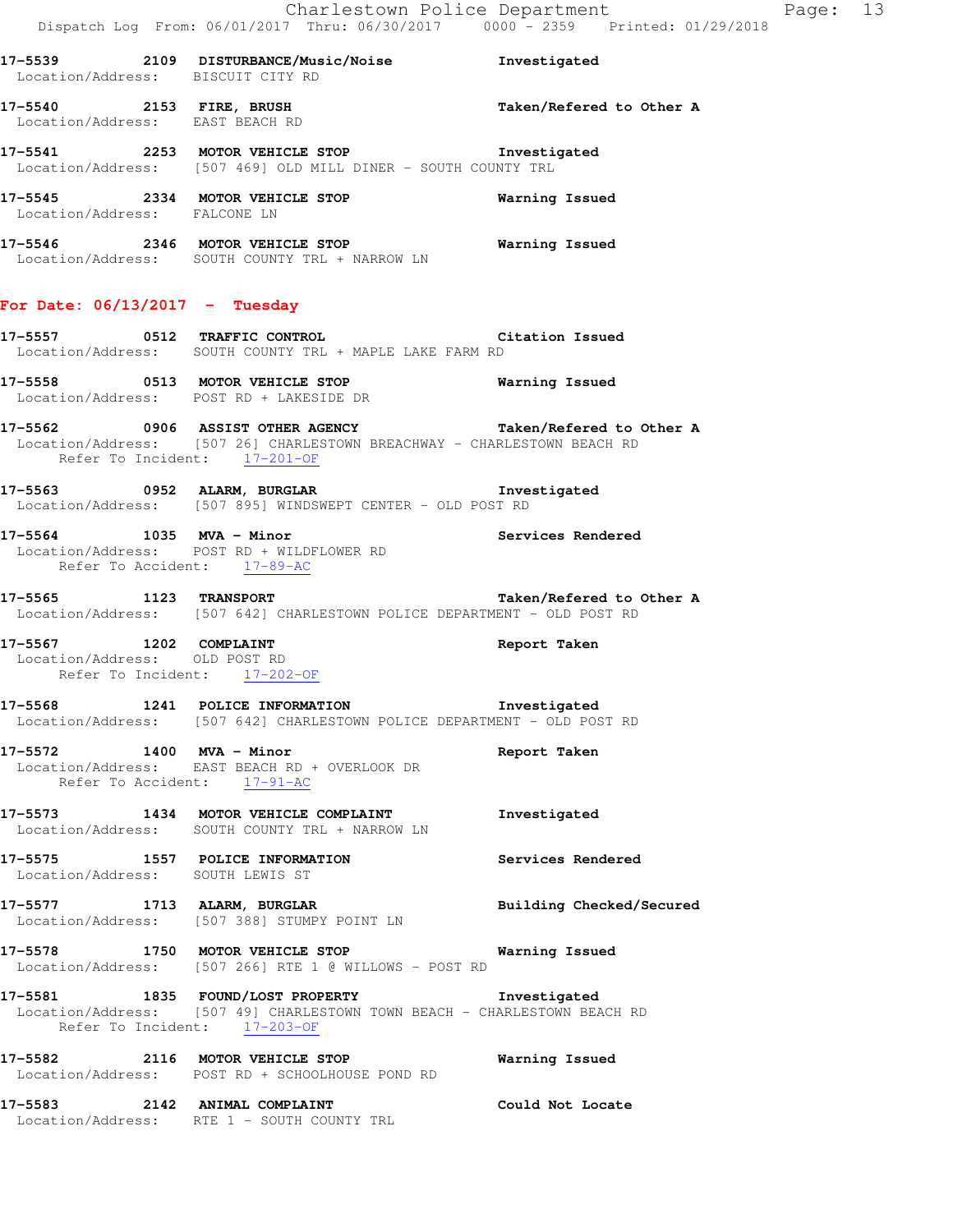**17-5584 2145 ALARM, BURGLAR Building Checked/Secured**  Location/Address: [507 388] STUMPY POINT LN

#### **For Date: 06/14/2017 - Wednesday**

- **17-5587 0010 MOTOR VEHICLE STOP Warning Issued**  Location/Address: POST RD + SCHOOLHOUSE POND RD **17-5603 0506 TRAFFIC CONTROL Services Rendered**  Location/Address: SOUTH COUNTY TRL + MAPLE LAKE FARM RD **17-5604 0516 POLICE INFORMATION Services Rendered**  Location/Address: [507 642] CHARLESTOWN POLICE DEPARTMENT - OLD POST RD **17-5605 0620 MOTOR VEHICLE STOP Warning Issued**  Location/Address: POST RD + WILDFLOWER RD **17-5606 0703 ANIMAL COMPLAINT Unfounded**  Location/Address: ALTON CAROLINA RD + HILLTOP DR **17-5607 0731 MOTOR VEHICLE STOP Warning Issued**  Location/Address: SOUTH COUNTY TRL + BOTKA DR **17-5608 0811 MOTOR VEHICLE STOP Warning Issued**  Location/Address: POST RD + SCHOOLHOUSE POND RD **17-5609 0832 TRAFFIC CONTROL Warning Issued**  Location/Address: [507 19] CHARLESTOWN ELEMENTARY SCHOOL - CAROLINA BACK RD **17-5610 0905 LARCENY Report Taken**  Location/Address: OLD RD Refer To Incident: 17-204-OF **17-5611 0934 MOTOR VEHICLE COMPLAINT Investigated**  Location/Address: CHEROKEE BND
- **17-5612 0944 EMBEZZELMENT/FRAUD/FORGERY Report Taken**  Location/Address: [507 428] TAMANACO DR Refer To Incident: 17-205-OF
- **17-5613 1313 MOTOR VEHICLE STOP Warning Issued**  Location/Address: CHARLESTOWN BEACH RD
- **17-5615 1339 MOTOR VEHICLE STOP Warning Issued**  Location/Address: [507 276] RTE 2 @ RICHMOND LINE - SOUTH COUNTY TRL
- **17-5616 1342 MOTOR VEHICLE STOP Citation Issued**  Location/Address: [507 221] SHERMAN'S AUTO BODY INC - SOUTH COUNTY TRL
- **17-5618 1448 ALARM, BURGLAR Building Checked/Secured**  Location/Address: [507 635] PEQUOT DR
- **17-5619 1653 SUSPICIOUS ACTIVITY/VEHICLE Investigated**  Location/Address: TOCKWOTTEN COVE RD
- **17-5620 1658 SUSPICIOUS ACTIVITY/VEHICLE Investigated**  Location/Address: PINE TREE RD
- **17-5622 1827 SUSPICIOUS ACTIVITY/VEHICLE Could Not Locate**  Vicinity of: [507 50] CENTRAL BEACH - SURFSIDE AVE
- **17-5623 1843 ASSIST OTHER POLICE DEPT Services Rendered**  Location/Address: TUCKER ST
- **17-5624 1901 DIS CONDUCT / FIGHT Peace Restored**  Location/Address: HENLEY ST
- **17-5625 2029 DISABLED MV Transported to Hospital**  Location/Address: [507 100] RTE 1 @ FIORES (MILE MARKER 8.0) - POST RD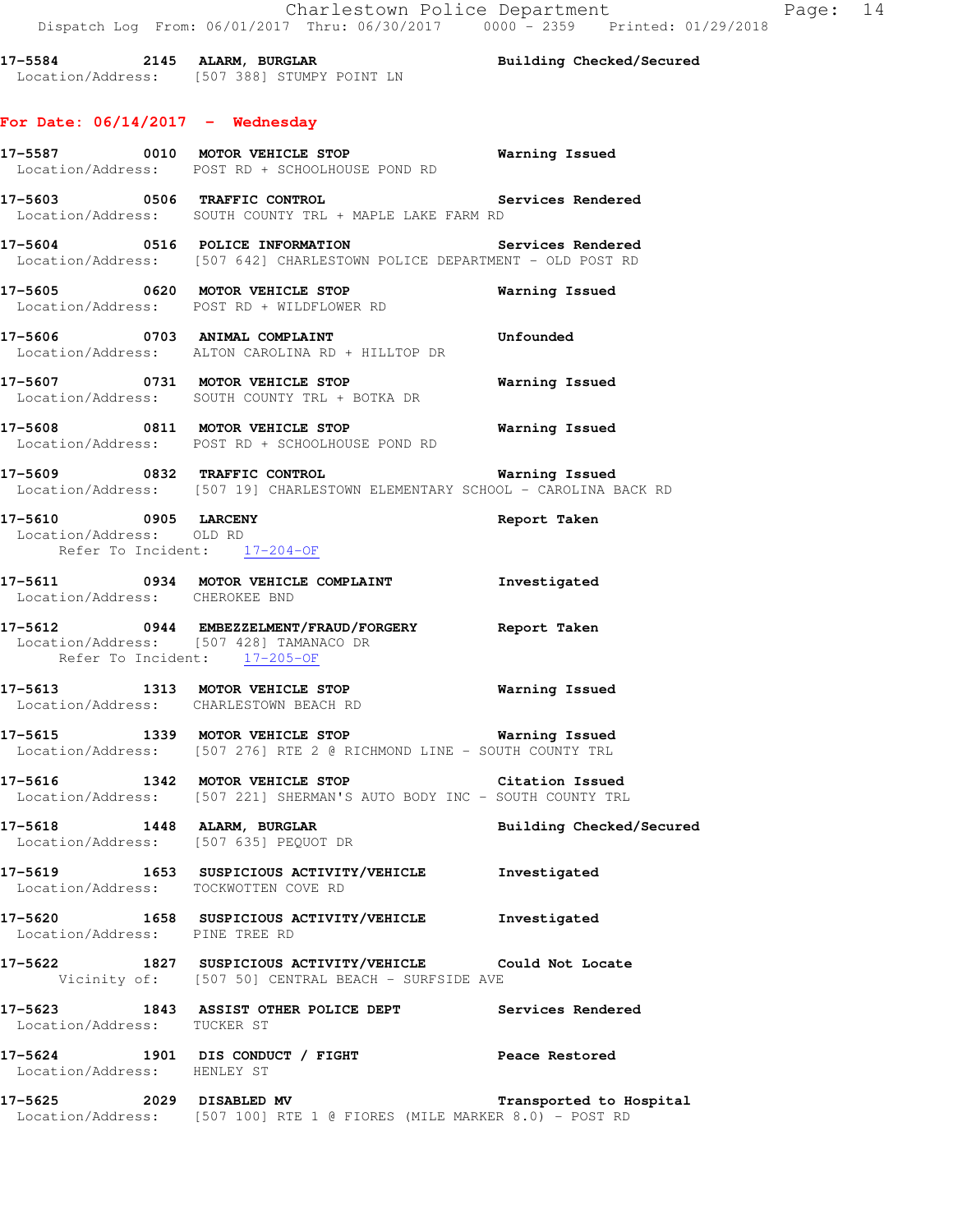|                                                           |                                                                                                                                                                                                                                    | Charlestown Police Department<br>Page: 15<br>Dispatch Log From: 06/01/2017 Thru: 06/30/2017 0000 - 2359 Printed: 01/29/2018 |  |
|-----------------------------------------------------------|------------------------------------------------------------------------------------------------------------------------------------------------------------------------------------------------------------------------------------|-----------------------------------------------------------------------------------------------------------------------------|--|
|                                                           | 17-5626 2102 SUSPICIOUS ACTIVITY/VEHICLE Investigated<br>Vicinity of: BROWNING DR + MATUNUCK SCHOOLHOUSE RD                                                                                                                        |                                                                                                                             |  |
|                                                           | 17-5627 2210 ALARM, BURGLAR Building Checked/Secured<br>Location/Address: [507 856] OCEAN HOUSE MARINA (MAINTENANCE FACILITY) - OLD POST RD                                                                                        |                                                                                                                             |  |
|                                                           | Location/Address: SOUTH COUNTY TRL + CAROLINA BACK RD                                                                                                                                                                              |                                                                                                                             |  |
|                                                           | 17-5629 2245 MOTOR VEHICLE STOP 6 Warning Issued<br>Location/Address: SOUTH COUNTY TRL + LAURI DR                                                                                                                                  |                                                                                                                             |  |
| For Date: $06/15/2017$ - Thursday                         |                                                                                                                                                                                                                                    |                                                                                                                             |  |
|                                                           | 17-5635 0006 MOTOR VEHICLE STOP 6 Warning Issued<br>Location/Address: POST RD + SCHOOLHOUSE POND RD                                                                                                                                |                                                                                                                             |  |
|                                                           | 17-5638 0014 MOTOR VEHICLE STOP 6 Warning Issued<br>Location/Address: SOUTH COUNTY TRL + CAROLINA BACK RD                                                                                                                          |                                                                                                                             |  |
|                                                           | 17-5641 0057 SUSPICIOUS ACTIVITY/VEHICLE Building Checked/Secured<br>Location/Address: [507 254] GALAPAGOS COLLECTION - OLD POST RD                                                                                                |                                                                                                                             |  |
| Location/Address: SOUTH COUNTY TRL                        | 17-5654 0245 DISTURBANCE/Music/Noise <b>Arrest(s)</b> Made<br>Refer To Arrest: 17-57-AR                                                                                                                                            |                                                                                                                             |  |
|                                                           | Arrest: NILES, CURTIS J<br>Address: 4955 SOUTH COUNTY TRL CHARLESTOWN, RI<br>Age: 51<br>Charges: DOMESTIC-DISORDERLY CONDUCT                                                                                                       |                                                                                                                             |  |
| Location/Address: CLEARVIEW RD                            | 17-5655 0418 FIRE, OTHER                                                                                                                                                                                                           | <b>False Alarm</b>                                                                                                          |  |
| Location/Address: POST RD                                 | 17-5656 0735 MOTOR VEHICLE STOP                                                                                                                                                                                                    | No Action Required                                                                                                          |  |
| Location/Address: BISCUIT CITY RD                         | 17-5657 0812 ANIMAL COMPLAINT Services Rendered                                                                                                                                                                                    |                                                                                                                             |  |
|                                                           | 17-5658 0843 TRAFFIC CONTROL<br>Location/Address: [507 19] CHARLESTOWN ELEMENTARY SCHOOL - CAROLINA BACK RD                                                                                                                        | No Action Required                                                                                                          |  |
| 17-5659 0905 TRANSPORT                                    | Location/Address: [507 642] CHARLESTOWN POLICE DEPARTMENT - OLD POST RD                                                                                                                                                            | Taken/Refered to Other A                                                                                                    |  |
| 17-5662 1007 THREATS                                      | Location/Address: [507 72] CUMBERLAND FARMS - OLD POST RD<br>Refer To Incident: 17-206-OF                                                                                                                                          | Report Taken                                                                                                                |  |
| Location/Address: JACOB PERRY DR                          | 17-5665 1138 POLICE INFORMATION                                                                                                                                                                                                    | Investigated                                                                                                                |  |
|                                                           | 17-5666 1206 MOTOR VEHICLE STOP Citation Issued<br>Location/Address: [507 72] CUMBERLAND FARMS - OLD POST RD                                                                                                                       |                                                                                                                             |  |
| Location/Address: TOCKWOTTEN COVE RD                      | 17-5668 1312 ALARM, BURGLAR                                                                                                                                                                                                        | Services Rendered                                                                                                           |  |
|                                                           | 17-5669 1556 POLICE INFORMATION Services Rendered<br>Location/Address: [507 642] CHARLESTOWN POLICE DEPARTMENT - OLD POST RD                                                                                                       |                                                                                                                             |  |
| 17-5671 1642 ESCORT<br>Location/Address: SOUTH COUNTY TRL |                                                                                                                                                                                                                                    | Services Rendered                                                                                                           |  |
|                                                           | 17-5672 1849 EVASION OF PAYMENT/Gas/Tow/Inn Arrest(s) Made<br>Location/Address: [507 653] THE COVE RESTURANT - OLD POST RD<br>Refer To Arrest: 17-58-AR<br>Arrest: JONES, STEPHEN J<br>Address: 180 WALDEN WAY SOUTH KINGSTOWN, RI |                                                                                                                             |  |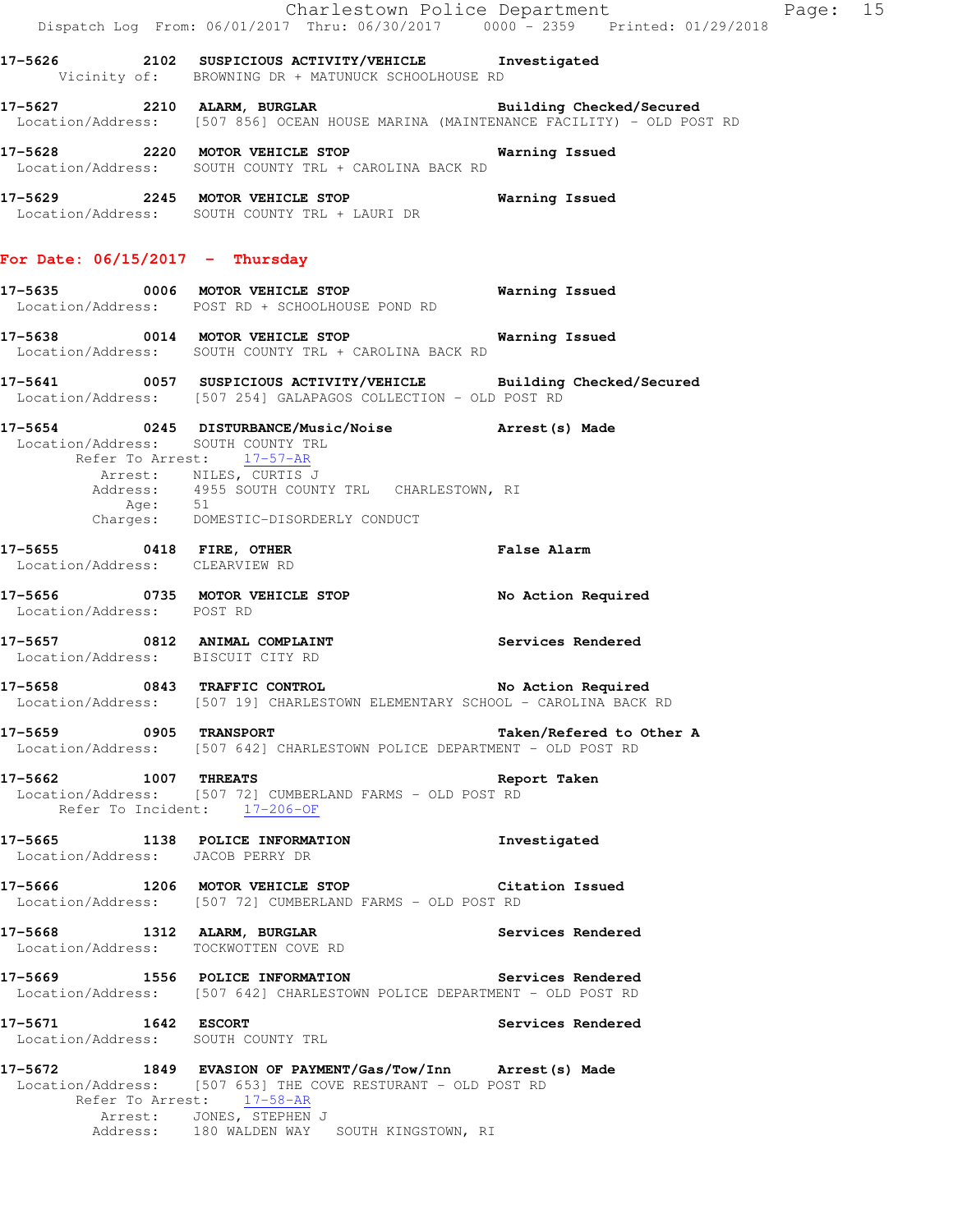Age: 59 Charges: BENCH WARRANT ISSUED FROM 4TH DISTRICT COURT **For Date: 06/16/2017 - Friday 17-5687 0149 MOTOR VEHICLE STOP Warning Issued**  Location/Address: [507 258] RTE 1 @ SOUTH KINGSTOWN LINE (MM 11.4) - POST RD **17-5697 0422 ANIMAL COMPLAINT Services Rendered**  Location/Address: STILL WATER RD **17-5698 0512 TRAFFIC CONTROL Services Rendered**  Location/Address: POST RD + SCHOOLHOUSE POND RD **17-5699 0525 TRAFFIC CONTROL Warning Issued**  Location/Address: SOUTH COUNTY TRL **17-5700 0550 MOTOR VEHICLE STOP Warning Issued**  Location/Address: SOUTH COUNTY TRL + NARROW LN **17-5701 0602 MOTOR VEHICLE STOP Warning Issued**  Location/Address: [507 260] RTE 1 @ GENERAL STANTON - POST RD **17-5702 0614 MOTOR VEHICLE STOP Warning Issued**  Location/Address: POST RD + BEND RD **17-5703 0617 MOTOR VEHICLE STOP Warning Issued**  Location/Address: [507 1] CHARLESTOWN TOWN HALL - SOUTH COUNTY TRL **17-5704 0623 MOTOR VEHICLE STOP Warning Issued**  Location/Address: [507 1] CHARLESTOWN TOWN HALL - SOUTH COUNTY TRL **17-5705 0629 MOTOR VEHICLE STOP Warning Issued**  Location/Address: POST RD + BEND RD **17-5707 0814 TRAFFIC CONTROL Warning Issued**  Location/Address: [507 19] CHARLESTOWN ELEMENTARY SCHOOL - CAROLINA BACK RD **17-5708 0824 FOUND/LOST PROPERTY Could Not Locate**  Location/Address: JOSEPHINE DR **17-5712 1050 FOLLOW-UP INVESTIGATION Investigated**  Location/Address: [507 21] BURLINGAME STATE PARK - CAMPING AREA - BURLINGAME STATE PARK RD **17-5713 1052 FOLLOW-UP INVESTIGATION Investigated**  Location/Address: [507 642] CHARLESTOWN POLICE DEPARTMENT - OLD POST RD **17-5715 1229 TRESPASSING Report Taken**  Location/Address: TOADSTOOL KNL Refer To Incident: 17-208-OF **17-5721 1837 MVA - W/Injury/Fluid/Hazard Report Taken**  Location/Address: OLD COACH RD Refer To Accident: 17-92-AC 17-5722 1856 ALARM, FIRE **1898** Services Rendered Location/Address: [507 45] RIPPY'S LIQUOR MART - SOUTH COUNTY TRL **17-5724 1935 THREATS Investigated**  Location/Address: LIISA DR **17-5725 2058 ASSIST OTHER TOWN DEPT Services Rendered**  Location/Address: [507 31] BLUE SHUTTERS BEACH - EAST BEACH RD **17-5728 2124 DOMESTIC/Assault/Diso/Other Transported to Hospital**  Location/Address: [507 72] CUMBERLAND FARMS - OLD POST RD

Dispatch Log From: 06/01/2017 Thru: 06/30/2017 0000 - 2359 Printed: 01/29/2018

Charlestown Police Department Fage: 16

**For Date: 06/17/2017 - Saturday**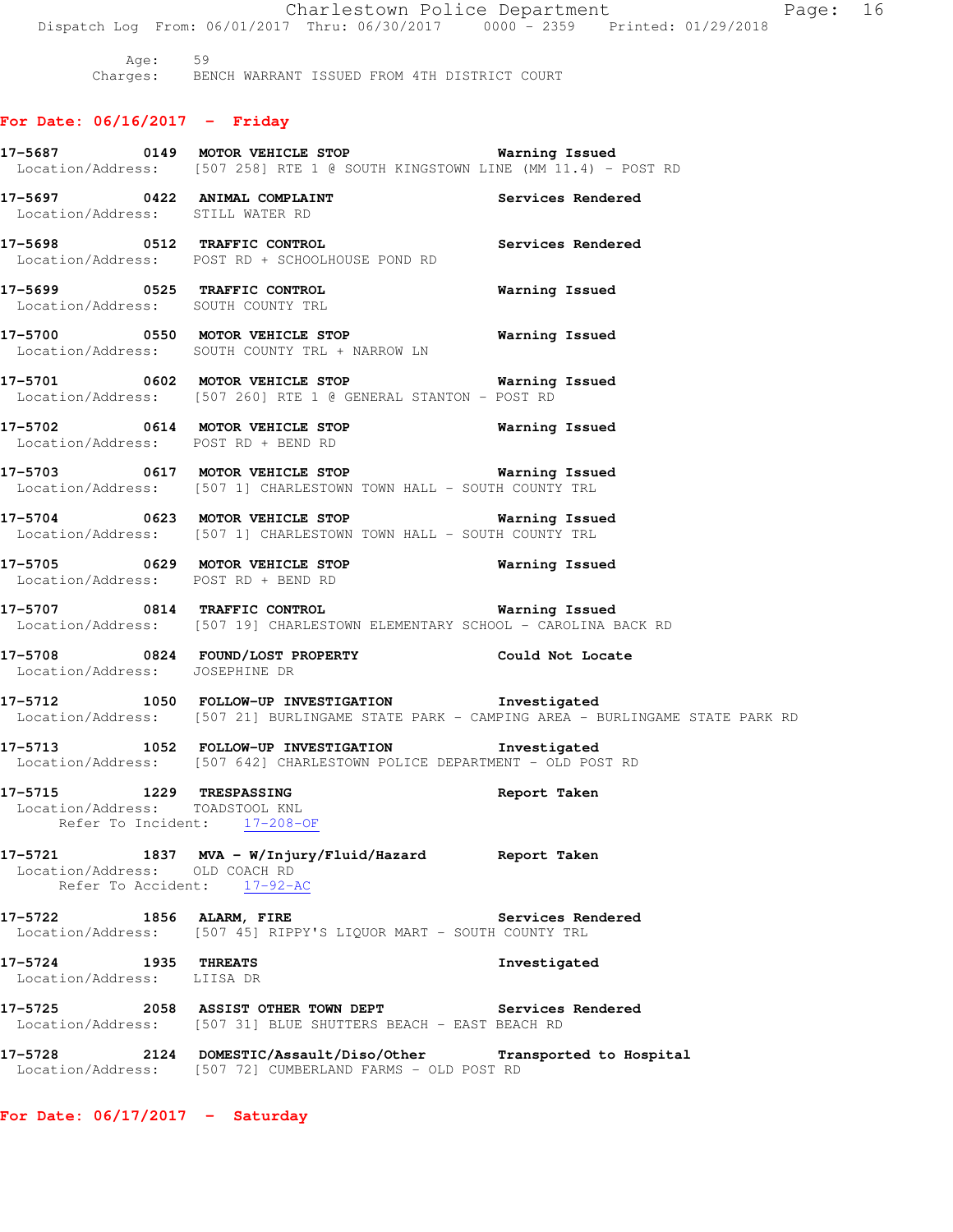**17-5732 0003 OFFICER WANTED Could Not Locate**  Location/Address: RAM ISLAND RD

17-5735 0015 MOTOR VEHICLE STOP **No Action Required** Location/Address: [507 1] CHARLESTOWN TOWN HALL - SOUTH COUNTY TRL

**17-5749 0415 DISTURBANCE/Music/Noise Investigated**  Location/Address: COLUMBIA HEIGHTS OVAL

**17-5752 0829 MOTOR VEHICLE STOP Warning Issued**  Location/Address: [507 261] RTE 1 @ STATE GARAGE (MILE MARKER 9.6) - POST RD

**17-5754 0924 BOATING - VESSEL VIOLATION Warning Issued**  Location/Address: [507 26] CHARLESTOWN BREACHWAY - CHARLESTOWN BEACH RD

**17-5758 1230 ASSIST OTHER AGENCY Services Rendered**  Location/Address: [507 841] BREACHWAY GRILL - CHARLESTOWN BEACH RD

**17-5759 1230 ASSIST OTHER TOWN DEPT Services Rendered**  Location/Address: CLARK MEMORIAL FIELD - COLUMBIA HEIGHTS RD

17-5760 1535 MVA - Minor **Services Rendered**  Location/Address: [507 43] CORNER DELI, THE - CHARLESTOWN BEACH RD Refer To Accident: 17-94-AC

**17-5764 1601 BOATING - VESSEL VIOLATION Warning Issued**  Location: NINIGRET POND, FORT NECK

**17-5766 1622 Boating - Assistance Services Rendered**  Location: NINIGRET POND, FORT NECK AREA

**17-5767 1631 Boating - Assistance Services Rendered**  Location: NINIGRET POND, AREA OF FORT NECK

**17-5761 1638 ALARM, CO DETECTOR Investigated**  Location/Address: [507 38] CHARLESTOWN POST OFFICE - OLD POST RD

**17-5763 1649 MOTOR VEHICLE STOP Warning Issued**  Location/Address: [507 266] RTE 1 @ WILLOWS - POST RD

**17-5765 1726 ALARM, FIRE False Alarm**  Location/Address: [507 901] GROUP HOME (BY WHIPPLE DRIVE) - SOUTH COUNTY TRL

**17-5768 1743 MOTOR VEHICLE STOP Warning Issued**  Location/Address: SOUTH COUNTY TRL + BOTKA DR

**17-5770 1820 MOTOR VEHICLE STOP Warning Issued**  Location/Address: WORDEN'S POND RD + SHANNOCK RD

**17-5771 1821 MOTOR VEHICLE COMPLAINT Unfounded**  Location/Address: POST RD

**17-5772 1831 MOTOR VEHICLE COMPLAINT Investigated**  Location/Address: POST RD

**17-5773 1834 MOTOR VEHICLE STOP Warning Issued**  Location/Address: ARBUTUS TRL

**17-5774 1839 ALARM, BURGLAR Services Rendered**  Location/Address: KLONDIKE RD

**17-5775 1847 ANIMAL COMPLAINT Investigated**  Location/Address: BISCUIT CITY RD

**17-5776 1856 MOTOR VEHICLE STOP Warning Issued**  Location/Address: OLD COACH RD + CRESTWOOD LN

**17-5777 1905 MOTOR VEHICLE STOP Warning Issued**  Location/Address: SOUTH COUNTY TRL + PASQUISETT TRL

**17-5778 1955 FIRE, OTHER Investigated**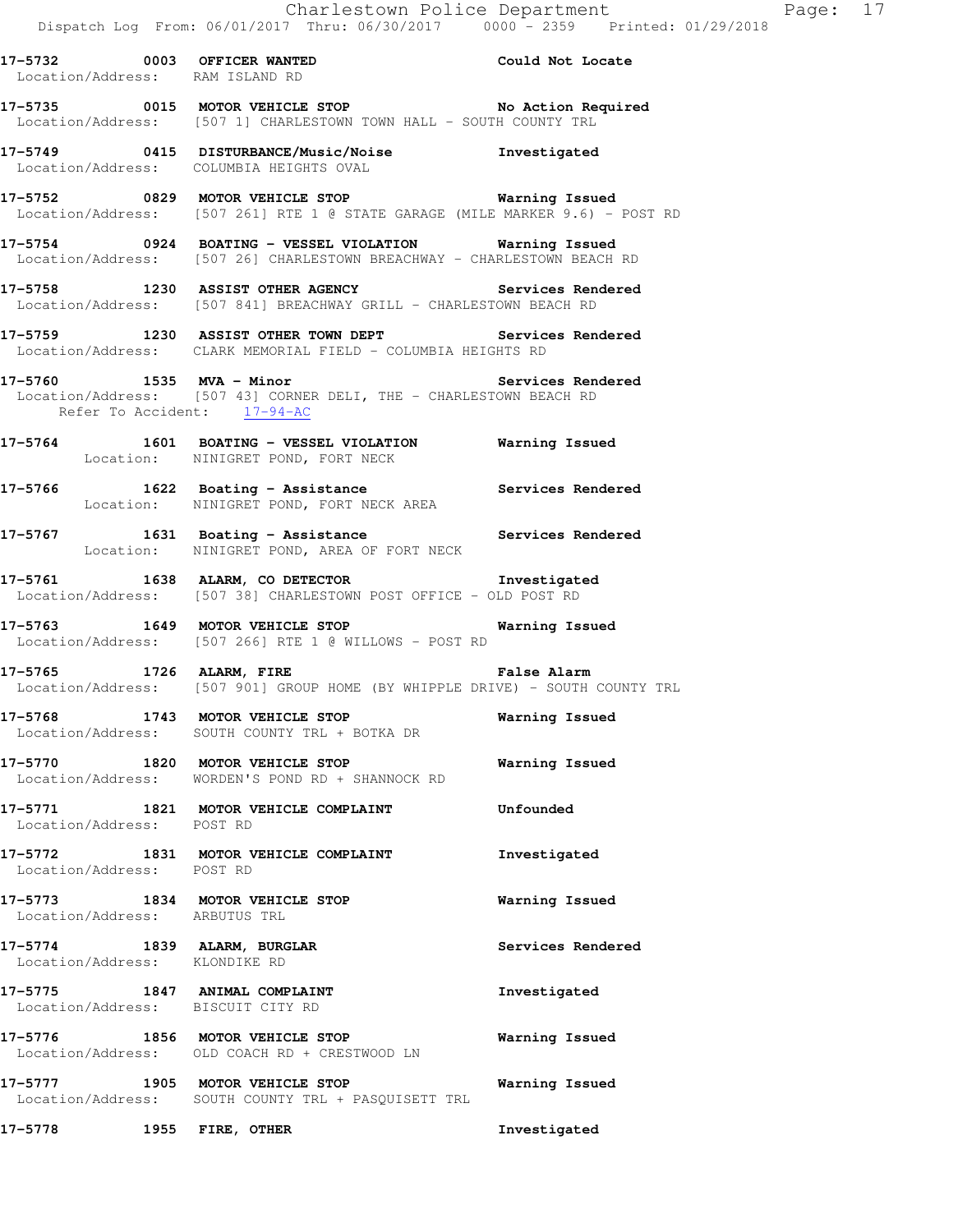**17-5779 2145 ASSIST OTHER TOWN DEPT Services Rendered**  Location/Address: [507 31] BLUE SHUTTERS BEACH - EAST BEACH RD

**17-5780 2158 MOTOR VEHICLE STOP Warning Issued**  Location/Address: [507 850] CROSS MILLS FIRE STATION - OLD POST RD

**17-5782 2216 DISABLED MV Services Rendered**  Location/Address: OLD MILL RD

**17-5783 2218 ANIMAL COMPLAINT Unfounded**  Location/Address: POST RD + ROSS HILL RD

**17-5784 2234 SUSPICIOUS ACTIVITY/VEHICLE Services Rendered**  Location/Address: [507 254] GALAPAGOS COLLECTION - OLD POST RD

**17-5785 2247 MOTOR VEHICLE STOP Citation Issued**  Location/Address: [507 607] POST RD + SCHOOLHOUSE POND RD

## **For Date: 06/18/2017 - Sunday**

**17-5788 0012 ASSIST OTHER POLICE DEPT Could Not Locate**  Location/Address: [507 235] NINIGRET INN - PROSSER TRL

**17-5794 0059 MOTOR VEHICLE STOP Warning Issued**  Location/Address: NARROW LN + MATUNUCK SCHOOLHOUSE RD

**17-5800 0203 MOTOR VEHICLE STOP Warning Issued**  Location/Address: WESTERLY LINE - POST RD

**17-5803 1001 TRANSPORT Taken/Refered to Other A**  Location/Address: [507 642] CHARLESTOWN POLICE DEPARTMENT - OLD POST RD

**17-5806 1317 MOTOR VEHICLE STOP Citation Issued**  Location/Address: POST RD + WILDFLOWER RD

**17-5807 1347 WELL BEING CHECK Investigated**  Location/Address: TAUTOG LN

**17-5809 1814 SUSPICIOUS ACTIVITY/VEHICLE Investigated**  Location/Address: ROSS HILL RD

17-5811 1915 DISABLED MV **Services Rendered** Location/Address: [507 263] RTE 1 @ TOURIST INFO (MILE MARKER 7.6) - POST RD

**17-5812 2115 FOLLOW-UP INVESTIGATION Report Taken**  Location/Address: [507 235] NINIGRET INN - PROSSER TRL Refer To Incident: 17-209-OF

**17-5815 2338 MOTOR VEHICLE STOP Warning Issued**  Location/Address: SK LINE - POST RD

# **For Date: 06/19/2017 - Monday**

**17-5816 0004 MOTOR VEHICLE STOP Warning Issued**  Location/Address: POST RD + NARROW LN **17-5845 0154 MOTOR VEHICLE STOP Warning Issued**  Location/Address: FIORE'S - POST RD **17-5850 0534 MOTOR VEHICLE STOP Warning Issued**  Location/Address: [507 1] CHARLESTOWN TOWN HALL - SOUTH COUNTY TRL **17-5851 0555 MOTOR VEHICLE STOP Warning Issued**  Location/Address: [507 1] CHARLESTOWN TOWN HALL - SOUTH COUNTY TRL

**17-5852 0611 MOTOR VEHICLE STOP Citation Issued**  Location/Address: CAROLINA BACK RD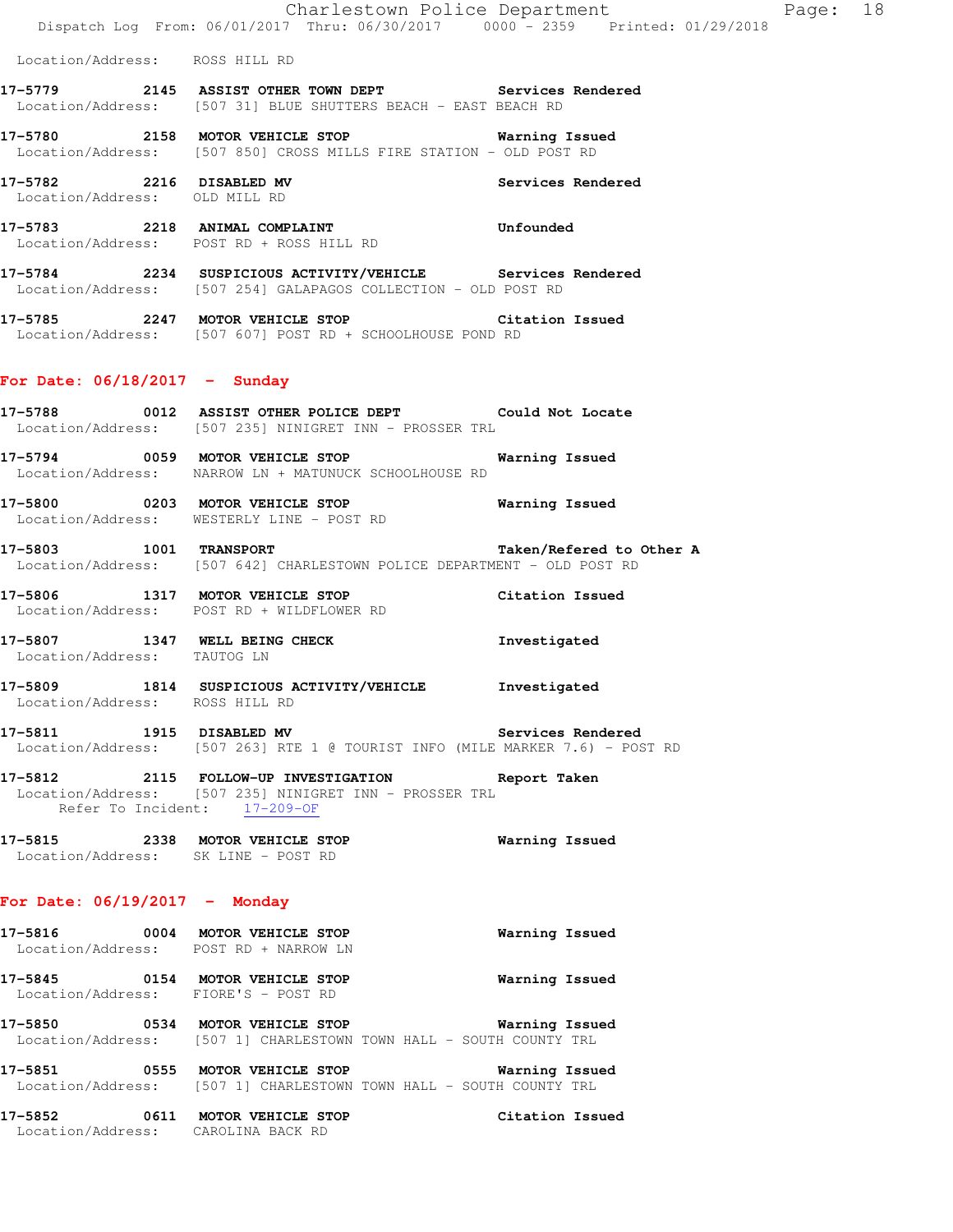**17-5853 0628 MOTOR VEHICLE STOP Warning Issued**  Location/Address: [507 372] SOUTH SHORE MENTAL HEALTH - OLD POST RD

**17-5857 1335 EVASION OF PAYMENT/Gas/Tow/Inn Could Not Locate**  Location/Address: [507 868] MICHAEL'S GARAGE - POST RD

**17-5858 1619 TRESPASSING Investigated**  Location/Address: DAVENTRY ST

**17-5860 2004 FIRE, OTHER Investigated**  Location/Address: [507 76] DOWNEY WEAVER POST - WHIPPLE DR

**17-5861 2027 TRAFFIC CONTROL Services Rendered**  Location/Address: ROSS HILL RD

## **For Date: 06/20/2017 - Tuesday**

**17-5863 0051 SUSPICIOUS ACTIVITY/VEHICLE Investigated**  Location/Address: [507 247] HUNGRY HAVEN RESTAURANT - SOUTH COUNTY TRL

**17-5879 0424 ALARM, BURGLAR False Alarm**  Location/Address: [507 405] SOUTH COUNTY TRL

**17-5882 0525 TRAFFIC CONTROL Services Rendered**  Location/Address: SOUTH COUNTY TRL + CAROLINA BACK RD

**17-5883 0926 ANIMAL COMPLAINT Investigated**  Location/Address: ONION BARN - SHUMANKANUC HILL RD

**17-5884 0937 ALARM, BURGLAR Investigated**  Location/Address: KLONDIKE RD

**17-5888 1239 POLICE INFORMATION No Action Required**  Location/Address: WEST BEACH RD

**17-5892 1503 ASSIST CITIZEN Services Rendered**  Location/Address: [507 45] RIPPY'S LIQUOR MART - SOUTH COUNTY TRL

**17-5893 1547 TRAFFIC CONTROL Warning Issued**  Location/Address: [507 260] RTE 1 @ GENERAL STANTON - POST RD

**17-5894 1614 TRAFFIC CONTROL Warning Issued**  Location/Address: POST RD + EAST BEACH RD

**17-5895 1619 ALARM, BURGLAR Investigated**  Location/Address: WIITALA DR

**17-5896 1742 POLICE INFORMATION Report Taken**  Vicinity of: [507 238] LOBSTER POT RESTAURANT - POST RD Refer To Incident: 17-210-OF

17-5897 1852 ANIMAL COMPLAINT **17-5897** Investigated Location/Address: [507 373] CROSS MILLS LIBRARY - OLD POST RD

**17-5898 1911 ALARM, BURGLAR Building Checked/Secured**  Location/Address: [507 247] HUNGRY HAVEN RESTAURANT - SOUTH COUNTY TRL

**17-5905 2337 MOTOR VEHICLE STOP Warning Issued**  Location/Address: POST RD + SCHOOLHOUSE POND RD

#### **For Date: 06/21/2017 - Wednesday**

| 17-5908 | 0001 MOTOR VEHICLE STOP                      | Citation Issued |
|---------|----------------------------------------------|-----------------|
|         | Location/Address: [507 491] CAROLINA BACK RD |                 |
|         | Refer To Summons: 17-60-AR                   |                 |
|         | Summons: PEARSON, TIMOTHI L                  |                 |
|         | Address: 2 TOWER HILL RD NORWICH, CT         |                 |
| Aae:    | 25                                           |                 |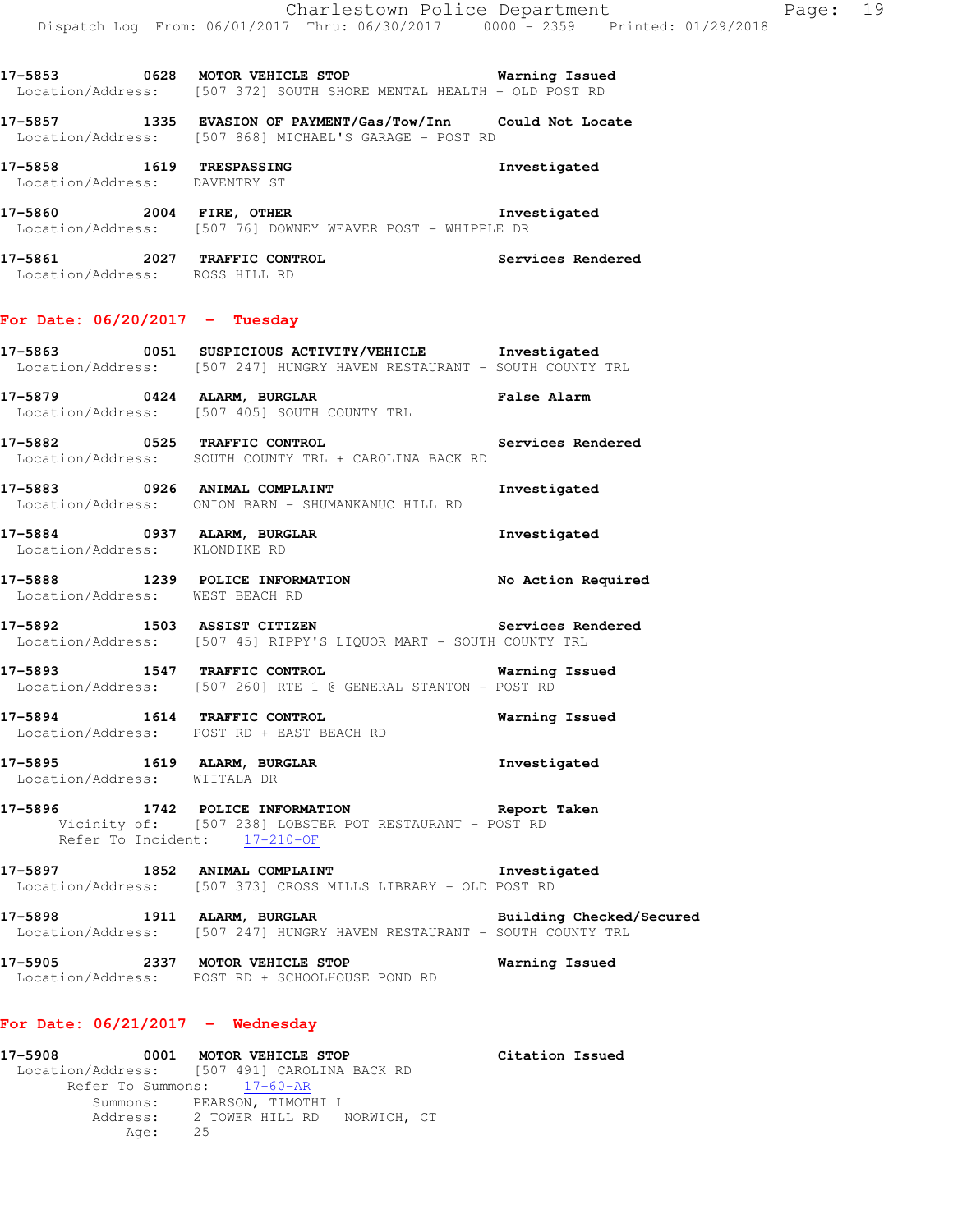|                                      | Dispatch Log From: 06/01/2017 Thru: 06/30/2017 0000 - 2359 Printed: 01/29/2018                                                                                   | Charlestown Police Department<br>Page: 20 |  |
|--------------------------------------|------------------------------------------------------------------------------------------------------------------------------------------------------------------|-------------------------------------------|--|
|                                      | Charges: Driving after denial, suspension or revocation of license - 1st Offense                                                                                 |                                           |  |
|                                      | 17-5916 0046 MOTOR VEHICLE STOP<br>Location/Address: POST RD + KING'S FACTORY RD                                                                                 | No Action Required                        |  |
|                                      | 17-5923 0108 MOTOR VEHICLE STOP<br>Location/Address: POST RD + KING'S FACTORY RD                                                                                 | No Action Required                        |  |
|                                      | 17-5928 0128 MOTOR VEHICLE STOP<br>Location/Address: POST RD + PROSSER TRL                                                                                       | <b>Warning Issued</b>                     |  |
|                                      | 17-5930 0502 MOTOR VEHICLE STOP 6 Warning Issued<br>Location/Address: SOUTH COUNTY TRL + SHANNOCK RD                                                             |                                           |  |
|                                      | 17-5931 0509 MOTOR VEHICLE STOP Citation Issued<br>Location/Address: [507 260] RTE 1 @ GENERAL STANTON - POST RD                                                 |                                           |  |
|                                      | 17-5932 0533 MOTOR VEHICLE STOP 6 Warning Issued<br>Location/Address: SOUTH COUNTY TRL + BOTKA DR                                                                |                                           |  |
|                                      | 17-5933 0548 MOTOR VEHICLE STOP 17-5933<br>Location/Address: SOUTH COUNTY TRL + MAPLE LAKE FARM RD                                                               |                                           |  |
|                                      | 17-5934 0611 MOTOR VEHICLE STOP 6 Warning Issued<br>Location/Address: SOUTH COUNTY TRL + MAPLE LAKE FARM RD                                                      |                                           |  |
|                                      | 17-5935 0613 MOTOR VEHICLE STOP <b>Warning Issued</b><br>Location/Address: POST RD + SCHOOLHOUSE POND RD                                                         |                                           |  |
|                                      | 17-5936 0617 MOTOR VEHICLE STOP 6 Warning Issued<br>Location/Address: SOUTH COUNTY TRL + NEW BISCUIT CITY RD                                                     |                                           |  |
|                                      | 17-5937 0624 MOTOR VEHICLE STOP<br>Location/Address: [507 261] RTE 1 @ STATE GARAGE (MILE MARKER 9.6) - POST RD                                                  | Warning Issued                            |  |
|                                      | 17-5939 1018 MOTOR VEHICLE STOP<br>Location/Address: EAST BEACH RD + PARADISE LN                                                                                 | Warning Issued                            |  |
|                                      | 17-5940 1027 TRAFFIC CONTROL<br>Location/Address: SHANNOCK RD + S COUNTY                                                                                         | <b>Warning Issued</b>                     |  |
|                                      | 17-5941 1049 MOTOR VEHICLE STOP 6 Warning Issued<br>Location/Address: WEST BEACH RD + SUNSET DR                                                                  |                                           |  |
|                                      | 17-5943 1058 TRAFFIC CONTROL No Action Required<br>Location/Address: CAROLINA BACK RD + OLD SHANNOCK RD                                                          |                                           |  |
|                                      | 17-5944 1129 MOTOR VEHICLE STOP Warning Issued<br>Location/Address: [507 261] RTE 1 @ STATE GARAGE (MILE MARKER 9.6) - POST RD                                   |                                           |  |
| Location/Address: TOCKWOTTEN COVE RD | 17-5947 1640 DEATH; Sudden/Unexpected Investigated<br>Refer To Incident: 17-211-OF                                                                               |                                           |  |
|                                      | 17-5948 1726 FOUND/LOST PROPERTY 17-5948 Report Taken<br>Location/Address: [507 642] CHARLESTOWN POLICE DEPARTMENT - OLD POST RD<br>Refer To Incident: 17-212-OF |                                           |  |
|                                      | 17-5949 1820 TRAFFIC CONTROL Services Rendered<br>Location/Address: POST RD + PROSSER TRL                                                                        |                                           |  |
|                                      | 17-5952 2035 ALARM, BURGLAR BURGER Building Checked/Secured<br>Location/Address: [507 247] HUNGRY HAVEN RESTAURANT - SOUTH COUNTY TRL                            |                                           |  |
|                                      | 17-5965 2340 MOTOR VEHICLE STOP 6 Warning Issued<br>Location/Address: [507 20] NINIGRET PARK - OLD POST RD                                                       |                                           |  |
| For Date: $06/22/2017$ - Thursday    |                                                                                                                                                                  |                                           |  |

**17-5969 0001 TRANSPORT Services Rendered**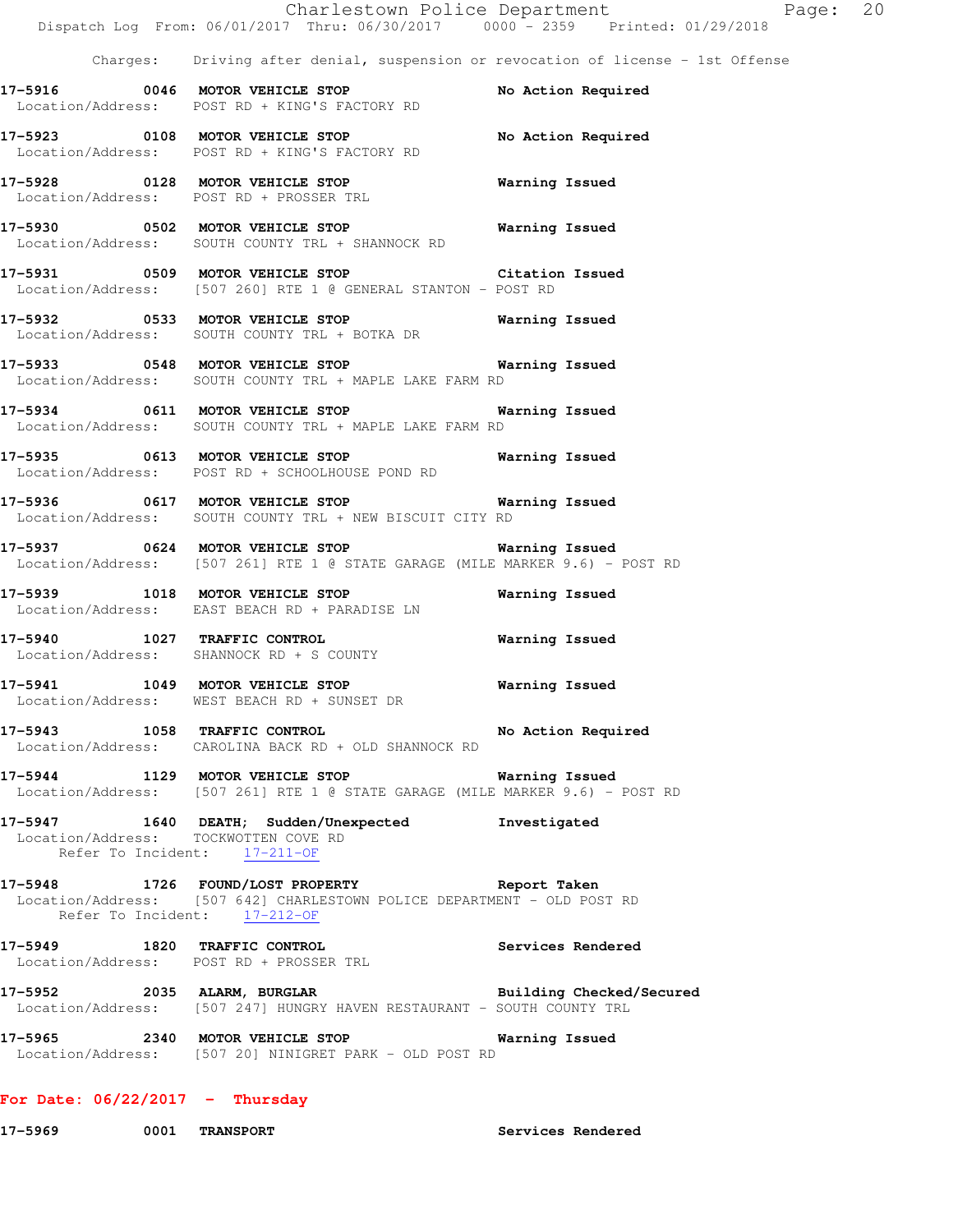|                                   | Dispatch Log From: 06/01/2017 Thru: 06/30/2017 0000 - 2359 Printed: 01/29/2018                                                                                    | Charlestown Police Department                                                                                | Page: 21 |
|-----------------------------------|-------------------------------------------------------------------------------------------------------------------------------------------------------------------|--------------------------------------------------------------------------------------------------------------|----------|
|                                   | Location/Address: [507 15] CASTLEROCK CONDOMINIUMS - CASTLE ROCK DR                                                                                               |                                                                                                              |          |
| Location/Address: BISCUIT CITY RD | 17-5970 0004 DISTURBANCE/Music/Noise Unfounded                                                                                                                    |                                                                                                              |          |
|                                   | 17-5971 0027 MOTOR VEHICLE STOP 6 Warning Issued<br>Location/Address: [507 66] WILLOWS RESORT - POST RD                                                           |                                                                                                              |          |
|                                   | 17-5988 0445 MOTOR VEHICLE STOP Citation Issued<br>Location/Address: [507 258] RTE 1 @ SOUTH KINGSTOWN LINE - POST RD                                             |                                                                                                              |          |
|                                   | 17-5989 0455 FIRE, OTHER<br>Location/Address: PASQUISETT TRL                                                                                                      | Extinquished                                                                                                 |          |
| Location/Address: ROSS HILL RD    | 17-5990 0501 TRAFFIC CONTROL                                                                                                                                      | Investigated                                                                                                 |          |
|                                   | 17-5991 0505 TRAFFIC CONTROL<br>Location/Address: POST RD + SCHOOLHOUSE POND RD                                                                                   | Services Rendered                                                                                            |          |
|                                   | 17-5992 0531 MOTOR VEHICLE STOP<br>Location/Address: ROSS HILL RD + LAUREL RD                                                                                     | Warning Issued                                                                                               |          |
|                                   | 17-5993 0548 MOTOR VEHICLE STOP<br>Location/Address: CAROLINA BACK RD                                                                                             | Warning Issued                                                                                               |          |
|                                   | 17-5994 0556 MOTOR VEHICLE STOP<br>Location/Address: ROSS HILL RD + LAUREL RD                                                                                     | <b>Warning Issued</b>                                                                                        |          |
|                                   | 17-5995 0603 MOTOR VEHICLE STOP<br>Location/Address: SOUTH COUNTY TRL + WIITALA DR                                                                                | Warning Issued                                                                                               |          |
|                                   | 17-5996 0609 MOTOR VEHICLE STOP<br>Location/Address: POST RD + WILDFLOWER RD                                                                                      | Warning Issued                                                                                               |          |
|                                   | 17-5997 0611 MOTOR VEHICLE STOP<br>Location/Address: SOUTH COUNTY TRL + WIITALA DR                                                                                | No Action Required                                                                                           |          |
|                                   | 17-5998 0617 MOTOR VEHICLE STOP<br>Location/Address: SOUTH COUNTY TRL + LAURI DR                                                                                  | Warning Issued                                                                                               |          |
| 17-5999                           | 0626 MOTOR VEHICLE STOP<br>Location/Address: CAROLINA BACK RD                                                                                                     | Warning Issued                                                                                               |          |
|                                   | 17-6000 0656 MOTOR VEHICLE STOP Warning Issued<br>Location/Address: [507 303] RTE 1 @ SOUTH SHORE MENTAL HEALTH (MM 9.0) - POST RD                                |                                                                                                              |          |
|                                   | 17-6001 0723 ALARM, BURGLAR<br>Location/Address: [507 405] SOUTH COUNTY TRL                                                                                       | <b>False Alarm</b>                                                                                           |          |
|                                   | 17-6005 1112 MOTOR VEHICLE STOP<br>Location/Address: POST RD + GENERAL STANTON LN                                                                                 | Warning Issued                                                                                               |          |
| Location/Address: SEA VIEW DR     | 17-6007 1129 ALARM, BURGLAR Narning Issued                                                                                                                        |                                                                                                              |          |
|                                   | 17-6009 1311 LARCENY<br>Refer To Incident: 17-214-OF                                                                                                              | Investigated<br>Location/Address: [507 530] NARRAGANSETT INDIAN FOUR WINDS COMMUNITY CENT - SOUTH COUNTY TRL |          |
|                                   | 17-6010 1350 MOTOR VEHICLE STOP 6010 Warning Issued<br>Location/Address: POST RD + FALCONE LN                                                                     |                                                                                                              |          |
|                                   | 17-6011 1517 ALARM, BURGLAR 2001 Building Checked/Secured<br>Location/Address: [507 247] HUNGRY HAVEN RESTAURANT - SOUTH COUNTY TRL                               |                                                                                                              |          |
|                                   | 17-6013 1557 SUSPICIOUS ACTIVITY/VEHICLE Investigated<br>Location/Address: [507 49] CHARLESTOWN TOWN BEACH - CHARLESTOWN BEACH RD<br>Refer To Incident: 17-215-OF |                                                                                                              |          |
|                                   | 17-6014 1624 DIS CONDUCT / FIGHT                                                                                                                                  | Arrest(s) Made                                                                                               |          |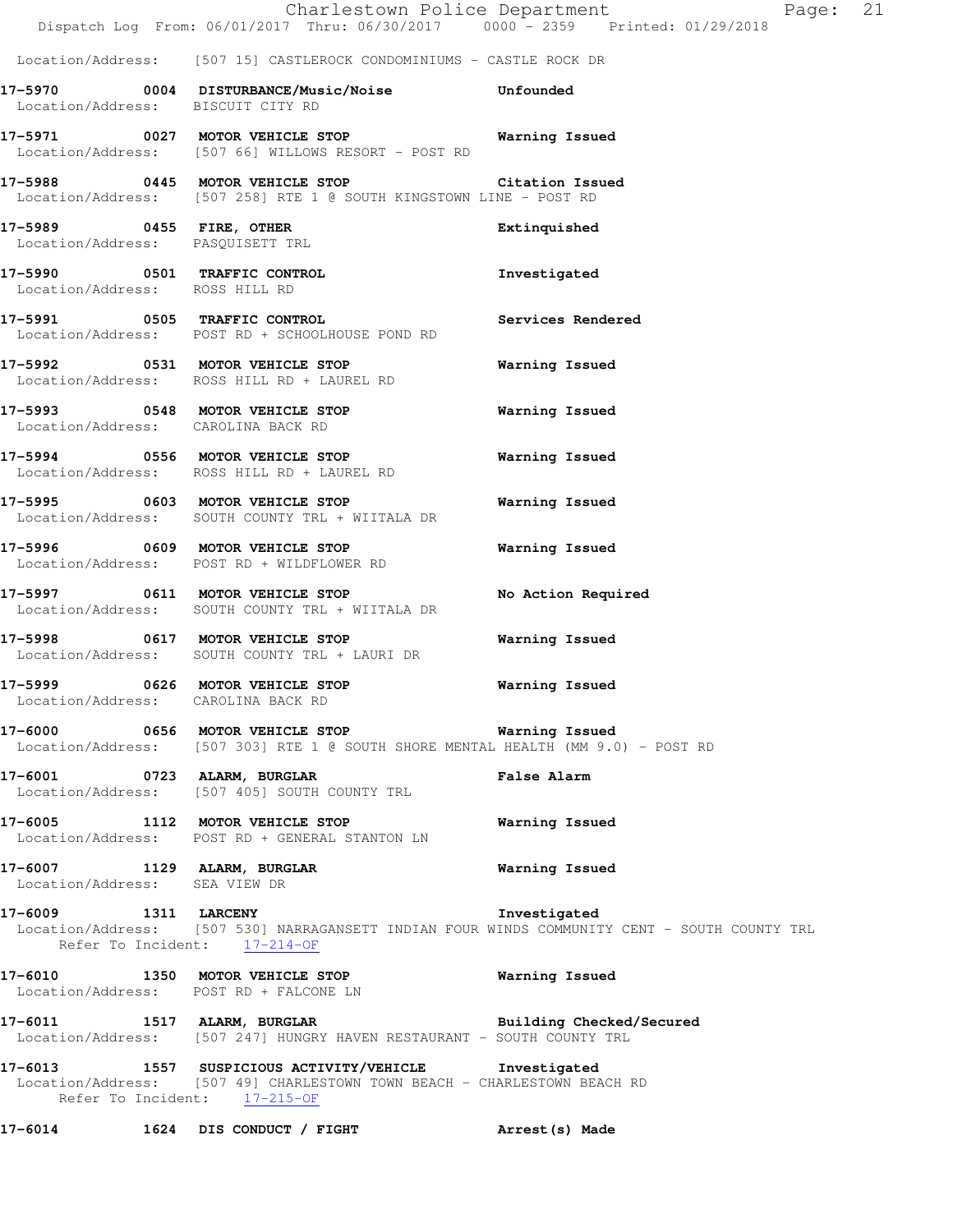Charlestown Police Department Page: 22 Dispatch Log From: 06/01/2017 Thru: 06/30/2017 0000 - 2359 Printed: 01/29/2018 Location/Address: BISCUIT CITY RD Refer To Arrest: 17-61-AR Arrest Expunged Refer To Arrest: 17-62-AR Arrest: BROWN, DEBORAH Address: 190 BISCUIT CITY RD CHARLESTOWN, RI Age: 43 Charges: SIMPLE ASSAULT OR BATTERY **17-6016 1818 TRANSPORT Taken/Refered to Other A**  Location/Address: [507 357] K&S PIZZA - CAROLINA BACK RD **17-6018 1942 ANIMAL COMPLAINT Peace Restored**  Location/Address: CRESTWOOD LN **17-6019 1946 MOTOR VEHICLE COMPLAINT Unfounded**  Location/Address: POST RD + WILDFLOWER RD **17-6021 2155 ALARM, BURGLAR False Alarm**  Location/Address: [507 36] CHARLESTOWN MINI-SUPER - OLD POST RD

**17-6029 2353 MOTOR VEHICLE STOP Citation Issued**  Location/Address: POST RD + CROSS MILLS RD

#### **For Date: 06/23/2017 - Friday**

- **17-6030 0017 MOTOR VEHICLE STOP Warning Issued**  Location/Address: POST RD + SCHOOLHOUSE POND RD
- **17-6040 0126 SUSPICIOUS ACTIVITY/VEHICLE Services Rendered**  Location/Address: [507 221] SHERMAN'S AUTO BODY INC - SOUTH COUNTY TRL
- **17-6047 0609 MOTOR VEHICLE STOP Warning Issued**  Location/Address: POST RD + GENERAL STANTON LN
- **17-6048 0623 MOTOR VEHICLE STOP Warning Issued**  Location/Address: POST RD + SCHOOLHOUSE POND RD
- **17-6049 0642 FIRE, BRUSH Investigated**  Location/Address: SHANNOCK RD
- **17-6050 0657 ALARM, BURGLAR Building Checked/Secured**  Location/Address: [507 208] HITCHING POST - POST RD
- **17-6051 0726 MOTOR VEHICLE STOP Warning Issued**  Location/Address: [507 261] RTE 1 @ STATE GARAGE (MILE MARKER 9.6) - POST RD
- **17-6052 0840 TRAFFIC CONTROL No Action Required**  Location/Address: RAM ISLAND RD + YEW RD
- **17-6054 0909 TRAFFIC CONTROL No Action Required**  Location/Address: CHARLESTOWN BEACH RD
- **17-6055 0921 MVA Minor Report Taken**  Location/Address: [507 72] CUMBERLAND FARMS - OLD POST RD Refer To Accident: 17-95-AC
- **17-6056 1025 DUMPING VIOLATIONS Services Rendered**  Location/Address: WORDEN'S POND RD **17-6057 1059 ASSIST OTHER POLICE DEPT Services Rendered**  Location/Address: KING'S FACTORY RD **17-6058 1118 EMBEZZELMENT/FRAUD/FORGERY No Action Required**  Location/Address: KLONDIKE RD **17-6060 1430 ASSIST OTHER TOWN DEPT Services Rendered**
- Location/Address: COLUMBIA HEIGHTS OVAL
- **17-6061 1514 VANDALISM Services Rendered**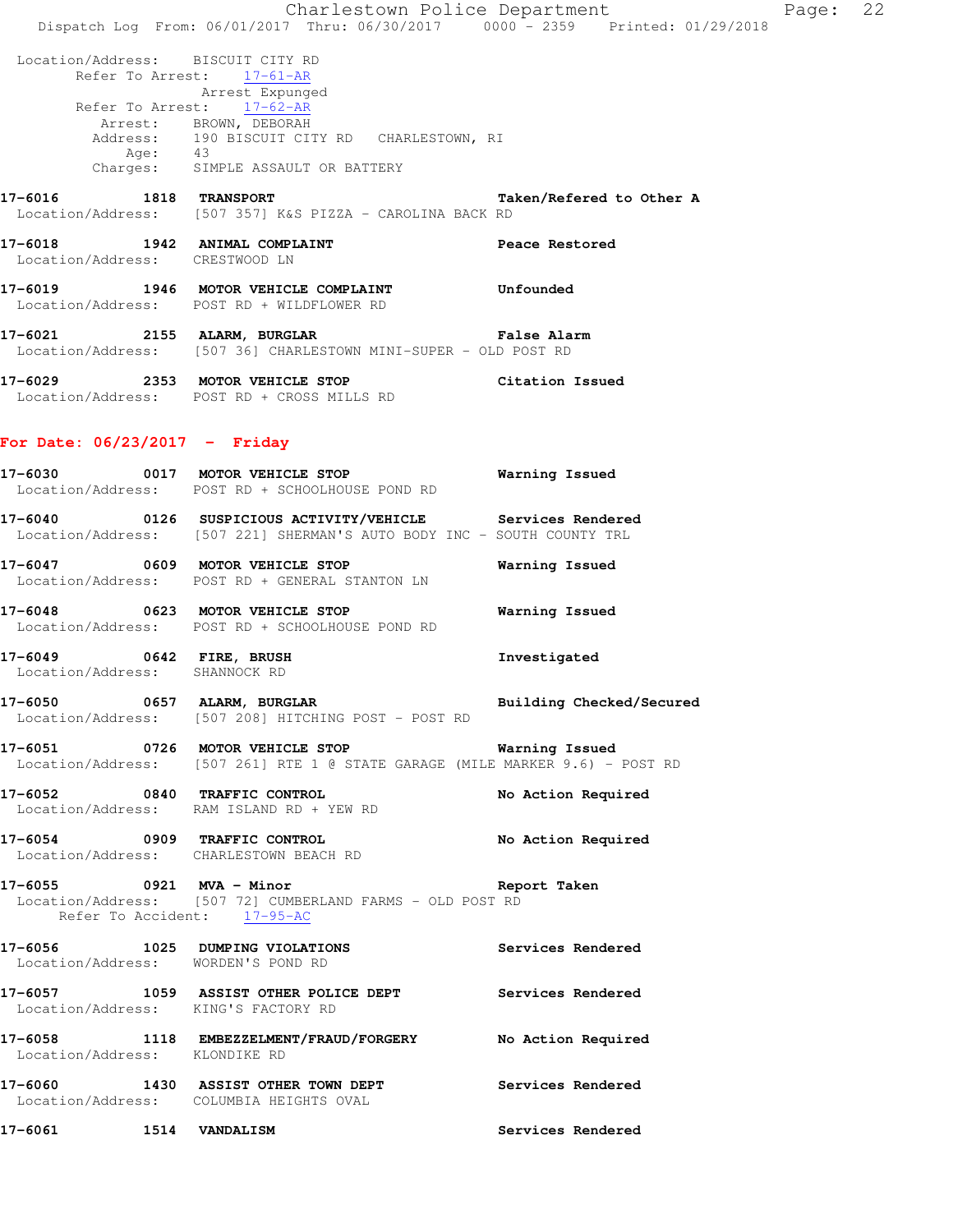|                                    | Dispatch Log From: 06/01/2017 Thru: 06/30/2017 0000 - 2359 Printed: 01/29/2018                                                                 | Page: 23<br>Charlestown Police Department                                                  |  |
|------------------------------------|------------------------------------------------------------------------------------------------------------------------------------------------|--------------------------------------------------------------------------------------------|--|
|                                    | Location/Address: [507 584] STILL WATER RD<br>Refer To Incident: 17-217-OF                                                                     |                                                                                            |  |
|                                    | 17-6062 1626 FOLLOW-UP INVESTIGATION Unfounded                                                                                                 | Location/Address: [507 21] BURLINGAME STATE PARK - CAMPING AREA - BURLINGAME STATE PARK RD |  |
|                                    | 17-6065 1850 ALARM, BURGLAR Building Checked/Secured<br>Location/Address: [507 38] CHARLESTOWN POST OFFICE - OLD POST RD                       |                                                                                            |  |
|                                    | 17-6066 2134 ASSIST OTHER TOWN DEPT Services Rendered<br>Location/Address: [507 31] BLUE SHUTTERS BEACH - EAST BEACH RD                        |                                                                                            |  |
|                                    | 17-6067 2207 ASSIST OTHER TOWN DEPT Services Rendered<br>Location/Address: [507 327] CHARLESTOWN BEACH TOWN PARKING LOT - CHARLESTOWN BEACH RD |                                                                                            |  |
|                                    | 17-6073 2358 MOTOR VEHICLE STOP<br>Location/Address: POST RD + SCHOOLHOUSE POND RD                                                             | Warning Issued                                                                             |  |
| For Date: $06/24/2017 -$ Saturday  |                                                                                                                                                |                                                                                            |  |
| Location/Address: OLD RD           | 17-6074 0005 DOMESTIC/Assault/Diso/Other Arrest(s) Made<br>Refer To Arrest: 17-63-AR<br>Arrest Expunged                                        |                                                                                            |  |
| Location/Address: SOUTH COUNTY TRL | 17-6076 0048 BURGLARY (Attempted B&E) False Alarm                                                                                              |                                                                                            |  |
|                                    | 17-6077 0154 ALARM, BURGLAR<br>Location/Address: [507 678] SANDPIPER LN                                                                        | Building Checked/Secured                                                                   |  |
|                                    | 17-6080 0615 TRAFFIC CONTROL<br>Location/Address: SK TOWN LINE - POST RD                                                                       | Services Rendered                                                                          |  |
| Location/Address: EAST BEACH RD    | 17-6081 0735 LARCENY                                                                                                                           | No Action Required                                                                         |  |
|                                    | 17-6083 1003 SUSPICIOUS ACTIVITY/VEHICLE Investigated<br>Location/Address: [507 599] SHANNOCK RD                                               |                                                                                            |  |
| 17-6084 1309 DISABLED MV           | Location/Address: [507 546] KLONDIKE RD                                                                                                        | Services Rendered                                                                          |  |
| Location/Address: EAST BEACH RD    | 17-6085 1326 ASSIST OTHER AGENCY Services Rendered                                                                                             |                                                                                            |  |
| Location/Address: OLD POST RD      | 17-6086 1438 SUSPICIOUS ACTIVITY/VEHICLE Investigated                                                                                          |                                                                                            |  |
|                                    | 17-6095 1500 BOATING - VESSEL VIOLATION Warning Issued<br>Location: [507 340] NINIGRET POND - WEST, AT NARROWS                                 |                                                                                            |  |
|                                    | 17-6087 1515 MOTOR VEHICLE STOP 6087 Warning Issued<br>Location/Address: MATUNUCK SCHOOLHOUSE RD + CEDAR RD                                    |                                                                                            |  |
|                                    | 17-6096 1517 Boating - Assistance Services Rendered<br>Location: [507 341] NINIGRET POND - EAST, CHANNEL AT SAND BAR                           |                                                                                            |  |
|                                    | 17-6088 1523 Boating - Fishing Viol Warning Issued<br>Location: NINIGRET POND WEST, PAPA LEASE AREA                                            |                                                                                            |  |
|                                    | 17-6089 1531 MOTOR VEHICLE STOP 60 Warning Issued<br>Location/Address: [507 850] CROSS MILLS FIRE STATION - OLD POST RD                        |                                                                                            |  |
|                                    | 17-6090 1550 MOTOR VEHICLE STOP 60 Warning Issued<br>Location/Address: OLD POST RD + FALCONE LN                                                |                                                                                            |  |
|                                    | 17-6091 1558 MOTOR VEHICLE STOP Citation Issued<br>Location/Address: MATUNUCK SCHOOLHOUSE RD + CHARLESTOWN BEACH RD                            |                                                                                            |  |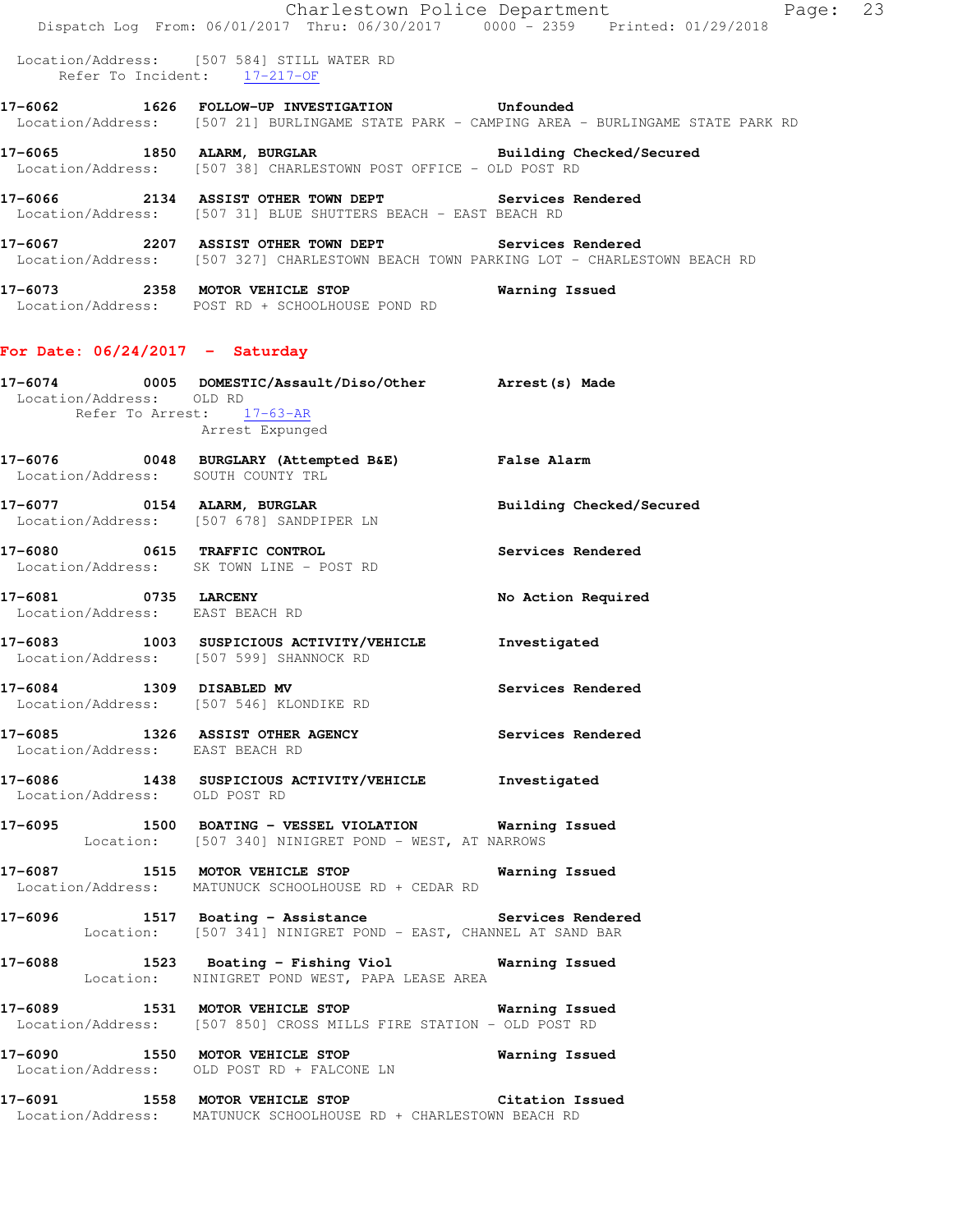**17-6093 1559 OFFICER WANTED Investigated**  Location/Address: [507 642] CHARLESTOWN POLICE DEPARTMENT - OLD POST RD

**17-6094 1639 SHOPLIFTING Arrest(s) Made**  Location/Address: [507 848] ADARE'S BOUTIQUE - OLD POST RD Refer To Arrest: 17-64-AR Arrest Expunged

**17-6098 1834 ROAD HAZARD/OBSTRUCTION Removed Hazard**  Location/Address: EAST BEACH RD

**17-6099 1907 FOLLOW-UP INVESTIGATION Services Rendered**  Location/Address: MAIZE DR

**17-6100 2143 ASSIST CITIZEN Services Rendered**  Location/Address: [507 33] BROOKSIDE APARTMENTS - SOUTH COUNTY TRL

**17-6101 2236 DIS CONDUCT / FIGHT Investigated**  Location/Address: NEW BISCUIT CITY RD Refer To Incident: 17-218-OF

**17-6102 2357 MOTOR VEHICLE STOP Warning Issued**  Location/Address: POST RD + WEST BEACH RD

### **For Date: 06/25/2017 - Sunday**

**17-6103 0007 TRANSPORT Services Rendered**  Location/Address: [507 15] CASTLEROCK CONDOMINIUMS - CASTLE ROCK DR

**17-6106 0055 MOTOR VEHICLE STOP Warning Issued**  Location/Address: [507 850] CROSS MILLS FIRE STATION - OLD POST RD

**17-6112 0146 SUSPICIOUS ACTIVITY/VEHICLE Investigated**  Location/Address: [507 28] SIMPLE PEASURES - SOUTH COUNTY TRL

**17-6118 0520 TRAFFIC CONTROL Services Rendered**  Location/Address: SOUTH KINGSTOWN LINE - POST RD

**17-6122 0941 TRAFFIC CONTROL Warning Issued**  Location/Address: EAST BEACH RD + PARADISE LN

**17-6123 1052 MOTOR VEHICLE STOP Warning Issued**  Location/Address: [507 261] RTE 1 @ STATE GARAGE (MILE MARKER 9.6) - POST RD

**17-6126 1311 BOATING - SAFETY CHECK Investigated**  Location: [507 341] NINIGRET POND - EAST

**17-6127 1358 BOATING - SAFETY CHECK Warning Issued**  Location: MARSH POINT

**17-6128 1528 DISABLED MV Investigated**  Location/Address: [507 303] RTE 1 @ SOUTH SHORE MENTAL HEALTH (MM 9.0) - POST RD

17-6129 1537 COMPLAINT 17-6129 Location/Address: [507 858] THE PINK PELICAN - OLD POST RD Refer To Incident: 17-221-OF

**17-6131 1614 MOTOR VEHICLE STOP Citation Issued**  Location/Address: [507 866] TOP GUNS RI - CROSSLAND ST Refer To Incident: 17-219-OF

**17-6134 1716 TRANSPORT Services Rendered**  Location/Address: KLONDIKE RD

**17-6135 1735 SUSPICIOUS ACTIVITY/VEHICLE Could Not Locate**  Location/Address: [507 374] SAINT MARYS CHURCH - CAROLINA BACK RD

**17-6136 1755 MOTOR VEHICLE STOP Warning Issued**  Location/Address: [507 260] RTE 1 @ GENERAL STANTON - POST RD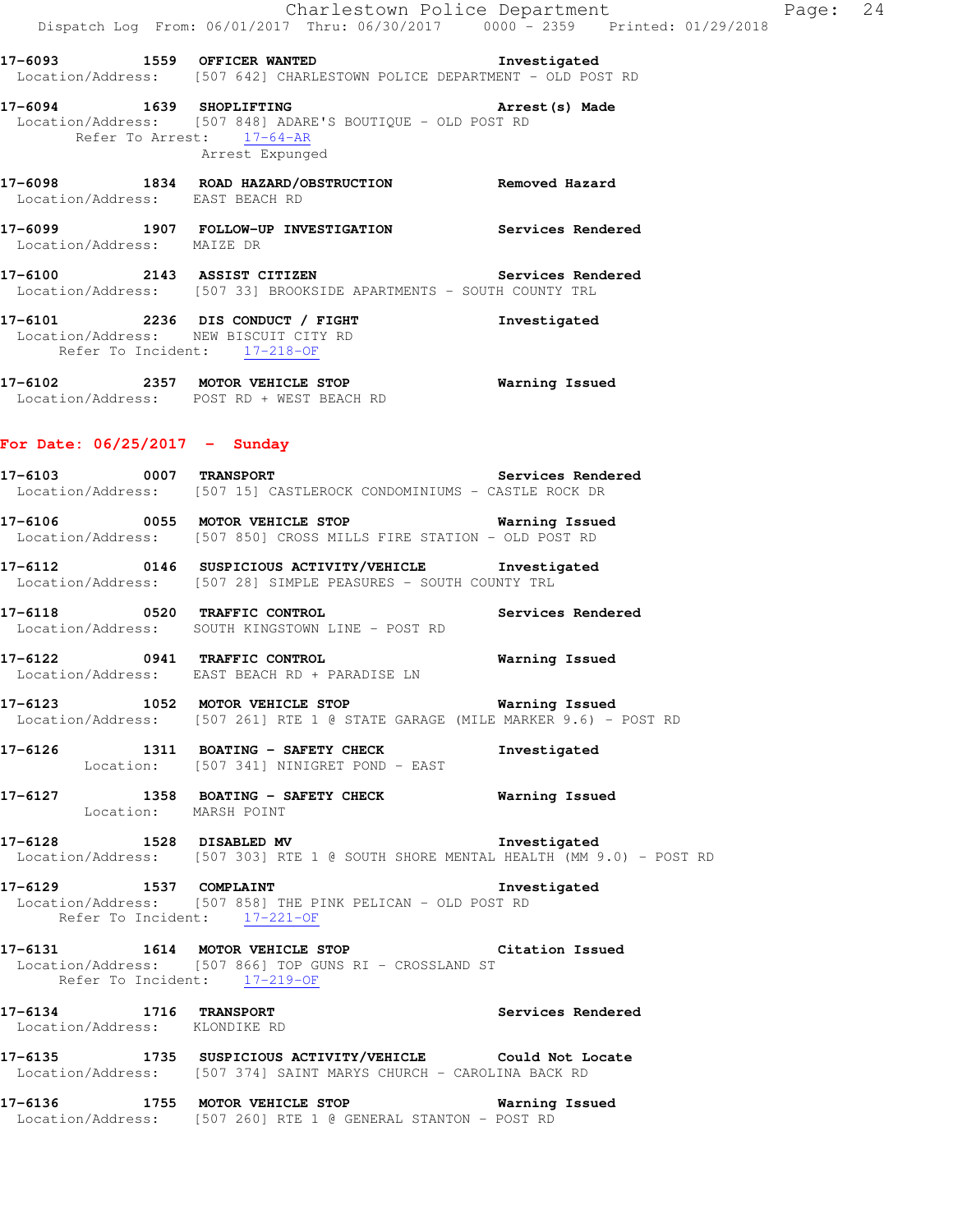Charlestown Police Department Fage: 25 Dispatch Log From: 06/01/2017 Thru: 06/30/2017 0000 - 2359 Printed: 01/29/2018 **17-6140 1837 MOTOR VEHICLE STOP No Action Required**  Location/Address: SOUTH COUNTY TRL + CLARKIN POND RD **17-6141 1845 MOTOR VEHICLE STOP Warning Issued**  Location/Address: POST RD + SCHOOLHOUSE POND RD **17-6142 1851 MOTOR VEHICLE STOP Citation Issued**  Location/Address: [507 62] OCEAN VIEW MOTEL - POST RD **17-6145 2106 ASSIST OTHER TOWN DEPT Services Rendered**  Location/Address: [507 327] CHARLESTOWN BEACH TOWN PARKING LOT - CHARLESTOWN BEACH RD **17-6147 2128 ASSIST OTHER TOWN DEPT Services Rendered**  Location/Address: [507 31] BLUE SHUTTERS BEACH - EAST BEACH RD **17-6148 2143 MOTOR VEHICLE STOP Warning Issued**  Location/Address: POST RD + KLONDIKE RD **17-6150 2210 MOTOR VEHICLE STOP Citation Issued**  Location/Address: POST RD + BEND RD **For Date: 06/26/2017 - Monday 17-6169 0505 TRAFFIC CONTROL Services Rendered**  Location/Address: POST RD + SCHOOLHOUSE POND RD **17-6170 0505 TRAFFIC CONTROL No Action Required**  Location/Address: TOURIST INFO - POST RD **17-6171 0517 OFFICER WANTED Transported to Hospital**  Location/Address: BLACK POND RD Refer To Incident: 17-222-OF **17-6176 0913 MOTOR VEHICLE STOP Warning Issued**  Location/Address: CAROLINA BACK RD + OLD SHANNOCK RD **17-6177 0945 MOTOR VEHICLE STOP Citation Issued**  Location/Address: POST RD + KING'S FACTORY RD **17-6178 1135 MOTOR VEHICLE STOP Warning Issued**  Vicinity of: [507 327] CHARLESTOWN BEACH TOWN PARKING LOT - CHARLESTOWN BEACH RD **17-6179 1335 ALARM, BURGLAR Building Checked/Secured**  Location/Address: FLORENCE RD **17-6181 1418 ALARM, BURGLAR Investigated**  Location/Address: WORDEN'S POND RD **17-6182 1427 LARCENY Investigated**  Location/Address: FIFTH AVE Refer To Incident: 17-226-OF **17-6184 1606 TRAFFIC CONTROL No Action Required**  Location/Address: [507 260] RTE 1 @ GENERAL STANTON - POST RD **17-6186 1636 DISABLED MV Investigated**  Location/Address: POST RD + PROSSER TRL **17-6187 1710 MVA - Minor Report Taken**  Location/Address: POST RD + PROSSER TRL Refer To Accident: 17-96-AC **17-6188 1737 MOTOR VEHICLE STOP Warning Issued**  Vicinity of: [507 260] RTE 1 @ GENERAL STANTON - POST RD **17-6189 1749 MOTOR VEHICLE STOP Warning Issued**  Location/Address: [507 261] RTE 1 @ STATE GARAGE (MILE MARKER 9.6) - POST RD **17-6190 1757 ASSIST OTHER POLICE DEPT Report Taken**  Location/Address: [507 318] EAST BEACH STATE PARKING LOT - EAST BEACH RD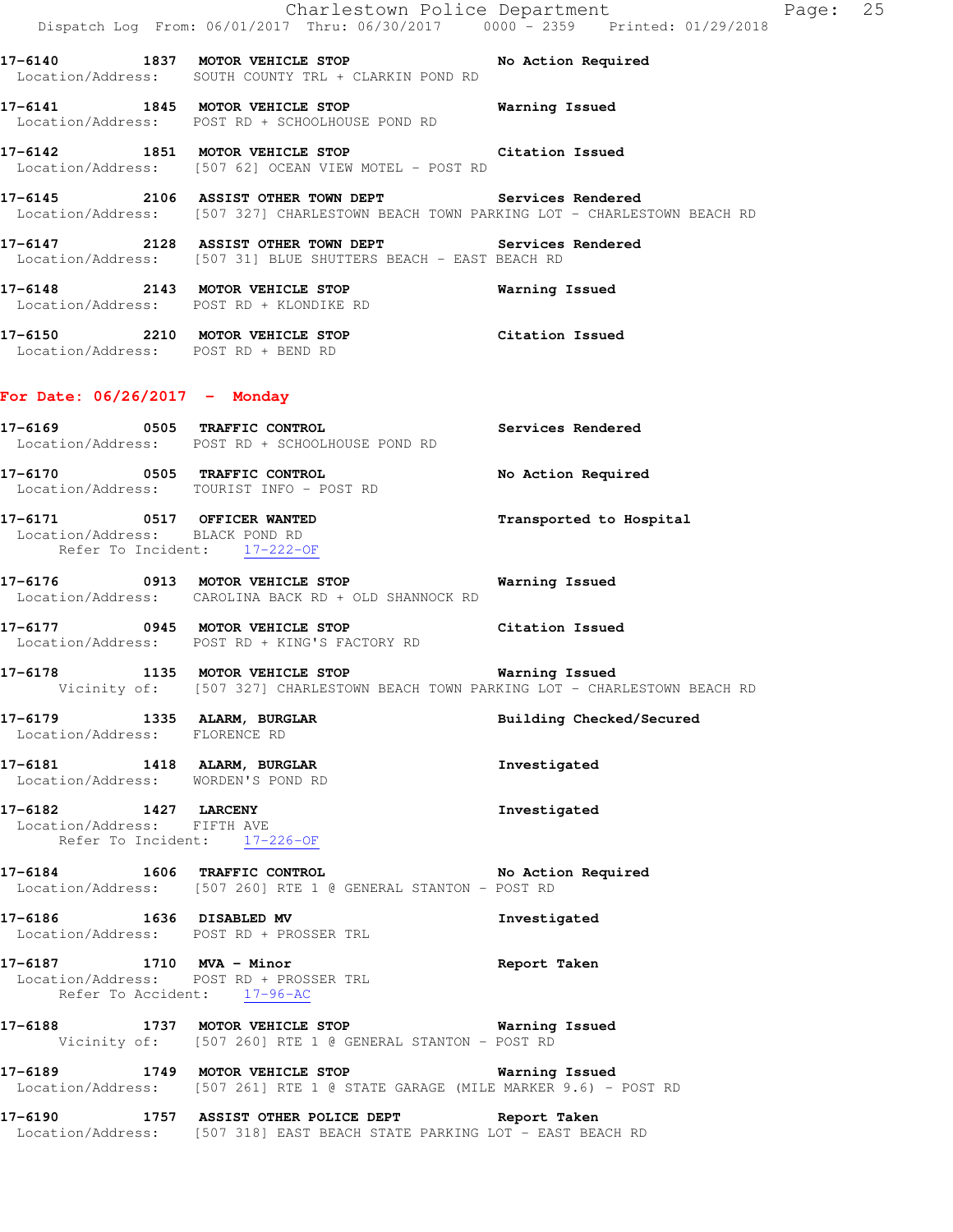## **17-6191 1758 COMPLAINT Unfounded**  Location/Address: [507 321] CHARLESTOWN BEACH - CHARLESTOWN BEACH RD

- **17-6192 1811 OFFICER WANTED Investigated**  Location/Address: CEDAR RD
- **17-6193 1842 ALARM, BURGLAR Investigated**  Location/Address: [507 874] EAST QUAIL RUN Refer To Incident: 17-224-OF

## **17-6195 1953 POLICE INFORMATION Investigated**  Location/Address: EAST BEACH RD Refer To Incident: 17-225-OF

## **17-6196 2014 MOTOR VEHICLE COMPLAINT Investigated**  Location/Address: [507 45] RIPPY'S LIQUOR MART - SOUTH COUNTY TRL

- **17-6197 2046 SUSPICIOUS ACTIVITY/VEHICLE Investigated**  Location/Address: LAUREL RD
- **17-6198 2117 ASSIST OTHER TOWN DEPT Services Rendered**  Location/Address: [507 327] CHARLESTOWN BEACH TOWN PARKING LOT - CHARLESTOWN BEACH RD
- **17-6200 2211 MOTOR VEHICLE COMPLAINT Investigated**  Vicinity of: [507 261] RTE 1 @ STATE GARAGE (MILE MARKER 9.6) - POST RD
- **17-6201 2300 ALARM, BURGLAR Building Checked/Secured**  Location/Address: DUDLEY LN
- **17-6205 2340 MOTOR VEHICLE STOP Warning Issued**  Location/Address: POST RD + SCHOOLHOUSE POND RD
- **17-6209 2354 MOTOR VEHICLE STOP Warning Issued**  Location/Address: SOUTH COUNTY TRL + NARROW LN

## **For Date: 06/27/2017 - Tuesday**

- **17-6212 0008 MOTOR VEHICLE STOP Warning Issued**  Location/Address: SOUTH COUNTY TRL + SHANNOCK RD
- **17-6213 0012 BURGLARY (Attempted B&E) Building Checked/Secured**  Location/Address: [507 874] EAST QUAIL RUN
- **17-6220 0056 OFFICER WANTED Building Checked/Secured**  Location/Address: [507 874] EAST QUAIL RUN
- **17-6223 0509 MOTOR VEHICLE STOP Warning Issued**  Location/Address: [507 258] RTE 1 @ SOUTH KINGSTOWN LINE (MM 11.4) - POST RD
- **17-6224 0608 MOTOR VEHICLE STOP Citation Issued**  Location/Address: POST RD + BEND RD
- **17-6225 0620 MOTOR VEHICLE STOP Warning Issued**  Location/Address: POST RD + SCHOOLHOUSE POND RD
- **17-6229 0805 MOTOR VEHICLE STOP Warning Issued**  Location/Address: POST RD
- **17-6231 0906 ALARM, BURGLAR Investigated**  Location/Address: [507 37] CHARLESTOWN WINE AND SPIRITS - OLD POST RD
- **17-6233 0917 DOMESTIC/Assault/Diso/Other Investigated**  Location/Address: OLD POST RD
- **17-6234 1203 JUVENILE OFFENSES Report Taken**  Location/Address: [507 235] NINIGRET INN - PROSSER TRL Refer To Incident: 17-227-OF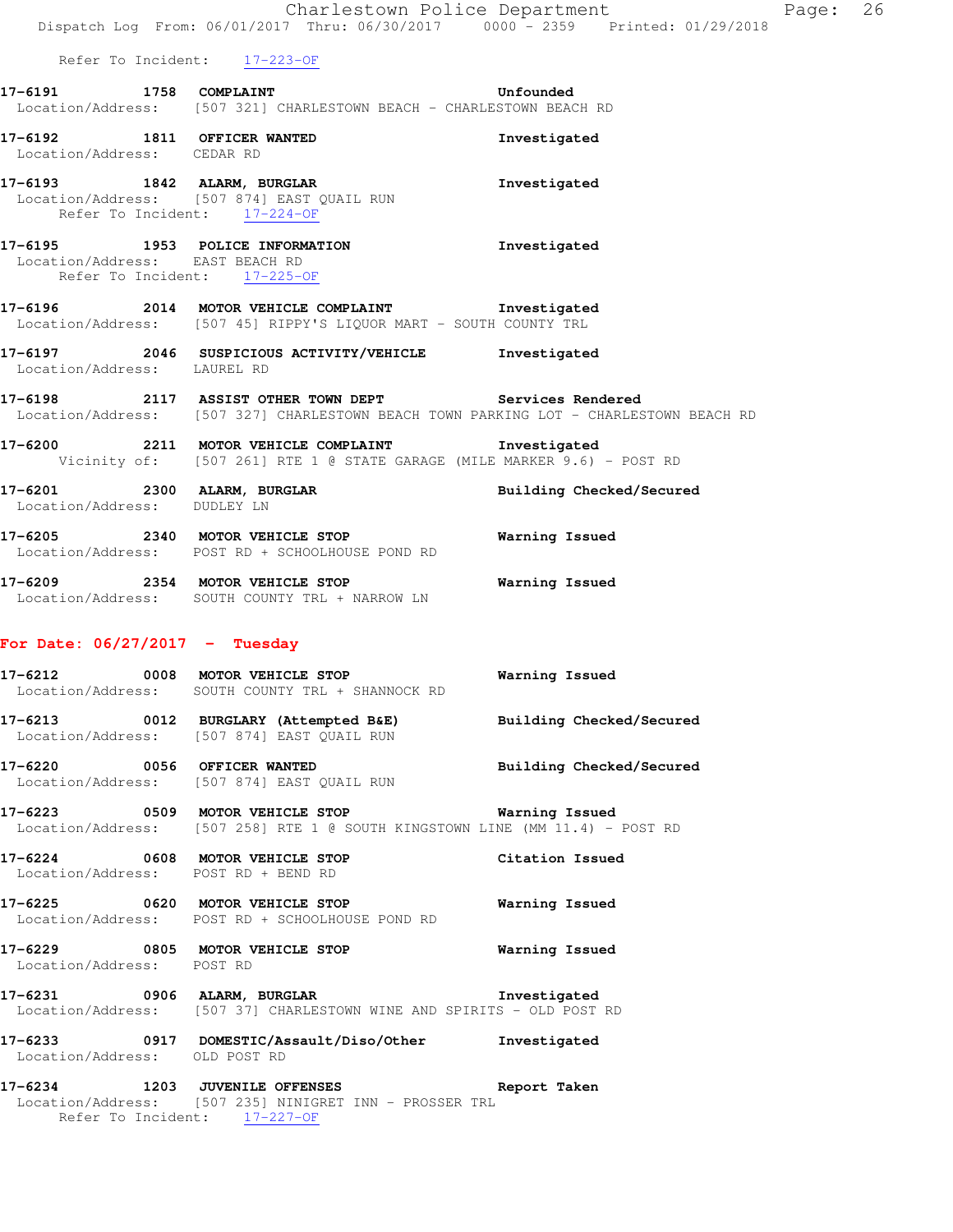| $\mathbb{R}^n$                                                       | Dispatch Log From: 06/01/2017 Thru: 06/30/2017 0000 - 2359 Printed: 01/29/2018                                                                 | Charlestown Police Department | Page: 27 |
|----------------------------------------------------------------------|------------------------------------------------------------------------------------------------------------------------------------------------|-------------------------------|----------|
|                                                                      | 17-6235 1337 ASSIST OTHER AGENCY Services Rendered<br>Location/Address: POST RD + WEST BEACH RD                                                |                               |          |
|                                                                      | 17-6236 1442 ALARM, BURGLAR<br>Location/Address: [507 874] EAST QUAIL RUN                                                                      | Building Checked/Secured      |          |
| Location/Address: BURDICKVILLE RD                                    | 17-6237 1520 DCYF INVESTIGATION                                                                                                                | Services Rendered             |          |
| Location/Address: POST RD + NARROW LN<br>Refer To Accident: 17-97-AC | 17-6239 1626 MVA - W/Injury/Fluid/Hazard Transported to Hospital                                                                               |                               |          |
| Location/Address: OLD RD                                             | 17-6240 1711 SUSPICIOUS ACTIVITY/VEHICLE Investigated                                                                                          |                               |          |
|                                                                      | 17-6241 1811 MOTOR VEHICLE STOP Warning Issued<br>Location/Address: [507 260] RTE 1 @ GENERAL STANTON - POST RD                                |                               |          |
| Refer To Incident: 17-228-OF                                         | 17-6242 2102 ANIMAL COMPLAINT Report Taken<br>Location/Address: COLUMBIA HEIGHTS OVAL                                                          |                               |          |
|                                                                      | 17-6243 2110 ASSIST OTHER TOWN DEPT Services Rendered<br>Location/Address: [507 327] CHARLESTOWN BEACH TOWN PARKING LOT - CHARLESTOWN BEACH RD |                               |          |
|                                                                      | 17-6245 2225 DISTURBANCE/Music/Noise Warning Issued<br>Vicinity of: CHARLESTOWN BEACH RD + DALTON ST                                           |                               |          |
|                                                                      | 17-6246 2229 ASSIST OTHER TOWN DEPT Services Rendered<br>Location/Address: [507 31] BLUE SHUTTERS BEACH - EAST BEACH RD                        |                               |          |
|                                                                      | 17-6249 2355 MOTOR VEHICLE STOP<br>Location/Address: POST RD + EAST BEACH RD                                                                   | Warning Issued                |          |
| For Date: $06/28/2017 -$ Wednesday                                   |                                                                                                                                                |                               |          |
|                                                                      | 17-6250 0011 MOTOR VEHICLE STOP<br>Location/Address: POST RD + KING'S FACTORY RD                                                               | Warning Issued                |          |
| 17-6254 0039 MOTOR VEHICLE STOP                                      | Location/Address: [507 100] RTE 1 @ FIORES (MILE MARKER 8.0) - POST RD                                                                         | Warning Issued                |          |
|                                                                      | 17-6255 0046 MOTOR VEHICLE STOP<br>Location/Address: POST RD + KING'S FACTORY RD                                                               | Warning Issued                |          |
|                                                                      | 17-6258 0105 MOTOR VEHICLE STOP<br>Location/Address: POST RD + KING'S FACTORY RD                                                               | Warning Issued                |          |
|                                                                      | 17-6260 0111 MOTOR VEHICLE STOP <b>Warning Issued</b><br>Location/Address: [507 271] RTE 1 @ MICHAEL'S - POST RD                               |                               |          |
|                                                                      | 17-6262 0112 MOTOR VEHICLE STOP<br>Location/Address: POST RD + PROSSER TRL                                                                     | Citation Issued               |          |
|                                                                      | 17-6263 0116 MOTOR VEHICLE STOP<br>Location/Address: SOUTH COUNTY TRL + CLARKIN POND RD                                                        | Warning Issued                |          |
|                                                                      | 17-6264 0120 MOTOR VEHICLE STOP<br>Location/Address: POST RD + WEST BEACH RD                                                                   | Warning Issued                |          |
|                                                                      | 17-6267 0131 MOTOR VEHICLE STOP<br>Location/Address: POST RD + WILDFLOWER RD                                                                   | Warning Issued                |          |
|                                                                      | 17-6270 0135 MOTOR VEHICLE STOP<br>Location/Address: POST RD + KING'S FACTORY RD                                                               | Warning Issued                |          |
| 17-6275 0151 MOTOR VEHICLE STOP                                      |                                                                                                                                                | <b>Warning Issued</b>         |          |

Location/Address: [507 279] RTE 2 @ CHARLESTOWN TOWN HALL - SOUTH COUNTY TRL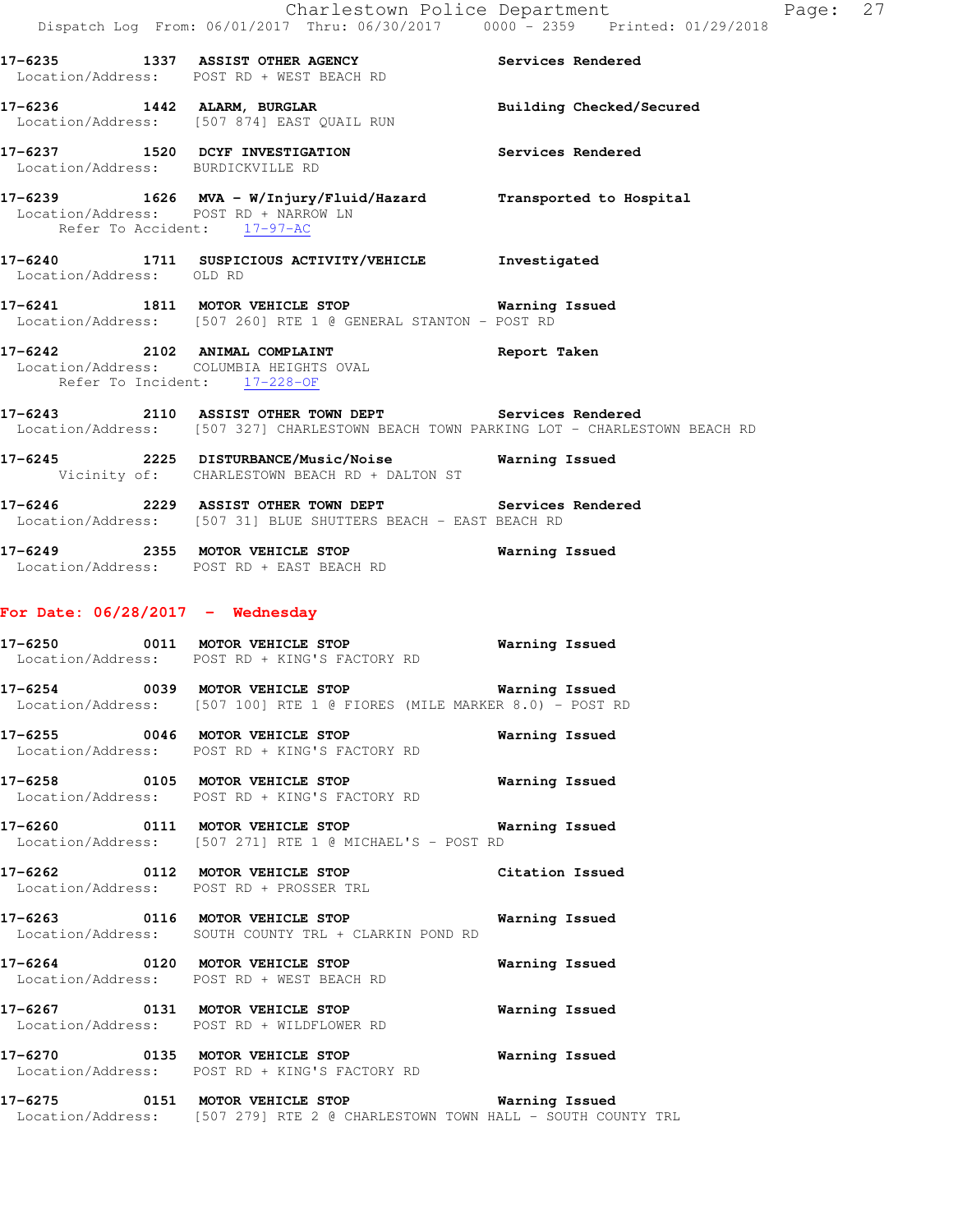|                                                       | Dispatch Log From: 06/01/2017 Thru: 06/30/2017 0000 - 2359 Printed: 01/29/2018                                                                           | Charlestown Police Department Page: 28 |  |
|-------------------------------------------------------|----------------------------------------------------------------------------------------------------------------------------------------------------------|----------------------------------------|--|
|                                                       | 17-6280 		 0522 TRAFFIC CONTROL 			 Services Rendered<br>Location/Address: [507 261] RTE 1 @ STATE GARAGE - POST RD                                      |                                        |  |
|                                                       | 17-6281 0541 MOTOR VEHICLE STOP 6281 Warning Issued<br>Location/Address: [507 279] RTE 2 @ CHARLESTOWN TOWN HALL - SOUTH COUNTY TRL                      |                                        |  |
| Location/Address: CAROLINA BACK RD                    | 17-6282 0550 MOTOR VEHICLE STOP 6282 Warning Issued                                                                                                      |                                        |  |
|                                                       | 17-6283 0618 MOTOR VEHICLE STOP 6283 Warning Issued<br>Location/Address: [507 45] RIPPY'S LIQUOR MART - SOUTH COUNTY TRL                                 |                                        |  |
|                                                       | 17-6284 0718 POLICE INFORMATION<br>Location/Address: SHUMANKANUC HILL RD                                                                                 | Investigated                           |  |
|                                                       | 17-6286 0750 MOTOR VEHICLE STOP 6286 Warning Issued<br>Vicinity of: [507 845] FIXED RITE AUTO REPAIR - KLONDIKE RD                                       |                                        |  |
|                                                       | 17-6287 0801 ASSIST CITIZEN Services Rendered<br>Location/Address: [507 45] RIPPY'S LIQUOR MART - SOUTH COUNTY TRL                                       |                                        |  |
|                                                       | 17-6288 0816 MOTOR VEHICLE COMPLAINT Warning Issued<br>Location/Address: [507 278] RTE 2 @ RIPPY'S MARKET - SOUTH COUNTY TRL                             |                                        |  |
|                                                       | 17-6289 0853 TRAFFIC CONTROL<br>Location/Address: CHARLESTOWN BEACH RD                                                                                   | No Action Required                     |  |
| Location/Address: RAM ISLAND RD                       | 17-6290 0914 TRAFFIC CONTROL No Action Required                                                                                                          |                                        |  |
|                                                       | 17-6292 1014 MOTOR VEHICLE STOP 6292 Warning Issued<br>Location/Address: [507 261] RTE 1 @ STATE GARAGE (MILE MARKER 9.6) - POST RD                      |                                        |  |
|                                                       | 17-6293 1022 ASSIST OTHER TOWN DEPT Services Rendered<br>Location/Address: [507 20] NINIGRET PARK - PARK LN                                              |                                        |  |
| Refer To Accident: 17-98-AC                           | 17-6294 1039 MVA - Minor<br>Location/Address: CHARLESTOWN BEACH RD                                                                                       | Report Taken                           |  |
|                                                       | 17-6295 1231 MOTOR VEHICLE STOP <b>Warning Issued</b><br>Location/Address: [507 258] RTE 1 @ SOUTH KINGSTOWN LINE (MM 11.4) - POST RD                    |                                        |  |
|                                                       | 17-6296 1247 TOWN ORDINANCE VIOLATION Citation Issued<br>Location/Address: QUARRIES - KLONDIKE RD                                                        |                                        |  |
| Location/Address: [507 809] CEDAR RD                  | 17-6297 1254 TRAFFIC CONTROL                                                                                                                             | Services Rendered                      |  |
|                                                       | 17-6298 1358 MOTOR VEHICLE STOP Citation Issued<br>Location/Address: [507 261] RTE 1 @ STATE GARAGE (MILE MARKER 9.6) - POST RD                          |                                        |  |
|                                                       | 17-6300 1552 MVA - Minor<br>Location/Address: [507 254] GALAPAGOS COLLECTION - OLD POST RD                                                               | Investigated                           |  |
| 17-6301 1555 DISABLED MV<br>Location/Address: POST RD |                                                                                                                                                          | Services Rendered                      |  |
|                                                       | 17-6302 1615 MOTOR VEHICLE STOP No Action Required<br>Location/Address: [507 271] RTE 1 @ MICHAEL'S - POST RD                                            |                                        |  |
| Location/Address: SANDPIPER LN                        | 17-6303 1630 SUSPICIOUS ACTIVITY/VEHICLE Investigated                                                                                                    |                                        |  |
| Location/Address: SHUMANKANUC HILL RD                 | 17-6306 1731 OFFICER WANTED                                                                                                                              | Investigated                           |  |
|                                                       | 17-6307 1821 POLICE INFORMATION Report Taken<br>Location/Address: [507 49] CHARLESTOWN TOWN BEACH - CHARLESTOWN BEACH RD<br>Refer To Incident: 17-229-OF |                                        |  |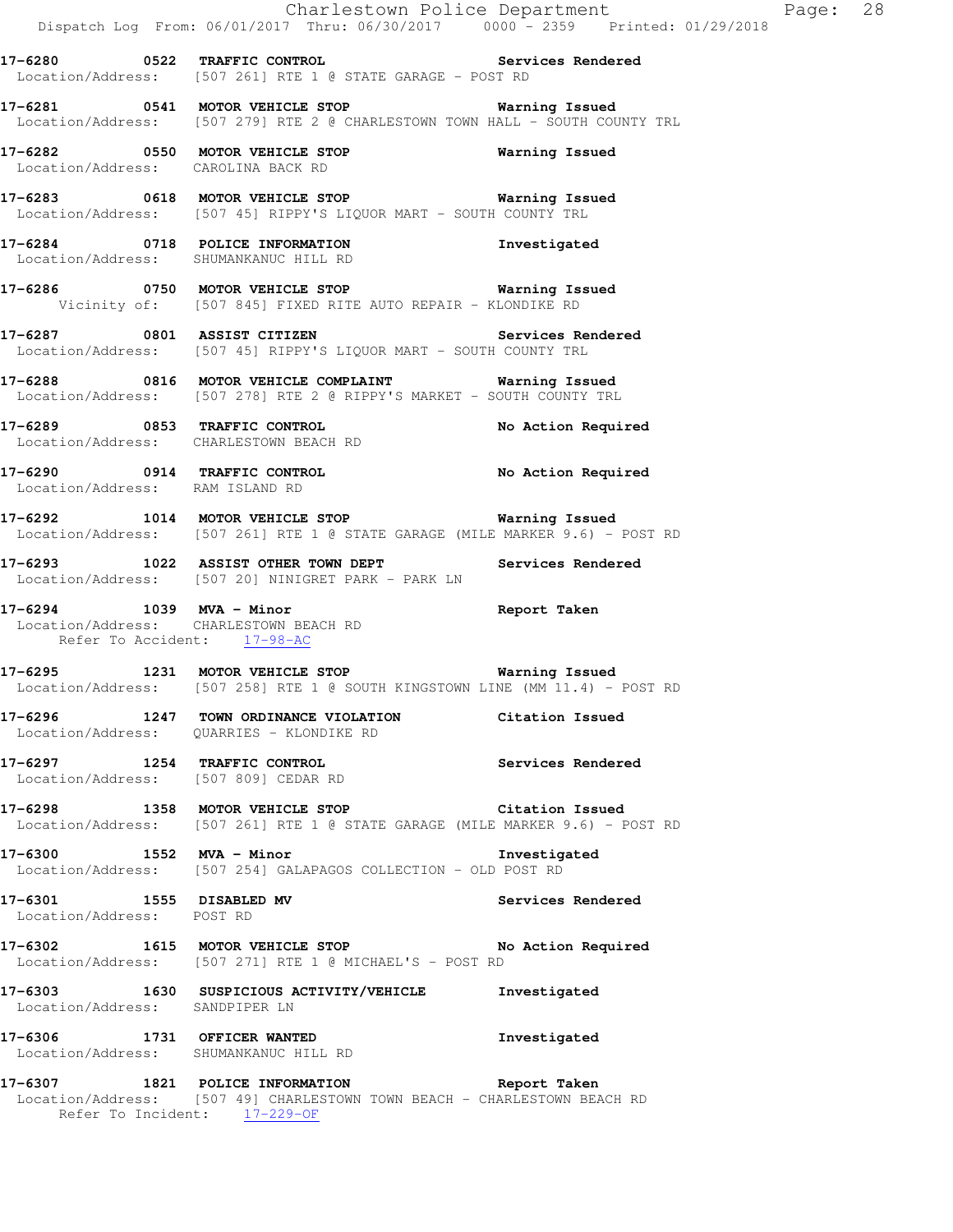- **17-6308 1947 MOTOR VEHICLE COMPLAINT Investigated**  Location/Address: RAM ISLAND RD
- **17-6310 2015 FOLLOW-UP INVESTIGATION Investigated**  Location/Address: [507 321] CHARLESTOWN BEACH - CHARLESTOWN BEACH RD
- **17-6312 2128 ASSIST OTHER TOWN DEPT Services Rendered**  Location/Address: [507 327] CHARLESTOWN BEACH TOWN PARKING LOT - CHARLESTOWN BEACH RD

## **For Date: 06/29/2017 - Thursday**

- **17-6319 0024 MOTOR VEHICLE STOP Warning Issued**  Location/Address: POST RD + SCHOOLHOUSE POND RD **17-6330 0121 JUVENILE OFFENSES Investigated**  Location/Address: SCAPA FLOW RD Refer To Incident: 17-230-OF **17-6331 0601 MOTOR VEHICLE STOP Warning Issued**  Location/Address: POST RD + GENERAL STANTON LN **17-6332 0622 MOTOR VEHICLE STOP Warning Issued**  Location/Address: POST RD + SCHOOLHOUSE POND RD **17-6333 0704 MVA - Minor Report Taken**  Vicinity of: ROSS HILL RD Refer To Accident: 17-99-AC **17-6334 0711 MOTOR VEHICLE STOP Warning Issued**  Location/Address: POST RD + FALCONE LN **17-6335 0719 MOTOR VEHICLE STOP Citation Issued**  Location/Address: PROSSER TRL + POST RD **17-6336 0756 MOTOR VEHICLE STOP Warning Issued**  Location/Address: SOUTH COUNTY TRL + SHERMAN AVE **17-6337 0810 MOTOR VEHICLE STOP Warning Issued**  Location/Address: SOUTH COUNTY TRL + MAPLE LAKE FARM RD **17-6338 0958 ALARM, BURGLAR Building Checked/Secured**  Location/Address: SALT MEADOW PT **17-6339 1010 EMBEZZELMENT/FRAUD/FORGERY Report Taken**  Location/Address: [507 45] RIPPY'S LIQUOR MART - SOUTH COUNTY TRL Refer To Incident: 17-231-OF **17-6341 1159 LARCENY Report Taken**  Location/Address: EAST BURDICK ST Refer To Incident: 17-232-OF **17-6344 1308 MVA - Minor Unfounded**  Location/Address: [507 258] RTE 1 @ SOUTH KINGSTOWN LINE (MM 11.4) - POST RD **17-6345 1313 ROAD HAZARD/OBSTRUCTION Removed Hazard**  Location/Address: [507 301] RTE 1A @ UNBRELLA FACTORY - OLD POST RD **17-6346 1349 MOTOR VEHICLE STOP Warning Issued**  Location/Address: [507 261] RTE 1 @ STATE GARAGE (MILE MARKER 9.6) - POST RD **17-6347 1409 LARCENY Report Taken**  Location/Address: SMITH'S GRAVEL BANK - NARROW LN
- **17-6348 1554 FOLLOW-UP INVESTIGATION Investigated**  Location/Address: [507 321] CHARLESTOWN BEACH - CHARLESTOWN BEACH RD
- **17-6351 1956 CIVIL MATTER Investigated**  Location/Address: FAWN CIR Refer To Incident: 17-234-OF

Refer To Incident: 17-233-OF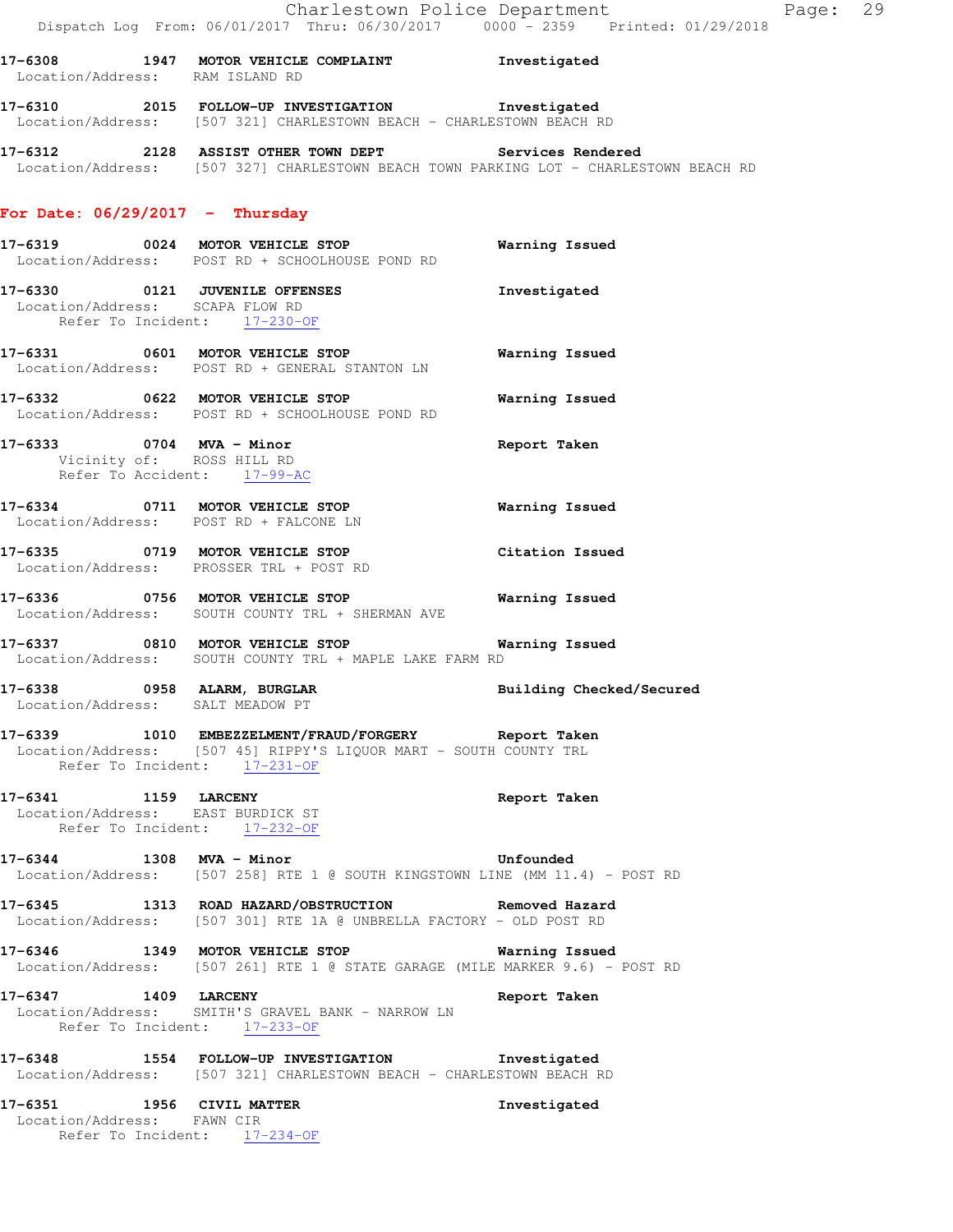$Page: 30$ 

|                                                                                                     | Charlestown Police Department<br>Dispatch Log From: 06/01/2017 Thru: 06/30/2017 0000 - 2359 Printed: 01/29/2018                                                                    | Р.                                                                                                                                                                   |
|-----------------------------------------------------------------------------------------------------|------------------------------------------------------------------------------------------------------------------------------------------------------------------------------------|----------------------------------------------------------------------------------------------------------------------------------------------------------------------|
|                                                                                                     | 17-6352 2004 ALARM, FIRE 2008 Services Rendered<br>Location/Address: [507 201] KENYON INDUSTRIES - SHERMAN AVE                                                                     |                                                                                                                                                                      |
| Location/Address: BISCUIT CITY RD                                                                   | 17-6353 2100 DISTURBANCE/Music/Noise Investigated                                                                                                                                  |                                                                                                                                                                      |
|                                                                                                     | 17-6354 2103 POLICE INFORMATION<br>Location/Address: [507 31] BLUE SHUTTERS BEACH - EAST BEACH RD                                                                                  | Services Rendered                                                                                                                                                    |
|                                                                                                     | 17-6355 2144 ASSIST OTHER TOWN DEPT Services Rendered<br>Location/Address: [507 327] CHARLESTOWN BEACH TOWN PARKING LOT - CHARLESTOWN BEACH RD                                     |                                                                                                                                                                      |
| For Date: $06/30/2017 -$ Friday                                                                     |                                                                                                                                                                                    |                                                                                                                                                                      |
| Location/Address: OLD MILL RD                                                                       | 17-6361 0001 ASSIST OTHER POLICE DEPT Services Rendered                                                                                                                            |                                                                                                                                                                      |
|                                                                                                     | 17-6370 0120 MOTOR VEHICLE STOP<br>Location/Address: POST RD + CROSS MILLS RD                                                                                                      | <b>Warning Issued</b>                                                                                                                                                |
| 17-6371 0200 MVA - Minor<br>Refer To Accident: 17-100-AC<br>Refer To Summons: $\overline{17-65-AR}$ | Location/Address: POST RD + SOUTH COUNTY TRL<br>Summons: EVANS, MARK T<br>Address: 23 CATALPA CT CHARLESTOWN, RI<br>Age: 29<br>Charges: Driving with Expired License - 1st Offense | Arrest(s) Made                                                                                                                                                       |
| 17-6372 0440 ALARM, FIRE<br>Location/Address: PIETILA RD                                            |                                                                                                                                                                                    | <b>False Alarm</b>                                                                                                                                                   |
|                                                                                                     | 17-6373 0537 MOTOR VEHICLE STOP <b>Warning Issued</b><br>Location/Address: [507 920] MILE MARKER 9.2 - POST RD                                                                     |                                                                                                                                                                      |
|                                                                                                     | 17-6375 0815 TRANSPORT<br>Location/Address: [507-877] BROWNING DR                                                                                                                  | Transported to Hospital                                                                                                                                              |
|                                                                                                     |                                                                                                                                                                                    | 17-6376       0829   POLICE INFORMATION           No Action Required<br>Location/Address:   [507 21] BURLINGAME STATE PARK - CAMPING AREA - BURLINGAME STATE PARK RD |
| Location/Address: POST RD + FALCONE LN                                                              | 17-6377 0851 MOTOR VEHICLE STOP Citation Issued                                                                                                                                    |                                                                                                                                                                      |
| Location/Address: COUNTRY DR                                                                        | 17-6378 0911 SUSPICIOUS ACTIVITY/VEHICLE Investigated                                                                                                                              |                                                                                                                                                                      |

- **17-6379 0912 MOTOR VEHICLE STOP Warning Issued**  Location/Address: POST RD + FALCONE LN
- **17-6380 0916 ROAD HAZARD/OBSTRUCTION Removed Hazard**  Location/Address: [507 260] RTE 1 @ GENERAL STANTON - POST RD
- **17-6381 0930 MOTOR VEHICLE STOP Citation Issued**  Location/Address: SOUTH COUNTY TRL + CAROLINA BACK RD
- **17-6383 1045 OFFICER WANTED Investigated**  Location/Address: [507 494] OLD MILL RD
- **17-6384 1048 POLICE INFORMATION Services Rendered**  Location/Address: GENERAL STANTON LN
- **17-6385 1323 TRAFFIC CONTROL Warning Issued**  Location/Address: [507 31] EAST BEACH RD + PARADISE LN
- **17-6386 1429 MOTOR VEHICLE STOP Warning Issued**  Location/Address: SOUTH COUNTY TRL + CAROLINA BACK RD
- **17-6387 1436 MOTOR VEHICLE STOP Warning Issued**